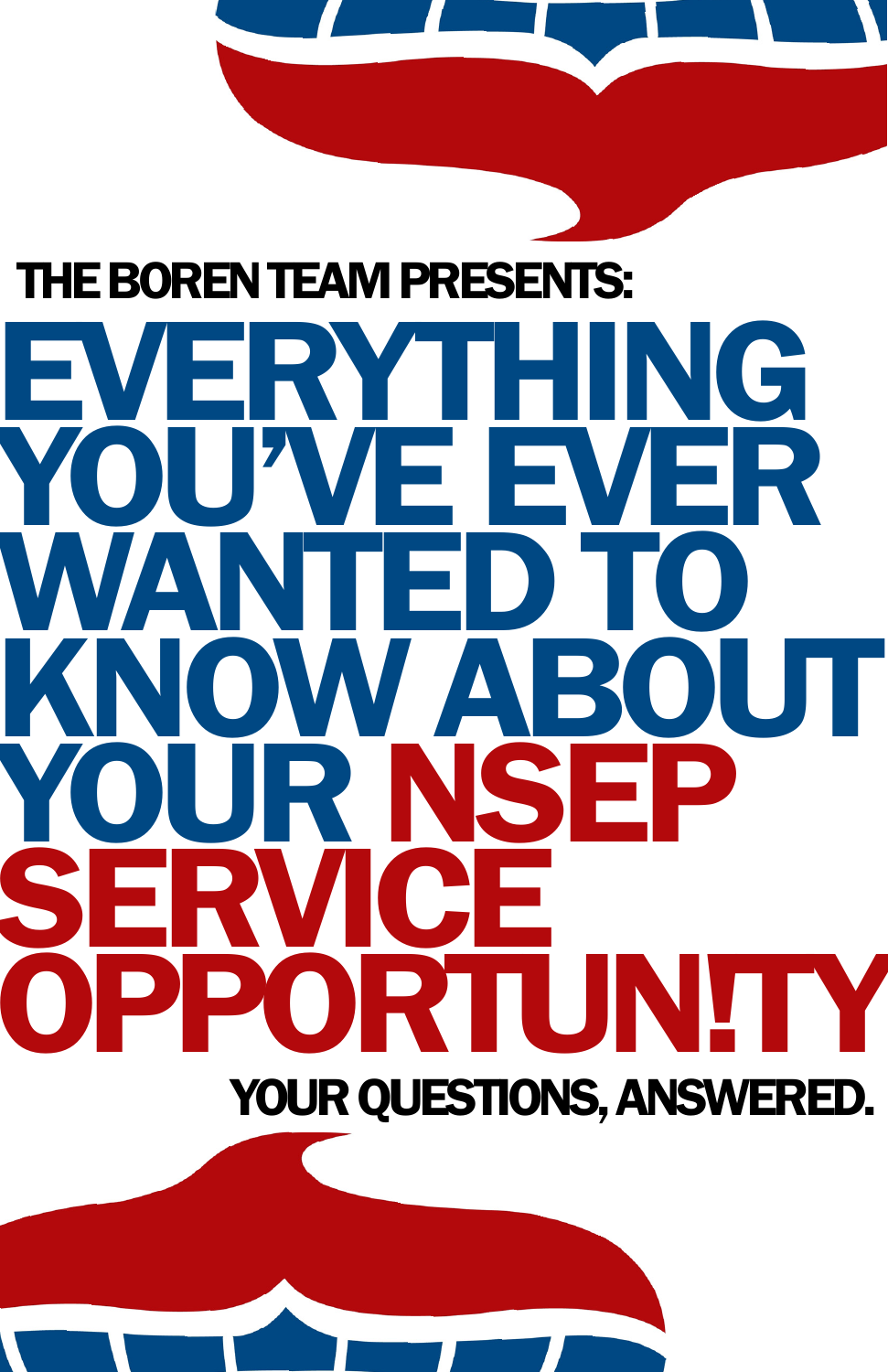# $\overline{a}$ ngrats! You went Abro You had an Aw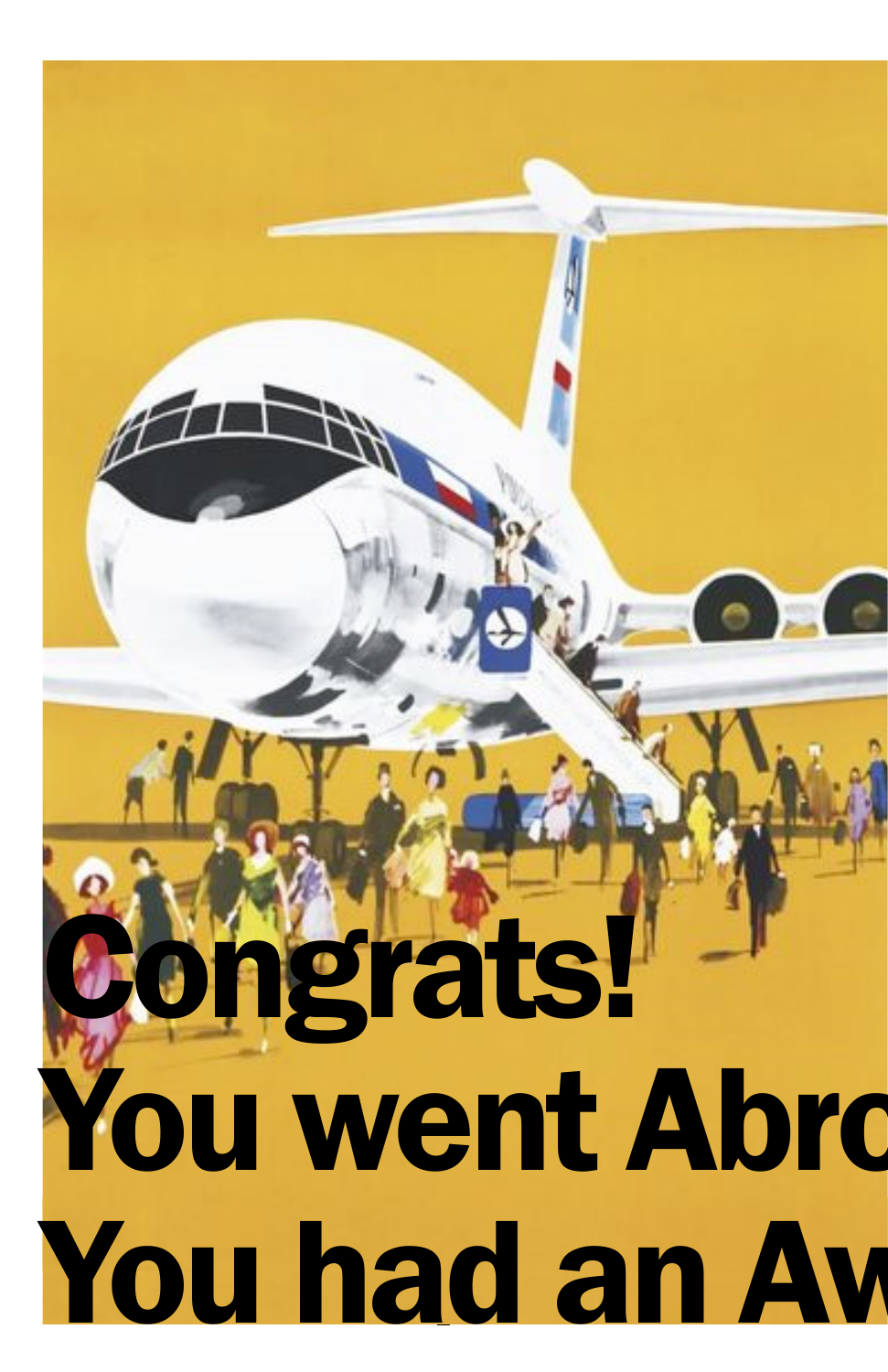### **WHAT'S NEXT?**

Now it's time to start thinking about how you plan on making use of your NSEP service opportunity.

All Boren awardees sign a Service Agreement stating that they will work to help uphold national security for a certain period after they complete their Boren-funded degree program. We have developed a how-to guidebook to help you understand the options available to you and to assist you in successfully completing your service requirement.

This guidebook aims to answer frequently asked questions about what NSEP requires of awardees, as well as to provide you with career-building resources. As such, it will cover qualifying jobs, deadlines, NSEPnet, hiring authorities, important vocab, and much more! If you have any questions or concerns that aren't covered inside, you can contact our office at nsep@nsep.gov for help.

We look forward to working with you. Happy job searching!

ad!

Sincerely, *The NSEP office*

## **vesome Time!**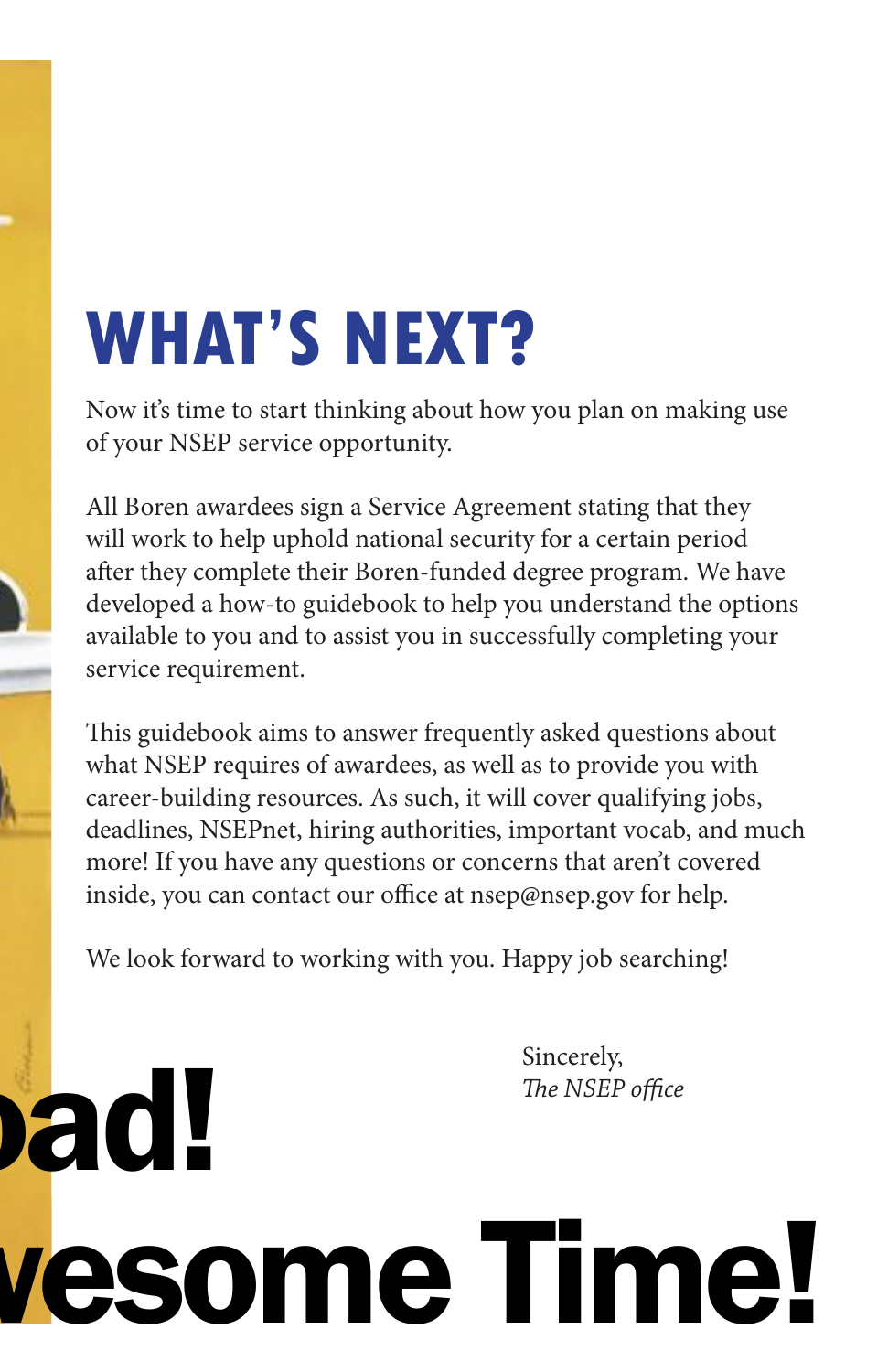

### **1 qualifying jobs<br>and service<br>credit** and service credit



**2 nsep<br>2 deadl<br>required** deadlines and requirements



# how to use<br>nsepnet



how to find a<br>federal job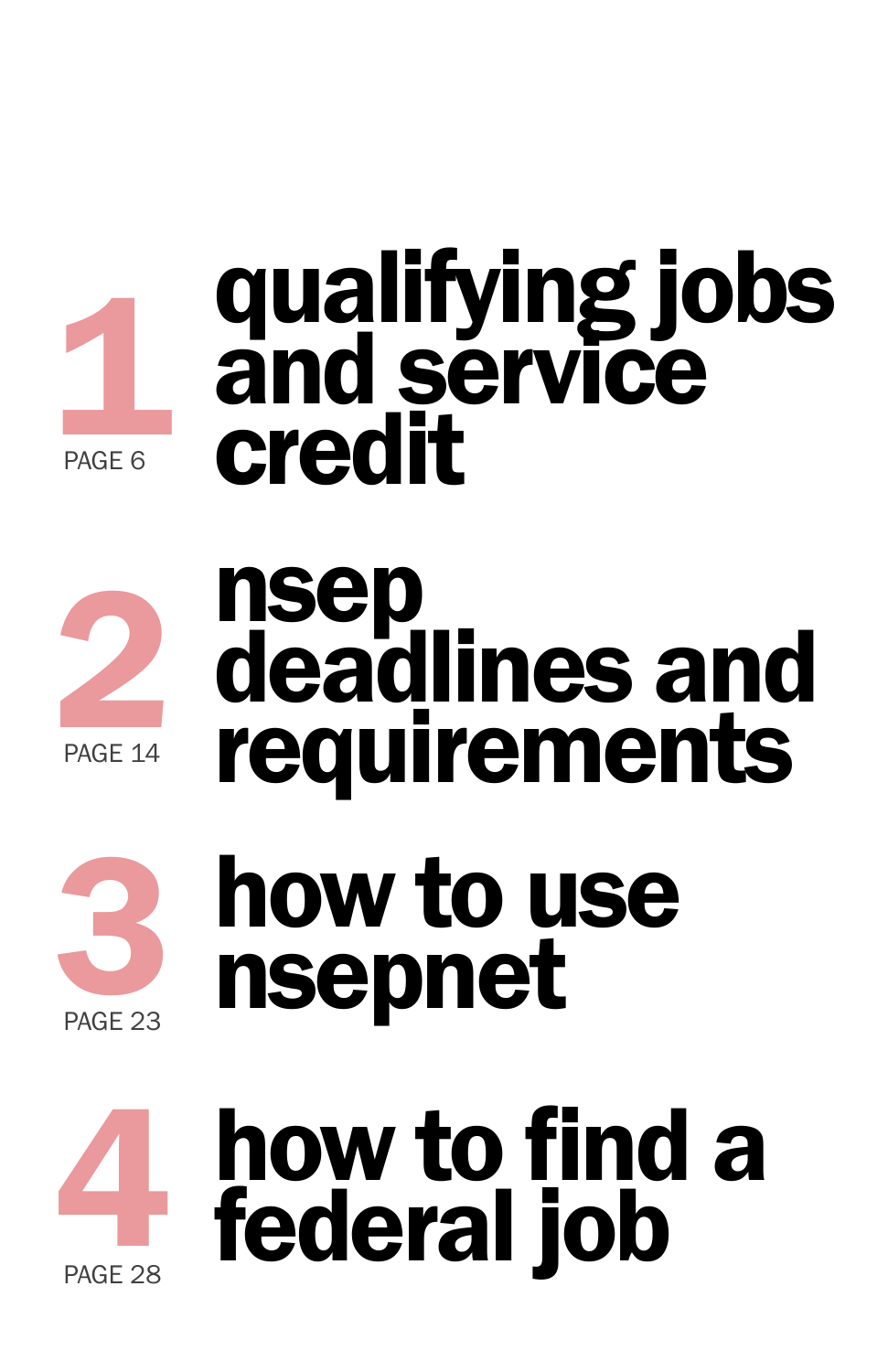

### what to do after receiving a job offer PAGE 47





PAGE 47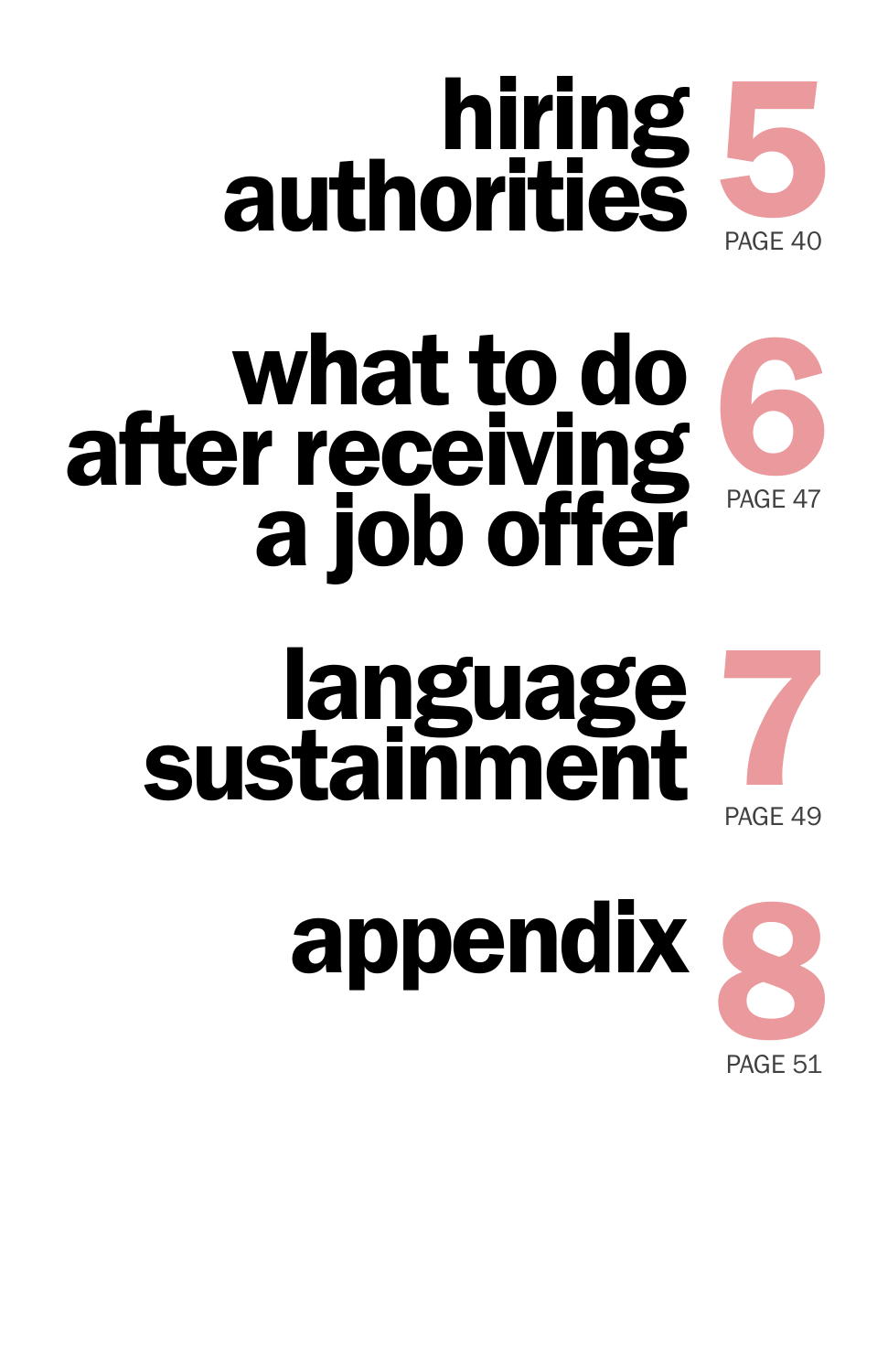### what kinds of jobs qualify for service credit?

As a post-2008 awardee, the terms and conditions of your NSEP award stipulate that your search for jobs in fulfillment of your service opportunity take place in opportunity take place in<br>three tiers. These are:

four priority agencies (DoD, DHS, DoS, and the Intelligence Community)

*More on the Job Search History Log can be found on page 21.*

in des cen<br>ding order of priority 2

3

federal positions with national security responsibilities

positions in education related to your NSEP-funded study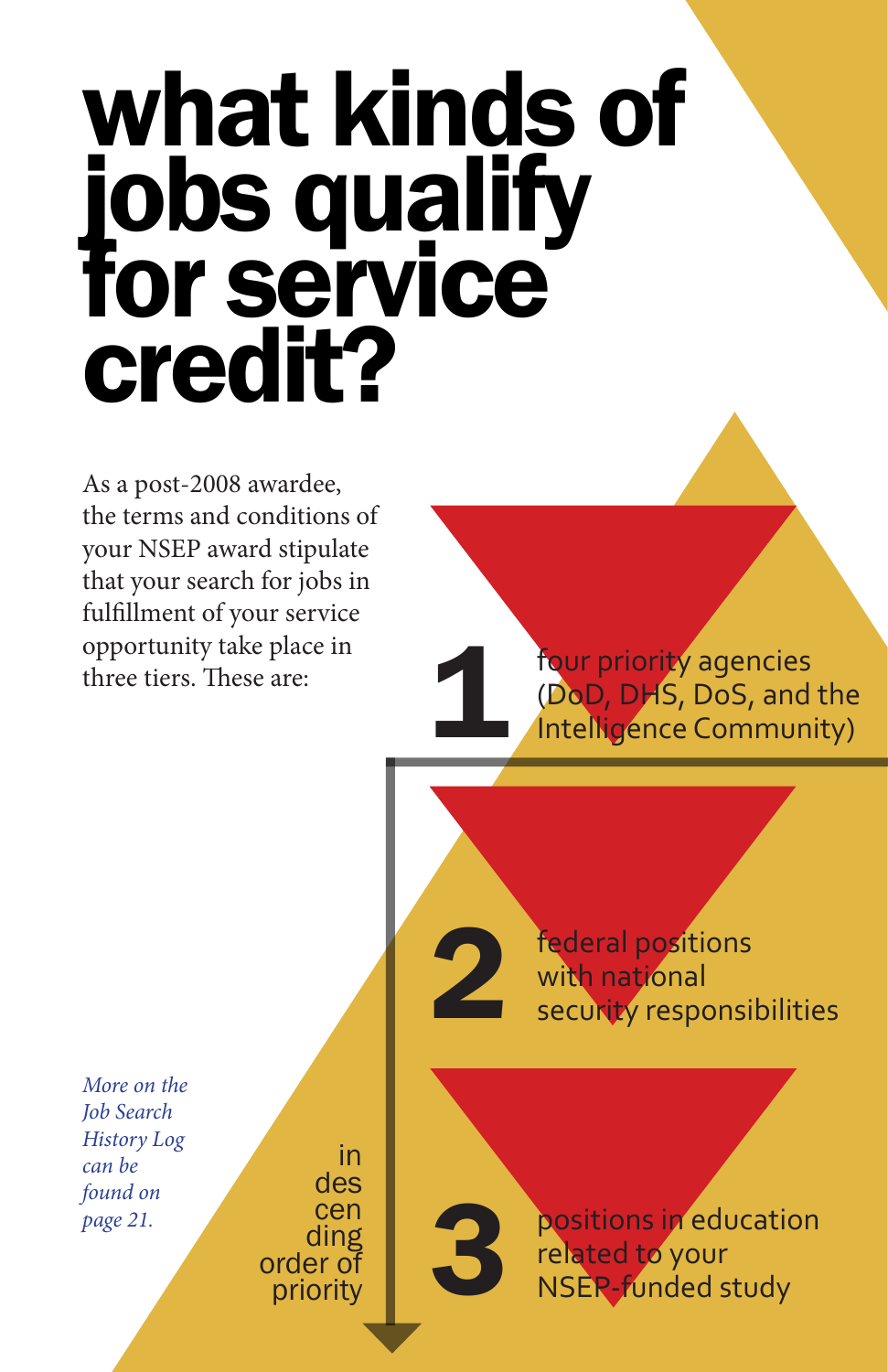To receive service credit for one of the lower tiers, you will have to show a good-faith effort to find a position in the tiers above it. To show evidence of your good-faith job search efforts in the above tiers, you must record positions for which you have applied in the NSEPnet Job Search History Log. This tool is accessible via a link on the NSEPnet.org homepage.

Although there is no concrete number of job applications that qualifies as a good faith effort, past award recipients who have successfully petitioned to fulfill their service requirement in education have applied for 10 to 20 jobs in each tier.

Here are specifics on how the three tiers break down:

TIER ONE: This tier is pretty self-explanatory. Any job in the Department of Defense, Department of State/USAID, Department of Homeland Security and the Intelligence Community will fulfill your service requirement.

Examples of Tier One jobs include Language Center Analyst at the National Security Agency, Imagery Analyst at the National Geospatial Intelligence Agency, Economic Assistant at a U.S. Embassy, and International Visitor Exchange Specialist at the Bureau of Education and Cultural Affairs.

TIER TWO: NSEP defines "national security" very broadly. In general, anything with the potential to impact the nation can be considered relevant. This includes not only defense and anti-terrorism efforts but also economic stability, international development, environmental conservation and public health.

7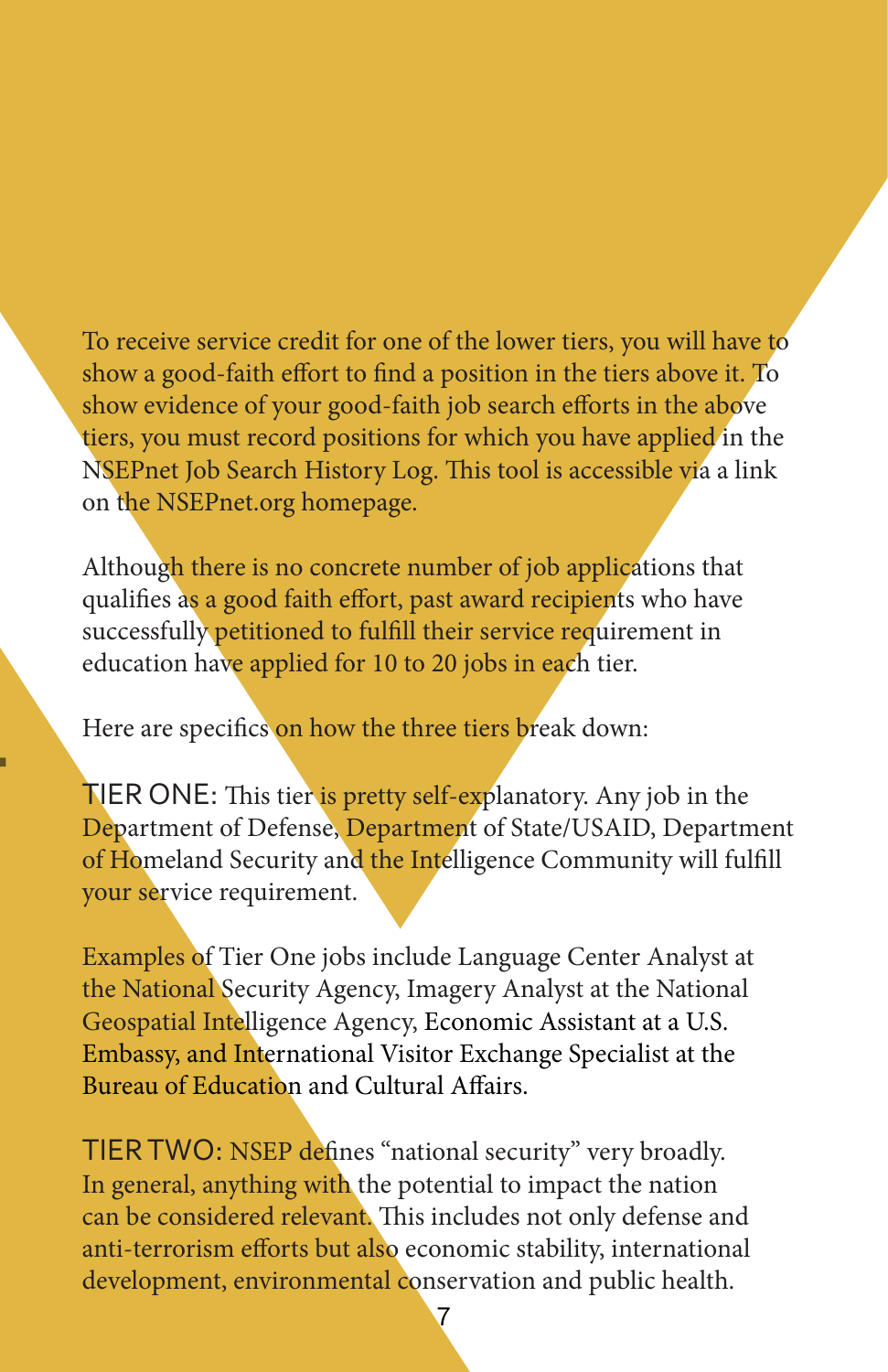Examples of past jobs that have qualified as Tier Two include: Peace Corps Volunteer, Hydrographic Survey Technician at the National Ocean Service in the Department of Commerce, and Intern at the Office of the First Lady.

The above refers to jobs you'd fulfill directly as an employee of the federal government. Another option award recipients frequently make use of is, and one that you should be aware of as a path into government service is:

### **CONTRACT WORK**

You may also fulfill the requirement under Tiers One and Two by working for a federal contractor. Federal contractors are individuals or employers who enter into a contract with the United States (any department or agency) to perform a specific job.

With regard to service, the same rules of a good-faith effort apply; before you can receive service credit as a contractor for the Department of Energy, you will need to show a good-faith effort of finding a position in the first tier. In general, a contractor for the four priority agencies would be considered Tier One.

#### specifics about contract work

All contract work for service credit is approved on a case-by-case basis, so there is no list of companies that are guaranteed to count toward your service requirement. In general, the NSEP Service Committee approves requests for service credit at a contractor if the company is receiving funding from the Departments of Defense, Homeland Security, State/USAID, or from the Intelligence Community.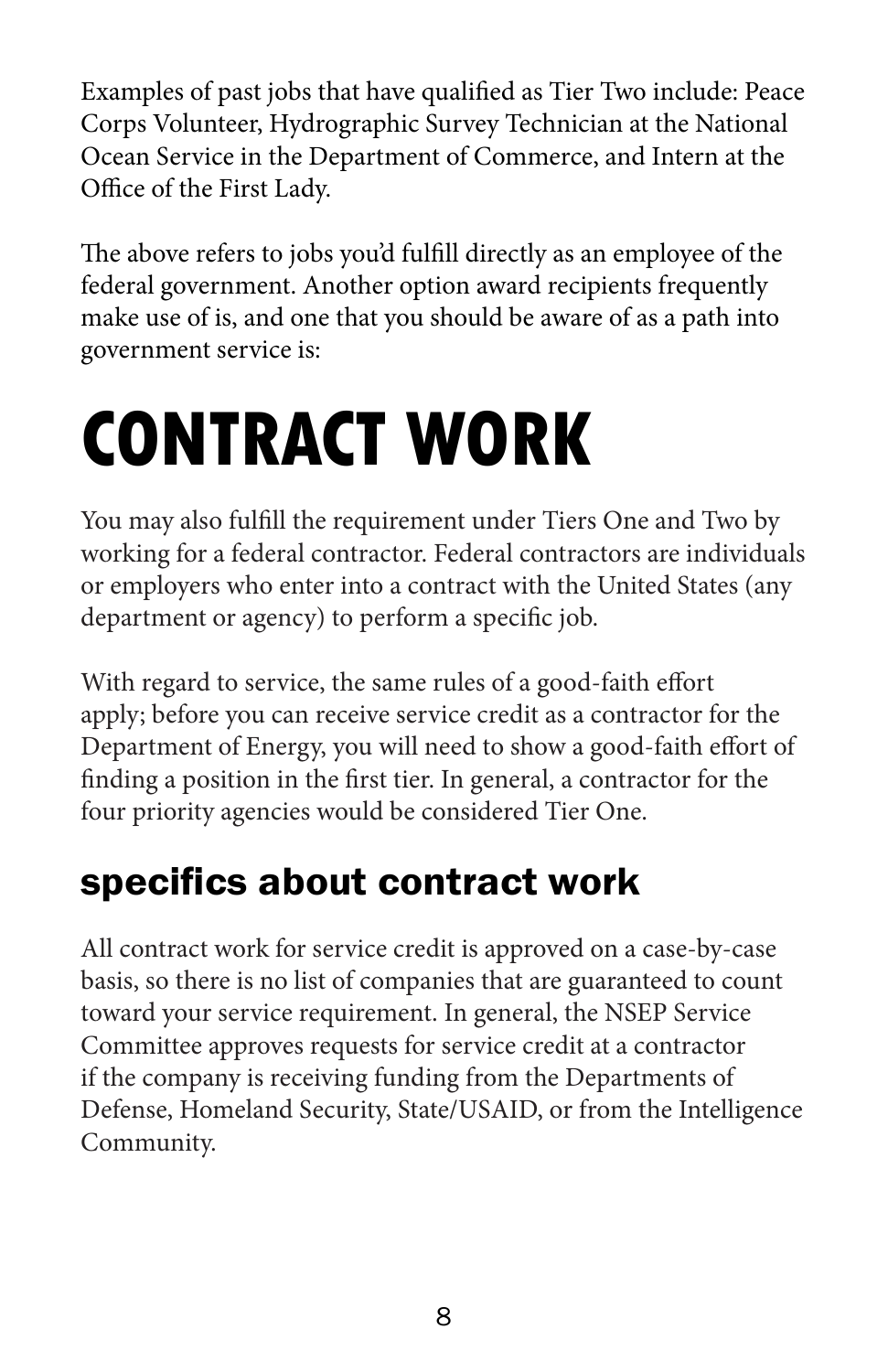The contractor's funding for your position must come in the form of a contract or cooperative agreement. Your work will not qualify for service credit if your position is funded by grants. Past awardees have received service credit for work at Concepts and Strategies, SAIC, BAE, SOSi, the National Democratic Institute, the International Republican Institute, and the National Endowment for Democracy. If you think your work would qualify under this standard, once you have started working, you will need to submit a letter on official letterhead signed by your supervisor to certify your work on a federal contract.

If the work is partially funded by the federal government, it can count for partial credit, too. Service for partially-funded work will be prorated in the same way service for part-time work is prorated. Here's where some serious calculating might come in:

Say you're working for federal contractor XYZ. You work 15 hours a week on a contract that's 55% funded by the DoD. Here's an SAT question for you: given nine months working for this contractor, how much service credit could you get for this position, and under which Tier would it qualify for service credit?

> a) 1.86 months; Tier 1 b) 3.375 months; Tier 2 c) 4.47 months; Tier 2 d) Idk I thought I was done with the SAT?!?!

As for the answer…

d) is partially correct. You are done with the SAT, don't you worry. And this is about as difficult as the calculations should get with regard to your service requirement. But you should keep in mind that service credit will be prorated if your service is not full-time or is not fully funded by the federal government.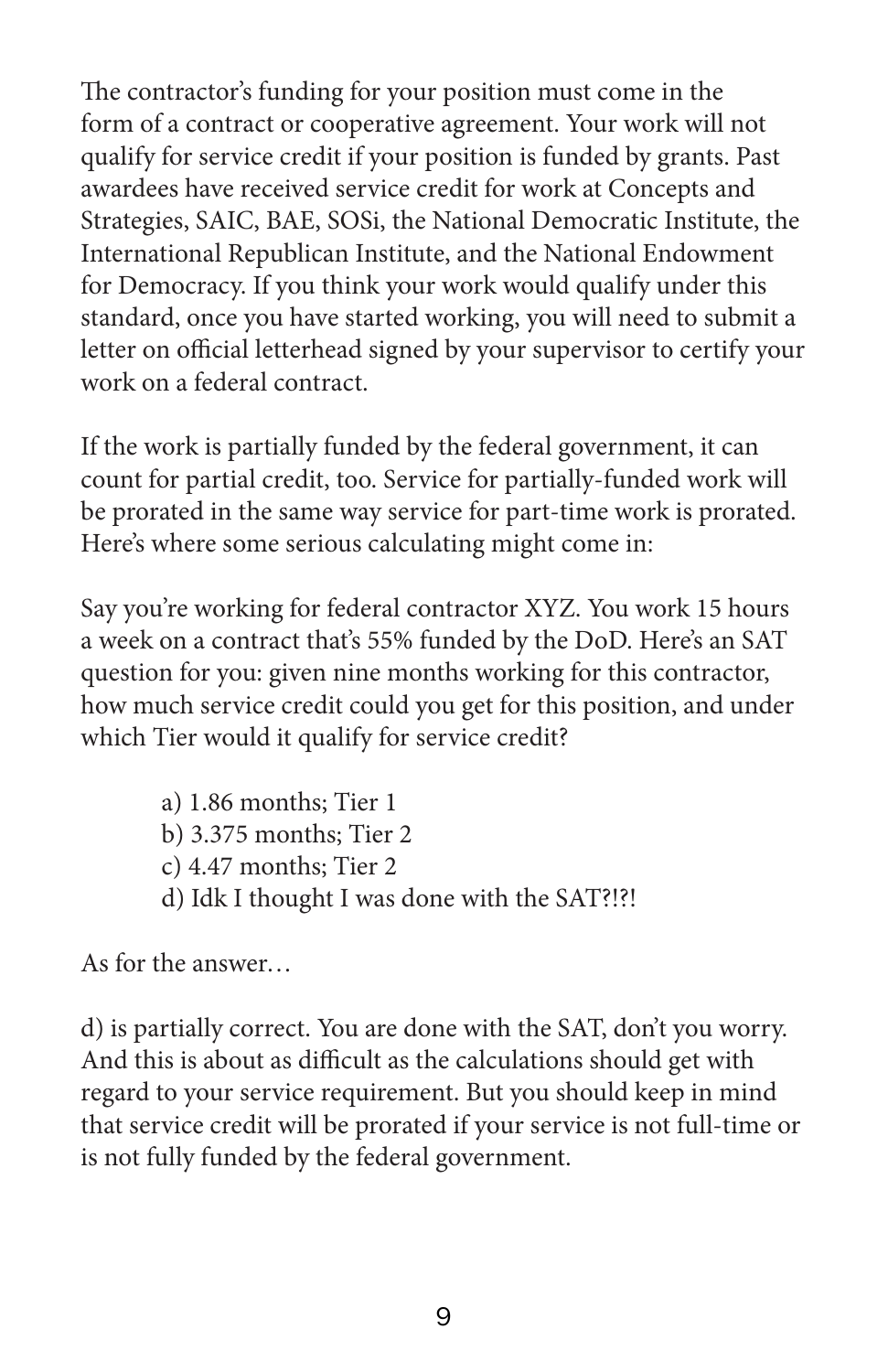(The correct answer, for the record, is a.)

TIER THREE: Last, work that you complete at a U.S.-based educational instiution can count toward your service requirement. Past award recipients have reported work in traditional academic positions, such as a Research Assistant or Adjunct Professor at universities, as well as non-traditional education jobs, like a program coordinator with a study abroad organization.

However, before you request that work in education count for your service requirement, you must have applied for vacancies in Tiers One and Two. For instance, following graduation, you could begin working as an assistant professor at a university. At the same time as you are working in that position, you could apply to federal jobs. If you were unsuccessful in your federal job applications, then you could request that all of your education work count toward your service requirement.

If you still have questions about the education provision, you should take a look at the following:

## FREQUENTLY **ASK** UESTIONS<br>ABOUT...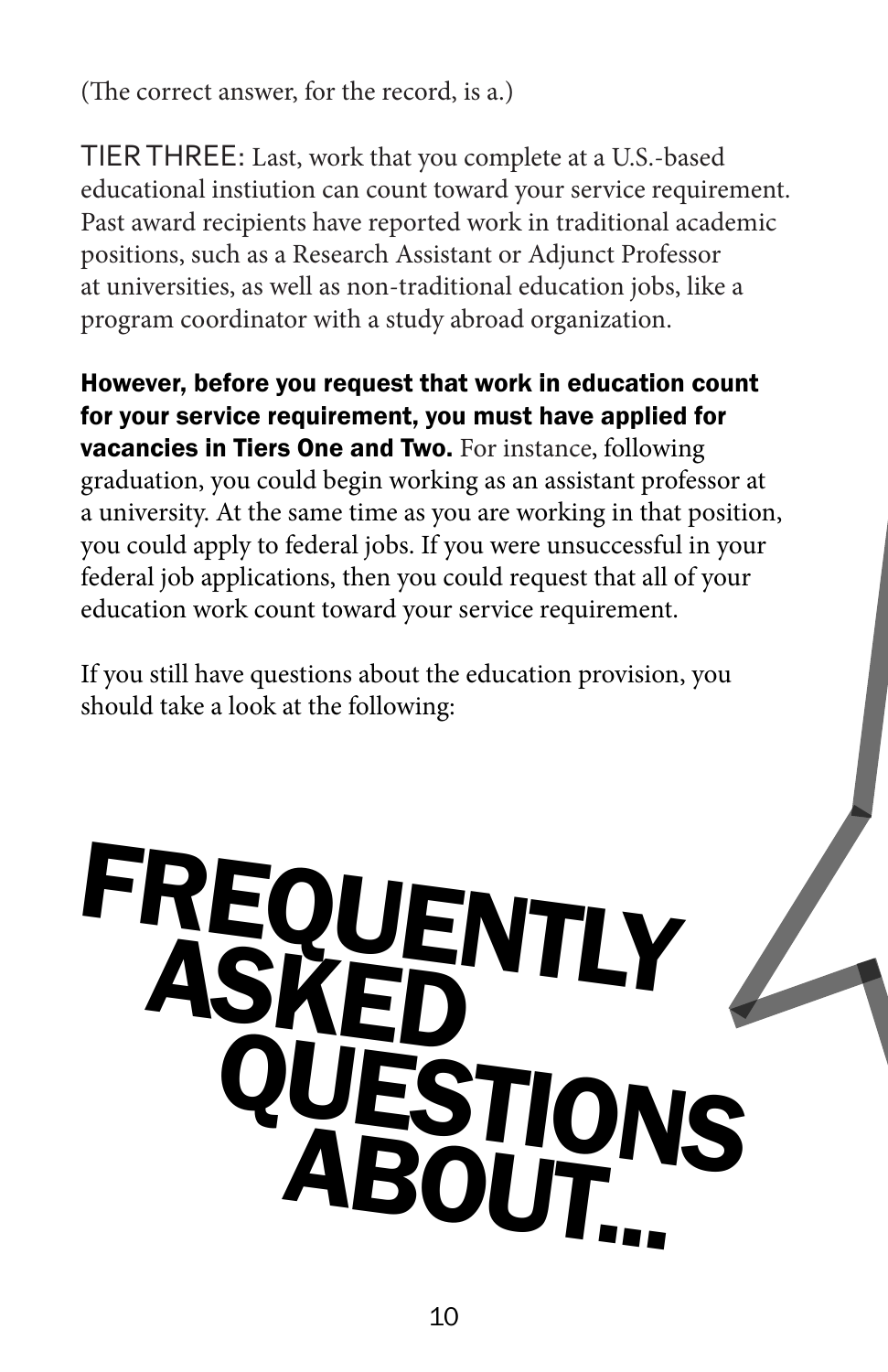#### **...EDUCATION AND SERVICE CREDIT**

#### *does my work in education have to be directly related to the language and area studied on my NSEP scholarship?*

The position must deal directly and substantially with the language, region, or functional area for which NSEP funded your studies.

#### *what kinds of documentation should I be prepared to provide as proof that my work in education is related to my NSEP-funded study or to another language or area in which I have demonstrated competency?*

NSEP may request documentation, such as published class descriptions or class syllabi, as proof that your work in education deals directly and substantially with your NSEP-funded studies. You are welcome to attach this information to your Service Agreement Report (SAR) when you are requesting service credit.

#### *what types of education positions will satisfy the education provision?*

Work as a professor, associate professor, teacher, volunteer, teaching assistant, research assistant, etc., at an accredited US university, college, or K-12 school may satisfy the service requirement under the conditions set forth above. This work must be distinct from your coursework if you are a student. Additionally, you may receive service credit for administrative positions in education (such as coordinator of a study abroad program related to the geographic area for which you received NSEP funding) if you can demonstrate a sufficiently strong connection to an appropriate language or area. In such cases, NSEP will consider granting service credit on a caseby-case basis depending on specific job duties and responsibilities.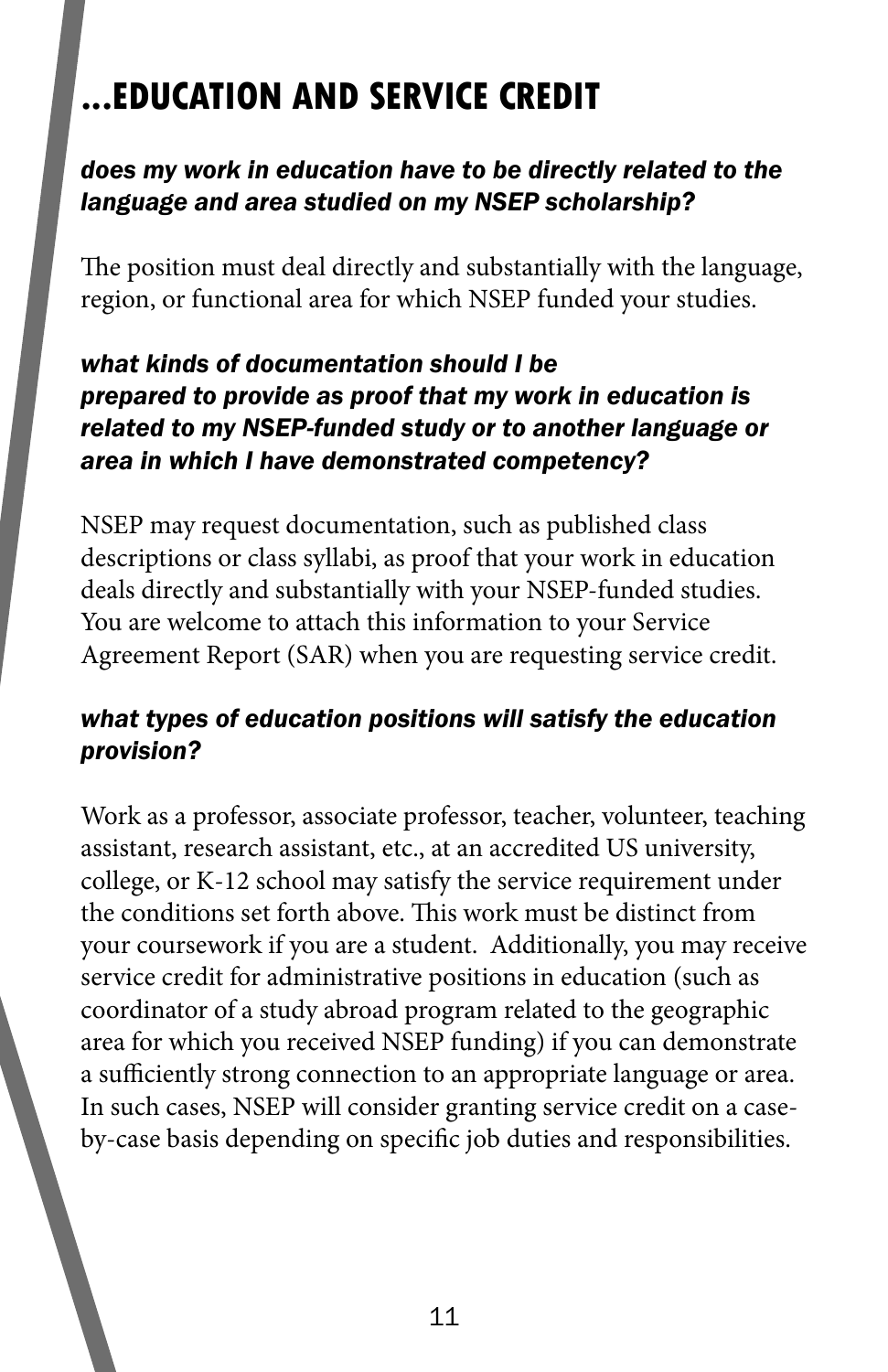#### *does the educational position I secure have to be a paid position?*

A position can be paid or unpaid but must meet all the conditions set forth above.



One question we get a lot (at all tier levels) is *whether or not qualifying part-time work counts for credit.* 

Does it?

Indeed it does!

The only difference with part-time work is that it counts as part-time service. So, if the work you're submitting for credit only involves 20 hours a week, your service will be prorated based on a typical 40 hour workweek.

For example, if an award recipient worked for a qualifying national security position in the FBI for four months on a schedule of approximately 25 hours/week, they could receive credit at a rate of 62.5%, for a total of about 2.5 months of service credit.

The rule about part-time work applies whether you work as a federal employee, contractor, or in an educational positions.



That's about it for which jobs will qualify for the service requirement. For any other job-related inquiries, we at nsep@nsep.gov are here to help!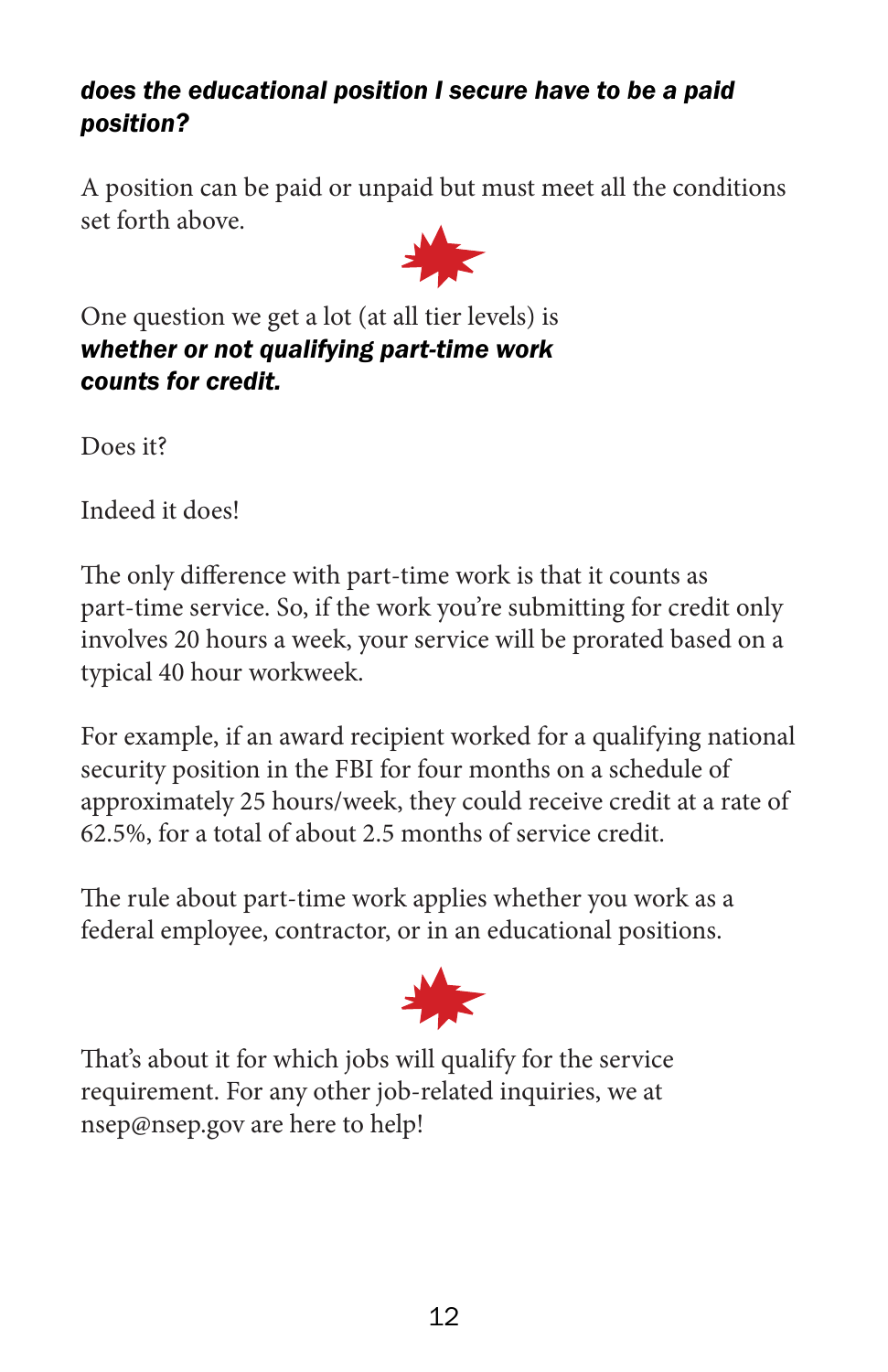### MAIN TAKE- AWAYS

Internships might count! Volunteer work might count! Part-time work might count! Contract work might count! Work in education might count! Work in the DoC, DoE, etc., might count! Work in the four priority areas definitely counts!

*main* main **take-away**: You gotta submit SARs to get credit for these activites. You also gotta keep track of your federal job search. First, **make sure to record** how your job search is progressing in the Job Search History Log. That way, if you need to petition for service credit for work in positions outside of the four priority areas, you will have proof of your good-faith effort.

Once you've started your job, you'll need to **submit a service** agreement report (SAR) requesting service credit. Depending on which Tier the job would qualify under, each SAR submission will look a little different.

Are you confused now because you're wondering what the heck a SAR is? Or because you still don't know how to record your job search?

No fear, Shakespeare. The next section's got you covered.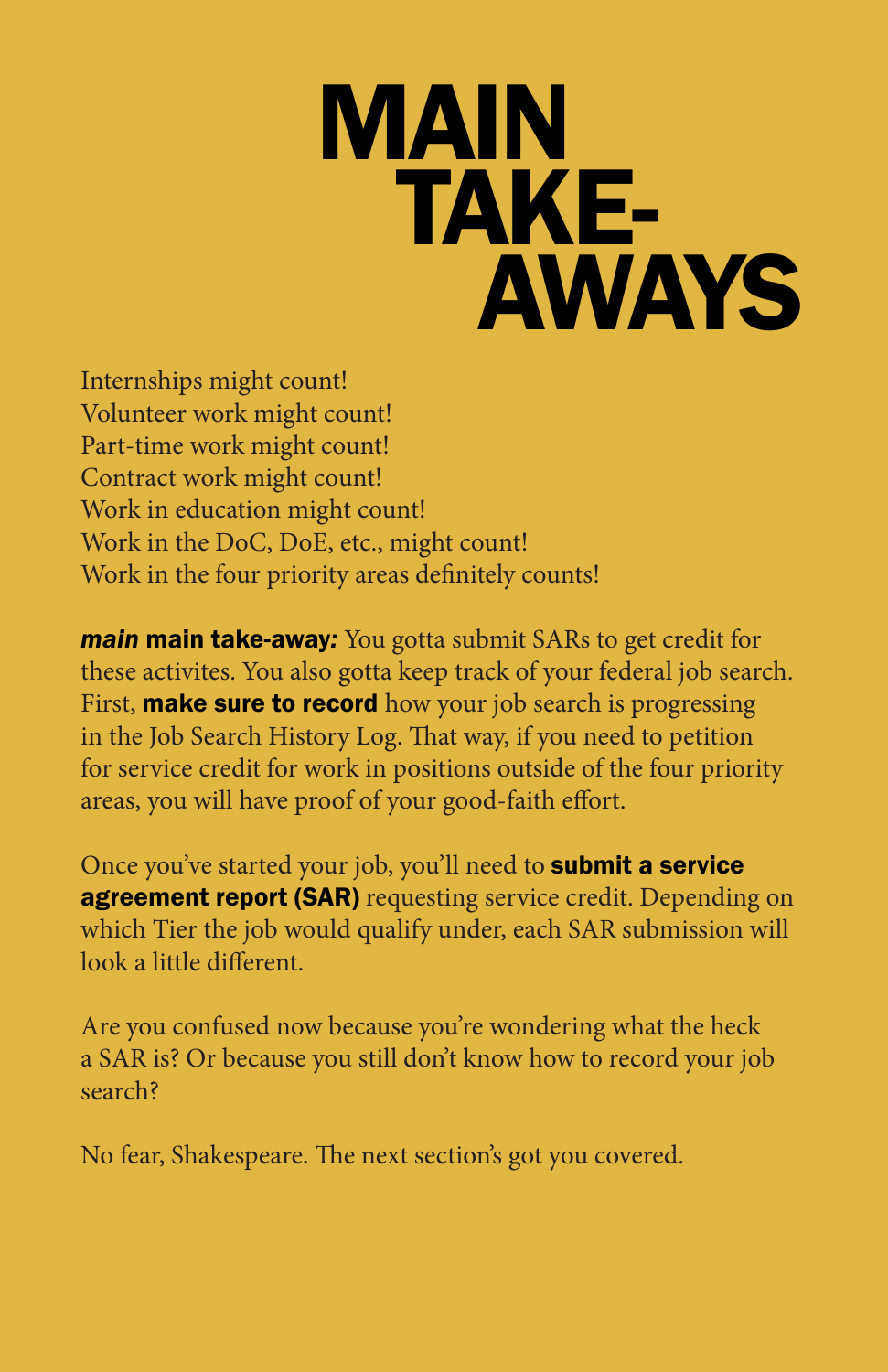### nsep deadlines and requirements

You must keep track of three tasks in order to remain in good standing with the NSEP office. These include submitting SARs, updating your NSEPnet Resume, and updating your NSEPnet Job Search Log.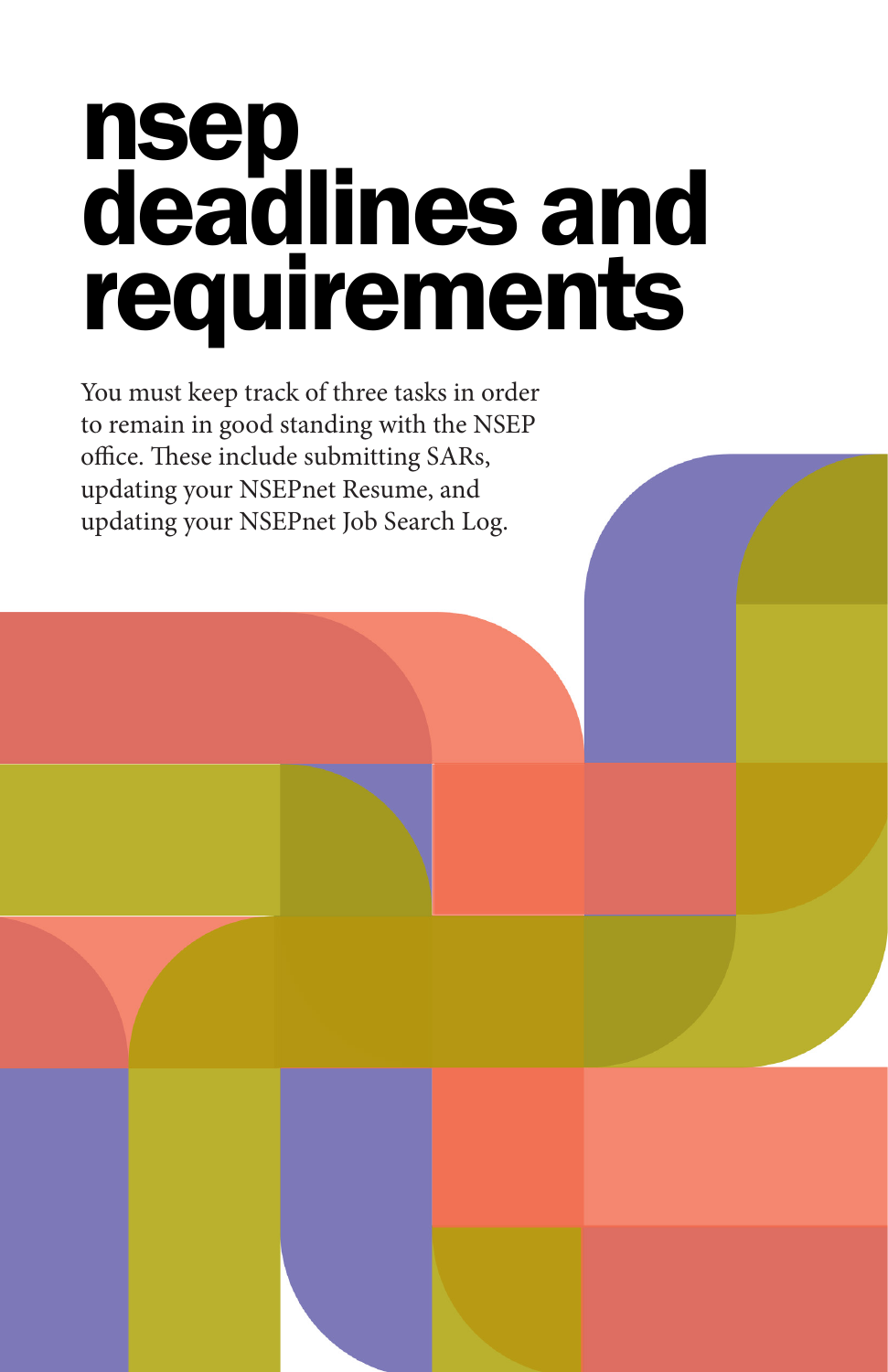### **1: SAR SUBMISSIONS**

You're gonna start hearing three words a lot now that you're on the other side of your Boren award.

#### These words are *Service Agreement Report.* Or, alternatively, *Submit Your SAR.*

Remember these words!!!

NSEP's utmost requirement is that you submit SARs in a timely manner, because they are what we use to keep track of how close you are to fulfilling your service requirement.

The *Service Agreement Report* is a digital document that you are required to submit annually through NSEPnet. You can use it to request such updates to your account as service credit, an academic deferral, or an extension to your service deadline.

If you look at the handy-dandy flowchart on the next page, you can get a better idea of the options available to you after you finish the degree program you pursued while receiving NSEP support.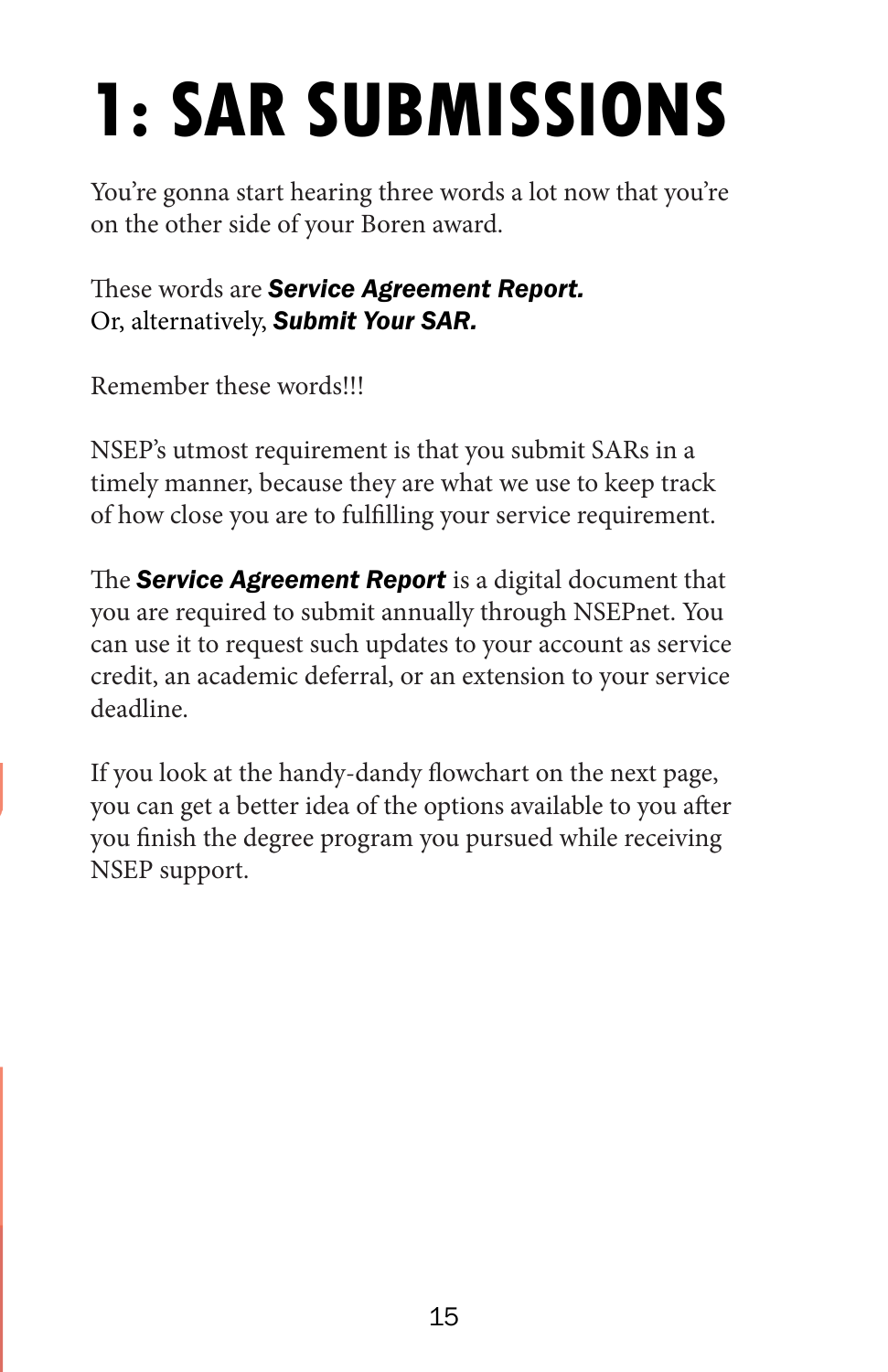### *Your Path to Service*

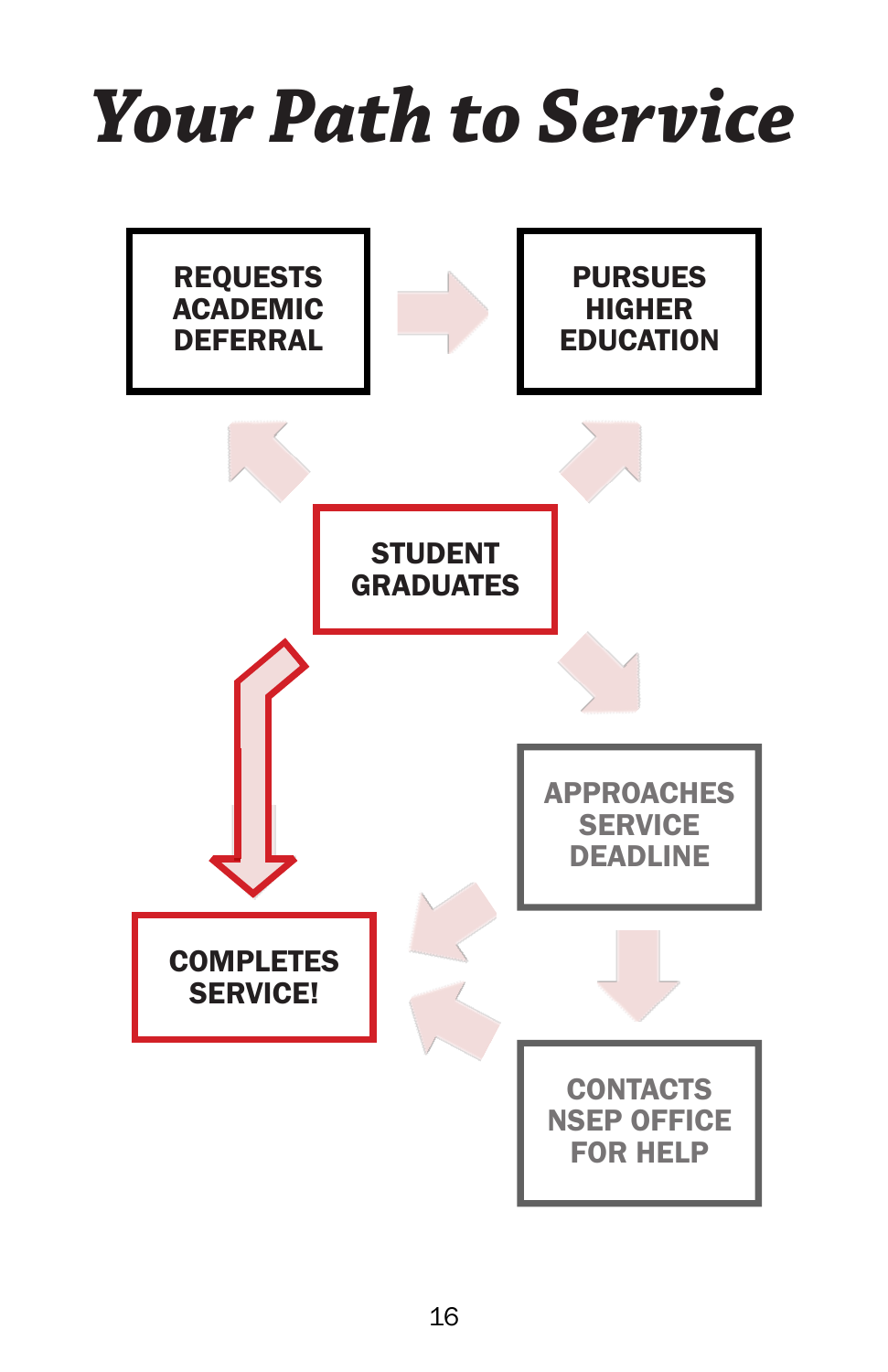As you can see, first, you will graduate from school.

Then, eventually, you will complete your service requirement. If you're a Scholar, you'll have three years to begin completing your service requirement. If you're a Fellow, you'll have two years to begin fulfilling your service requirement. This deadline may change if you request an academic deferral, which is explained in more detail on the following page.

The way that our office keeps track of where you are in this flowchart—whether you're still a senior in colllege, three months into fulfilling your service requirement, or a month away from your deadline—is with SARs.

Buuuuut, unless YOU submit a SAR, we won't know what's going on in your life, or be able to keep consistent records.

Does that all make sense?

Basically, what we're trying to tell you is that there's a digital document you gotta sign through NSEPnet once a year, for our peace of mind, and for yours. If that much sounds alright, flip the page. If it didn't, feel free to reach out to our office with any questions or concerns.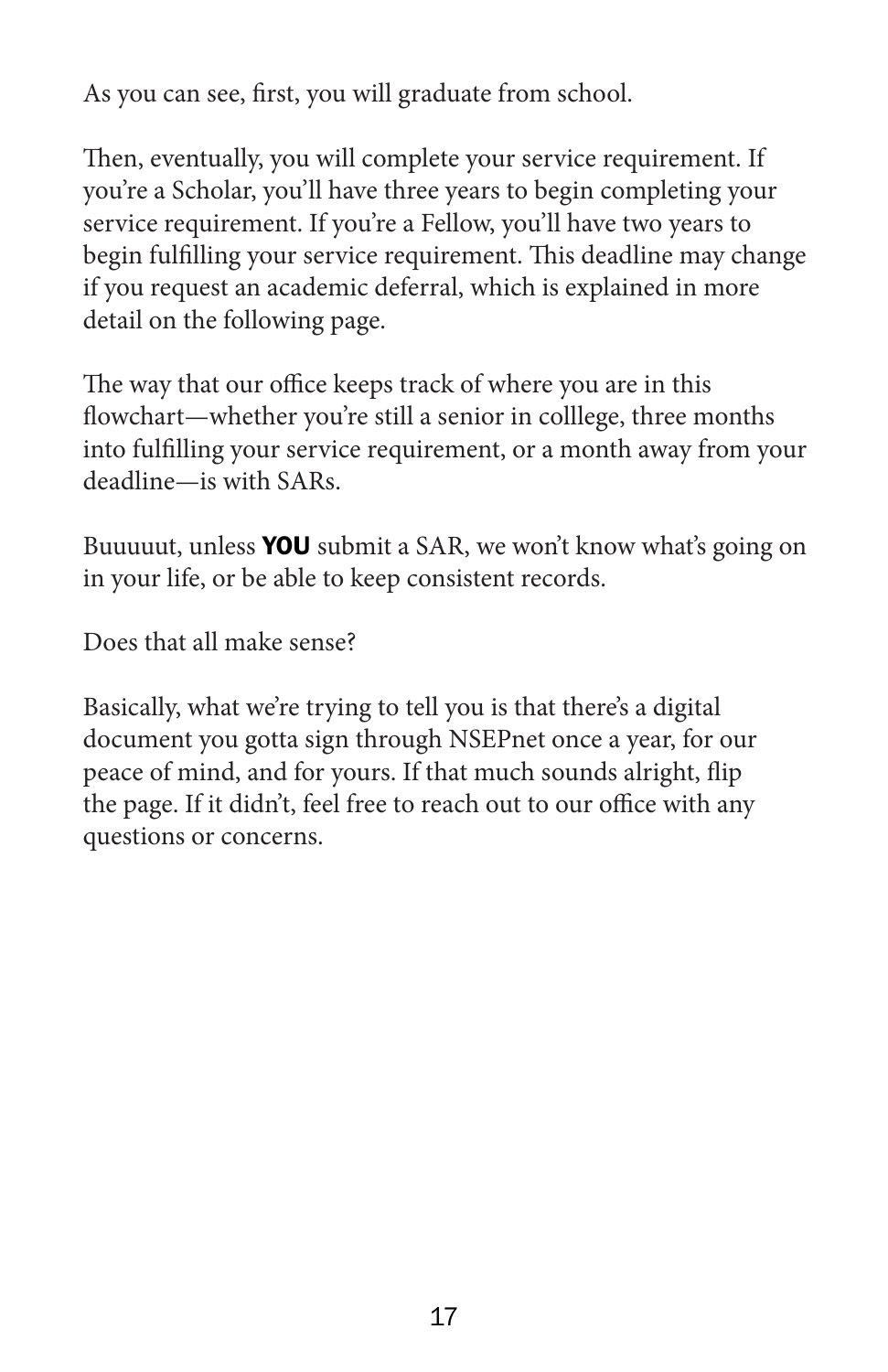Here are more specifics concerning your path to service:

Graduating is pretty self-explanatory. Completing your service means you have fulfilled your obligations to NSEP; passing your service deadline means you are delinquent on your obligation.

To defer your service means to postpone your deadline while you are furthering your education. To be approved for a deferral, you will need to be enrolled in a degree-seeking program at half-time status or more. You can request an academic deferral by submitting a SAR, indicating the deferral option, and attaching some proof of your enrollment (e.g., unofficial transcripts or a screenshot with an updated graduation date). Similarly, if your graduation date for any of the degree programs you choose to pursue changes, including the one you're currently on, just upload a SAR with similar documentation and a new graduation date indicated in the appropriate field.

You can also opt to repay your award at any time in lieu of fulfilling your service requirement. You can do this the day you graduate or the day before your service deadline passes, whatever suits your fancy. Your repayment amount will be prorated based on any service credit you have already received.

Finally, please note that you can complete your service in parts. For example, you can start off working on a government contract for six months, and, once that contract has ended, fulfill the rest of your service requirement by volunteering part-time for two years in a qualifying teaching position.

Whichever path that it is you end up taking to complete your service, just remember that in order to get credit for a position, you have to submit your SAR(s). For this reason, we've included the following reminder: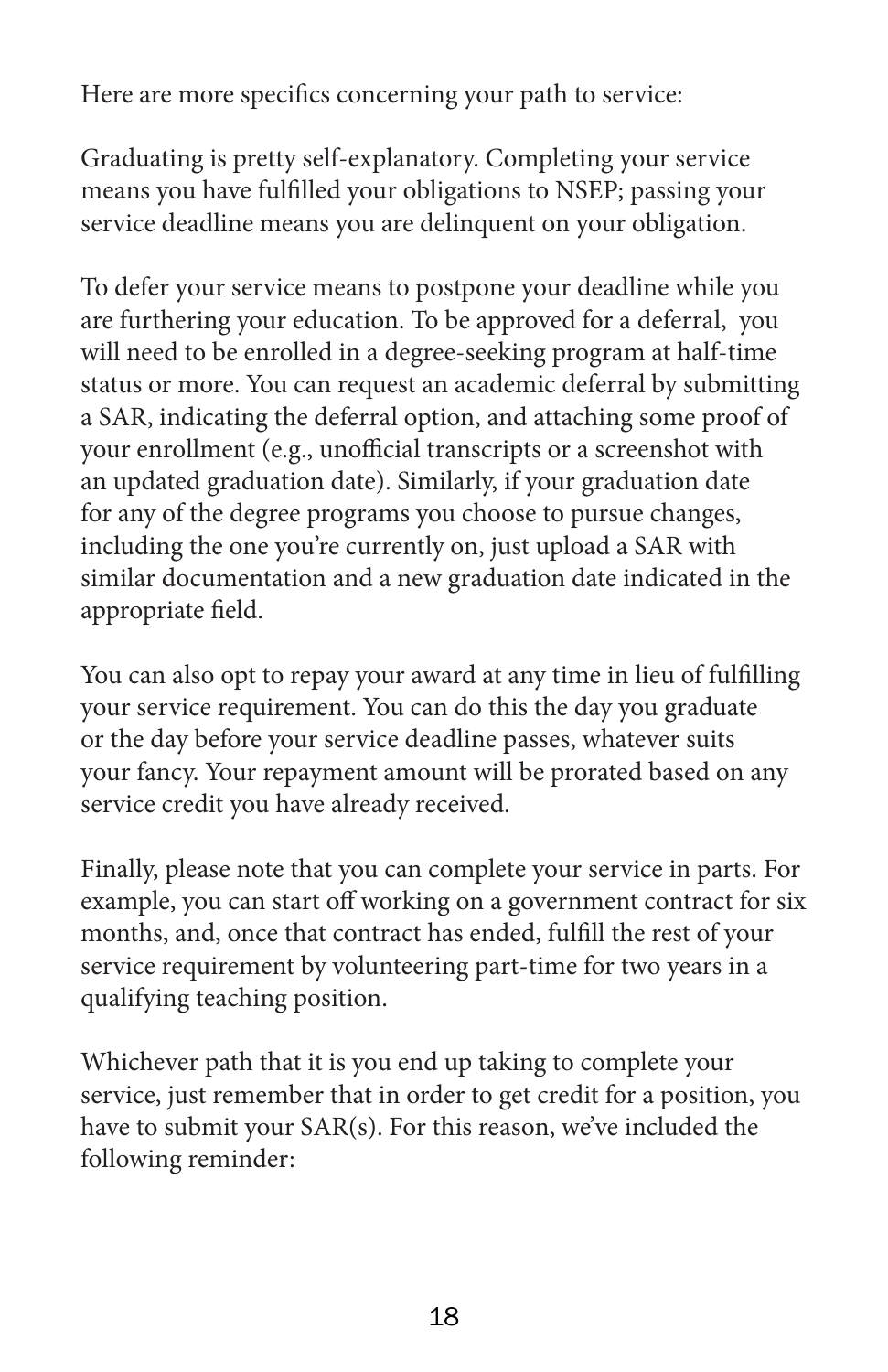$\mathbf{p}$ SUBMIT YOUR SAR SUBMIT YOUR SAR SUBMIT YOUR SAR SUBMIT YOUR SAR SUBMIT YOUR SAR SUBMIT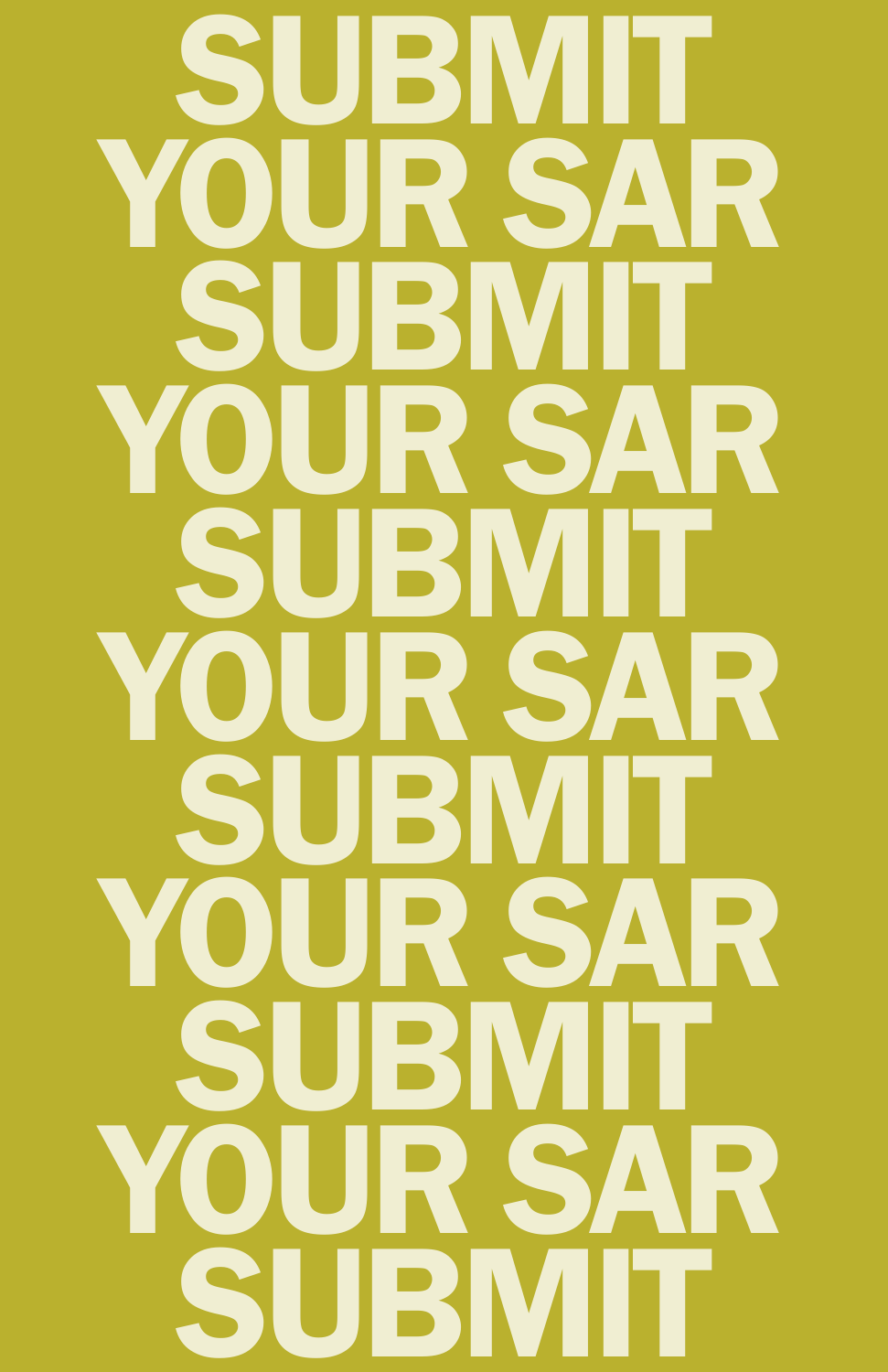### **2: RESUME**

It is also a requirement that you have to complete an NSEPnet Resume. Using the Resume Builder tool on NSEPnet is pretty selfexplanatory, and directions for how to input specific information can be found in the Resume FAQ section as well.

For some exclusive job opportunities posted on NSEPnet, hiring officials will log on to NSEPnet directly and look at candidates' information. Occasionally, hiring officials will search all NSEPnet resumes (when looking for a specific language, area of expertise, etc.) without posting an announcement. For that reason, it's important to have a resume with searchable fields that are consistent across all awardees.

Hiring officials who use NSEPnet make decisions about who they want to contact based on posted resumes, so it's important to make sure that your NSEPnet resume is complete, up-to-date, free of grammar and spelling errors, and generally professional. For all other positions, including those advertised on NSEPnet that require you to send a resume directly to a hiring official, you should use a conventional professional resume formatted in whatever document type is specified. Many federal positions, such as those listed on USAJobs, require you to add further information specific to the federal hiring process.

Another requirement is that you must complete your resume online one year before you're set to graduate. Because federal hiring official also use the NSEPnet resume tool to search for potential job candidates, it's important that you update your resume around the time that you'd ideally be starting your federal job search anyway, since the process can be so time-consuming.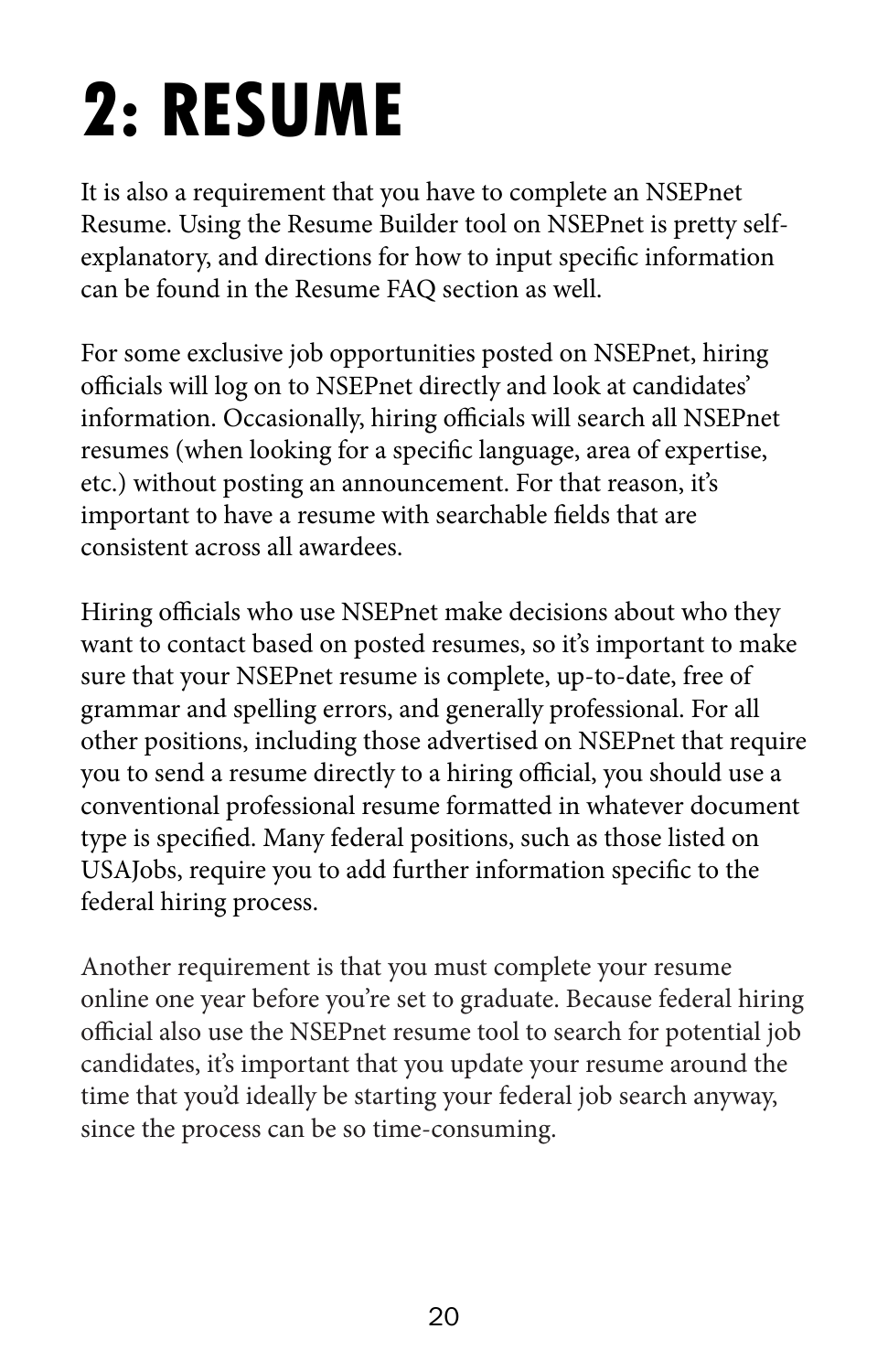### **3: JOB SEARCH LOG**

The one other way we'll ask you to keep track of your federal job search is by using the Job Search History Log on NSEPnet. On this Log, you'll have the option to enter individual positions you've applied for, along with general comments about how your job search is progessing.

We ask that you keep a record of every job application you submit, as well as those applications' results. Whether a hiring official's final word is a yes, no, or maybe so, we at NSEP would like that information recorded in our database. We encourage you to update this Log regularly!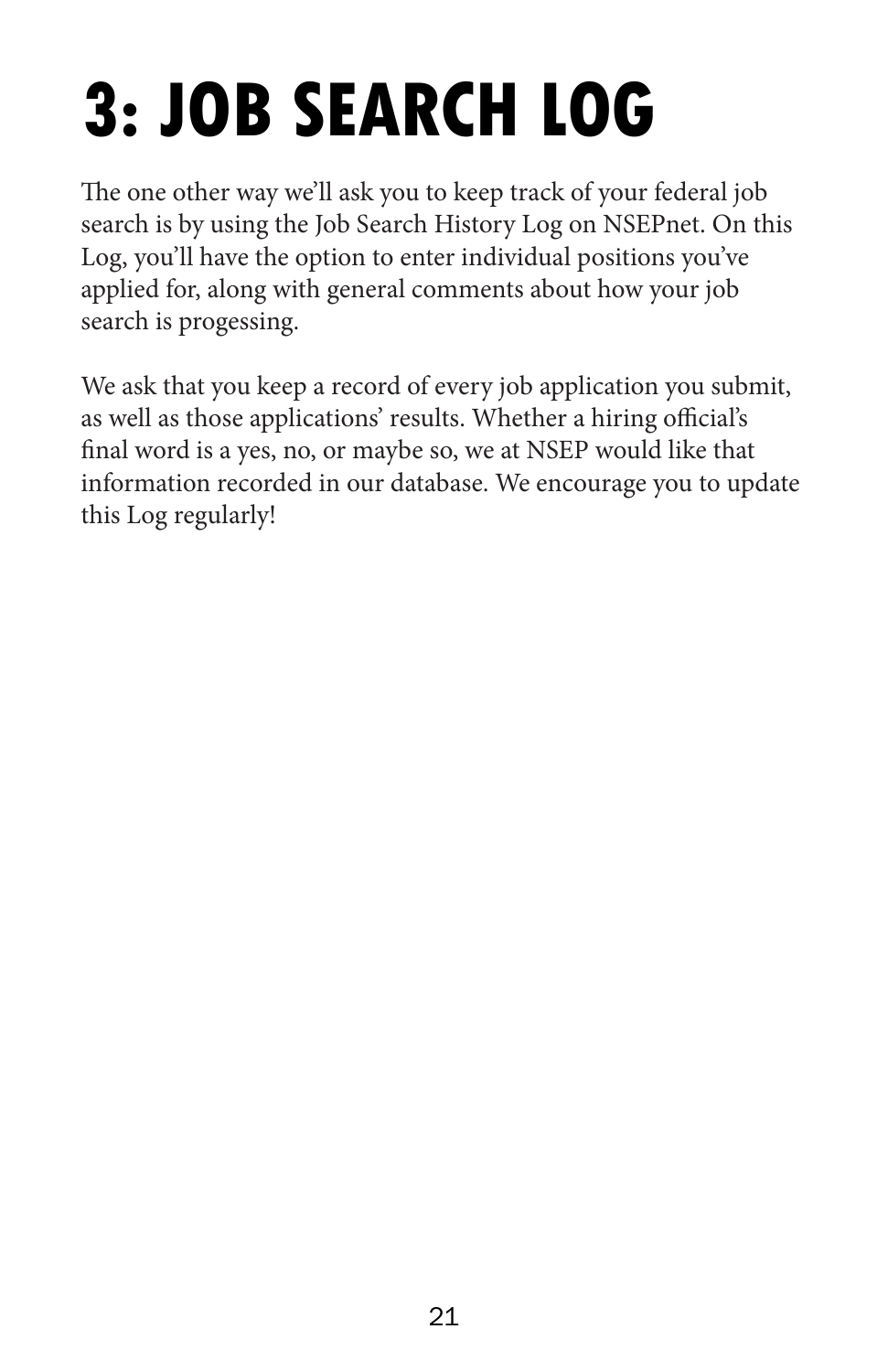### MAIN TAKE- AWAYS

- Submit your SARs annually no. matter.what.

- If something in your life changes (as it relates to the service requirement), submit a SAR

- Keep in mind the tiers when you are applying for jobs

- You *can't* get pre-approved for credit

- You *can* request deferrals, extensions, and repayment of your service

- Record your job search and update your resume on NSEPnet! This is a must-do in order to document a good-faith effort!!!!!!!!

- If you have any further questions, contact the NSEP office.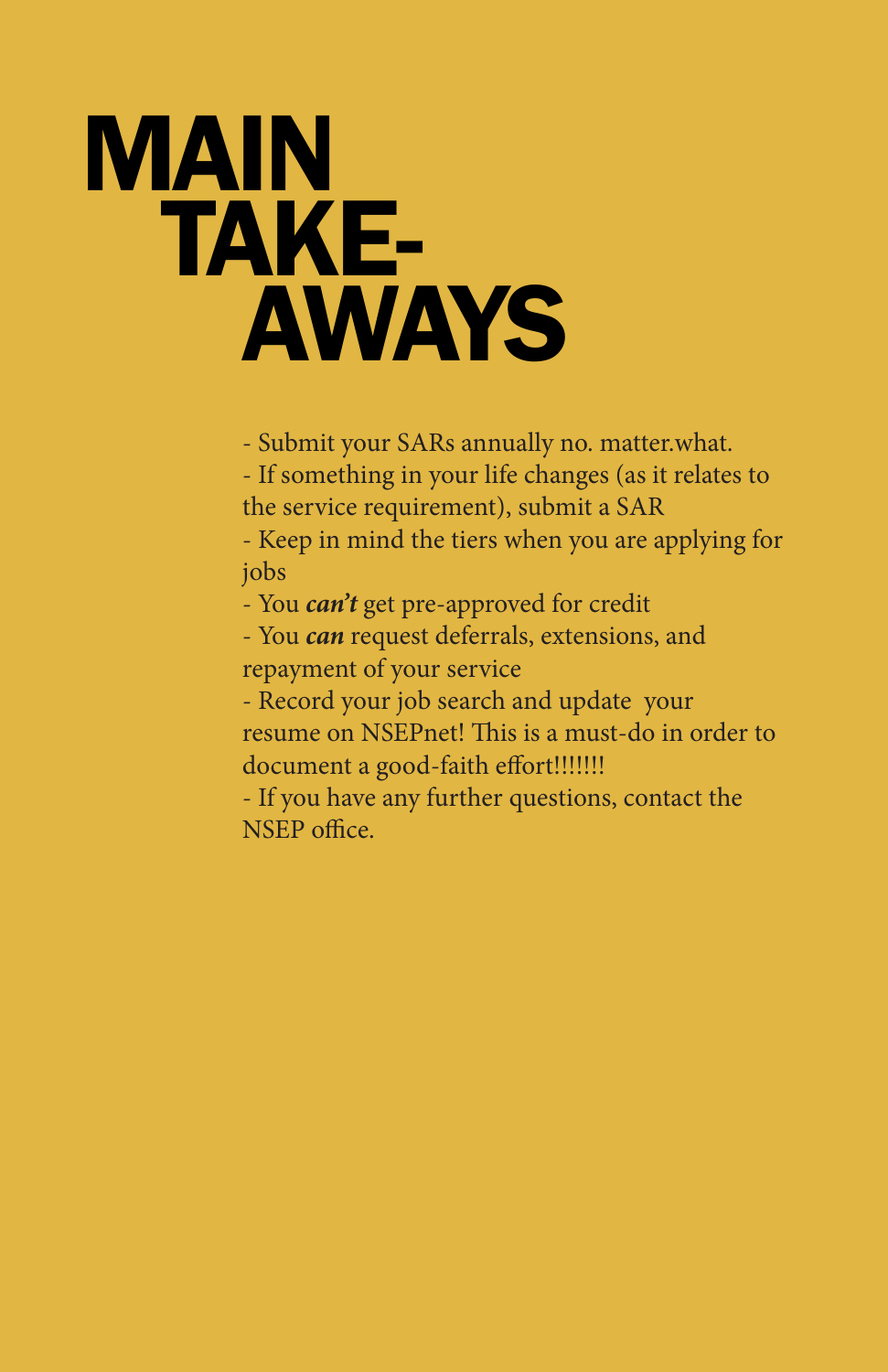### how to use nsepnet

We admit that NSEPnet is a little funky.

The NSEP office is working on making the website intuitive and easier to use, but in the meantime, here are some basic rules for how to go about completing important functions on the site.

#### logging in

#### *What is my NSEPnet username?*

The activation email we send you before you go abroad will include your NSEPnet username, which you'll then use to activate your account.

*What is my NSEPnet password?*

If this is your first time logging in, your password will be the last four digits of your Social Security Number. If not, and you cannot remember your password, try using the "Forgot Password" tool.

If you're using Gmail, to ensure that the password resend email reaches your inbox, you can add noreply@nsepnet.org to your Gmail contacts list.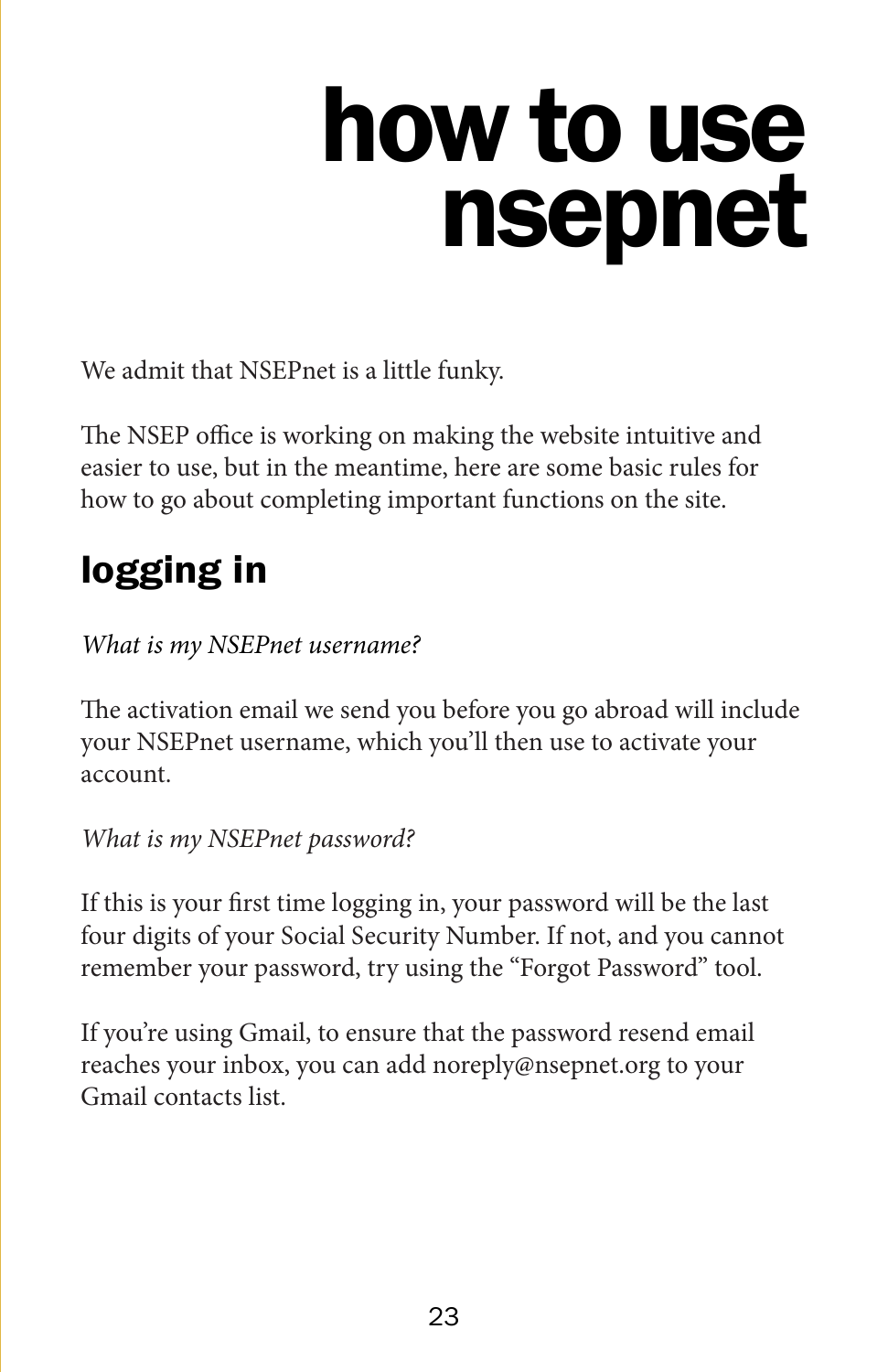#### submitting SARs

*How do I submit a SAR?*

Once logged into NSEPnet, you will find the SAR submission wizard under the "Service Requirement" tab in the top menu bar. All you have to do next is mark the checkbox that applies to you: enrolled in your degree program, engaged in work that fulfills your service requirement, requesting an academic deferral, requesting an extension of your service requirement deadline, or requesting a waiver of your service.

It is sometimes useful to consult a date duration calendar to ensure accuracy when calculating the amount of time you've worked, especially when calculating part-time or partially federally-funded service.

#### *How do I submit a SAR for a job I haven't started yet, but am about to start?*

Ya can't. Sorry, bud. You can only receive service credit for work that you have already completed. There is no way to receive preapproved service credit for a future position. The minimum amount of service that can be reported on a SAR is one week.

#### *How do I know if my supervisor has signed off on my SAR?*

When you submitted the form, an email containing a link was automatically send to the supervisor you indicated on the form. Your supervisor was asked to review your employment and follow the link to acknowledge that the information you provided is correct. This acknowledgement serves as their signature.

Once your supervisor has signed, you will automatically get an email confirming that your supervisor has approved your SAR.

If you don't receive this email, first make sure your NSEP emails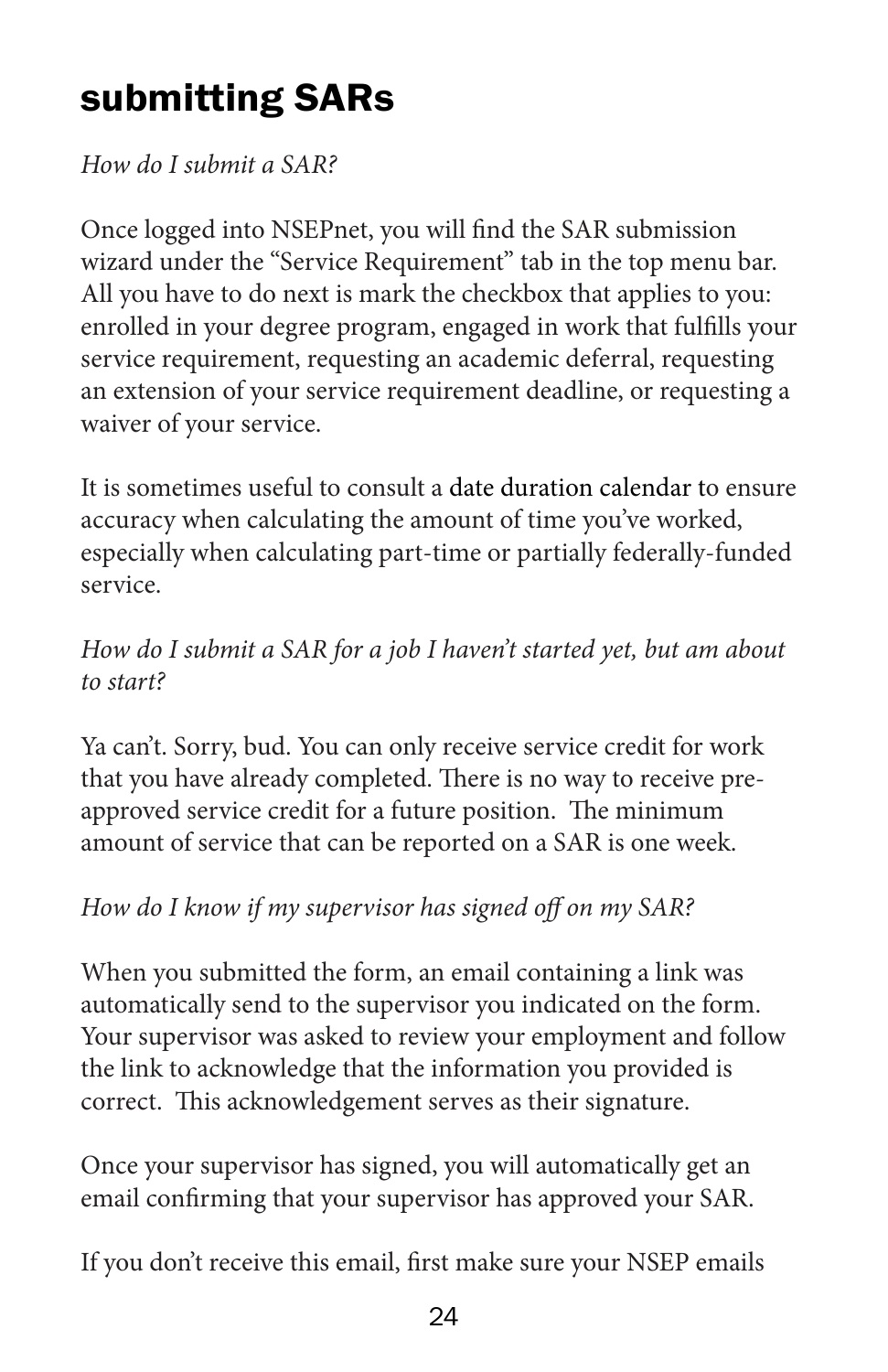aren't being diverted to your spam folder. Then, follow up with your supervisor to ensure the certification email was not diverted to their spam folder. The emails come from noreply@nsepnet.org.

#### *How do I submit contract work for credit?*

Remember that for your time with a federal contractor to count toward your service requirement, you must be working on a contract or cooperative agreement (not a grant!) funded by the United States federal government.

You will also need to submit a letter on official letterhead signed by your supervisor to certify your work on a federal contract. This letter must include as much of the following information as possible about the contract(s):

1. Type of funding instrument (e.g., contract or cooperative agreement)

- 2. Contracting federal department
- 3. Contract number
- 4. Contract status
- 5. Percentage of your position funded by federal dollars
- 6. Description and confirmation of your role in the contract

If you think you would qualify under these standards, you would first need to submit a SAR indicating you are seeking credit for contract work. Later, if you have a hard time finding the above information, your office's HR representative should be able to help you out.

#### *How do I submit work in education for credit?*

To be allowed to receive credit for appropriate work in education, an award recipient must have exhausted all opportunities to fulfill the service requirement in the four priority organizations and in other federal organizations with positions in national security responsibilities—in other words, jobs that qualify as Tier One or Two.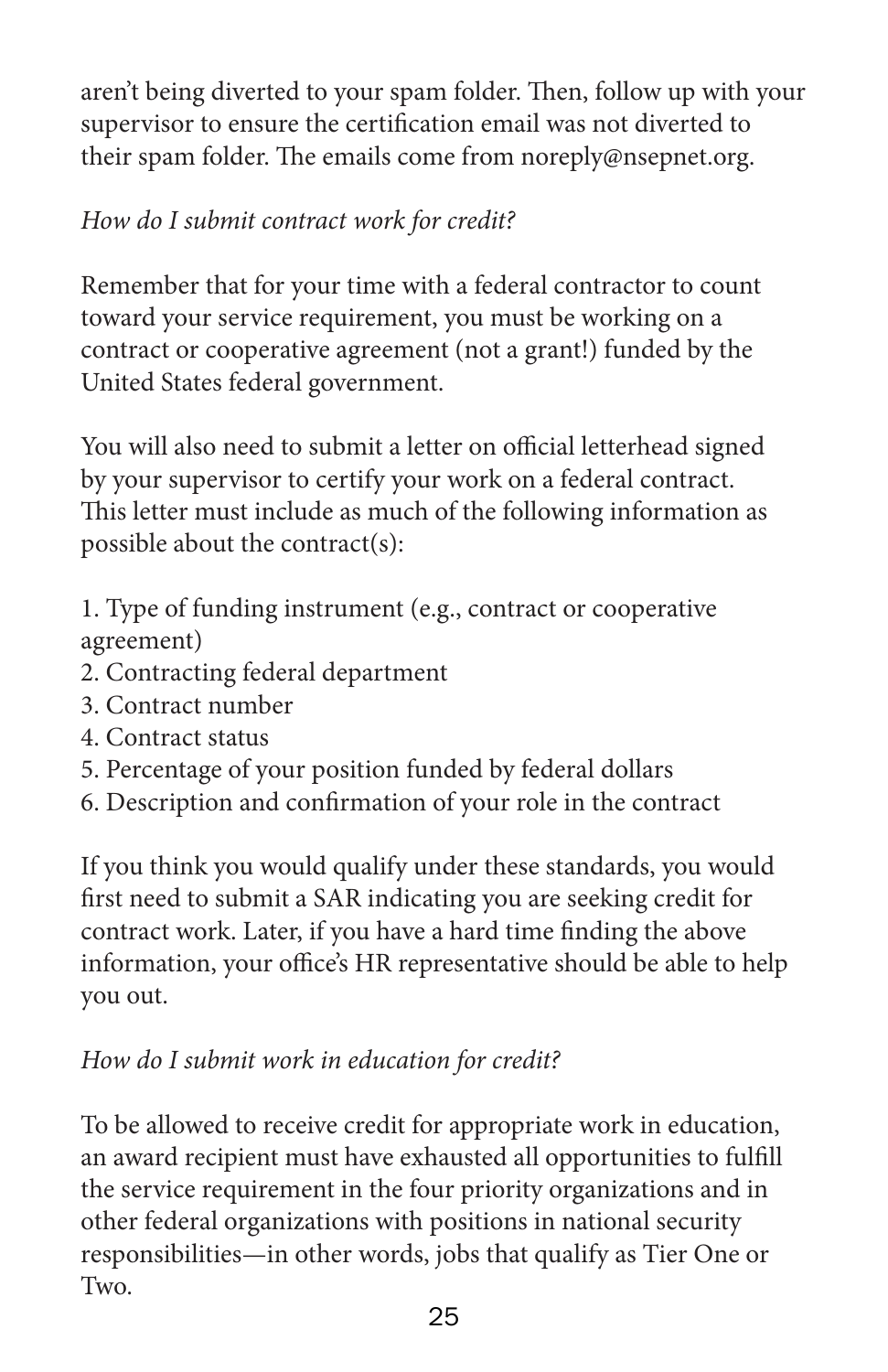Whether an award recipient has exhausted all opportunities will be measured by:

- a minimum 12 month job search for appropriate federal work - quality, quantity, and appropriateness of job applications submitted

- variety of job search resources and strategies used

- quality of follow-through on job applications

- flexibility demonstrated (such as a willingness to relocate, willingness to apply to jobs beyond ideal position and to jobs that may not be at ideal level of authority, willingness to apply to positions that are only broadly related to career goals and so on) - mitigating circumstances

#### job searches

*How do I record a job application submission?* 

1. Log on, per instructions in question one.

2. Click "Record Job Search" under the "Job Search" tab.

3. Follow instructions given to add a job application or make general comments about your job search efforts.

You can view your Job Search History Log by clicking "View Complete History" on your Homepage or by clicking the "Record Job Search" tab.

Note that any application you submit to a federal contractor can be recorded by selecting the contracting agency and inputting the name of the contractor (or selecting the contractor if it is already in our system) as CTR: [name of company].

#### other important things

*How do I change my graduation date?*

Whether you're taking time off or taking a little bit longer to finish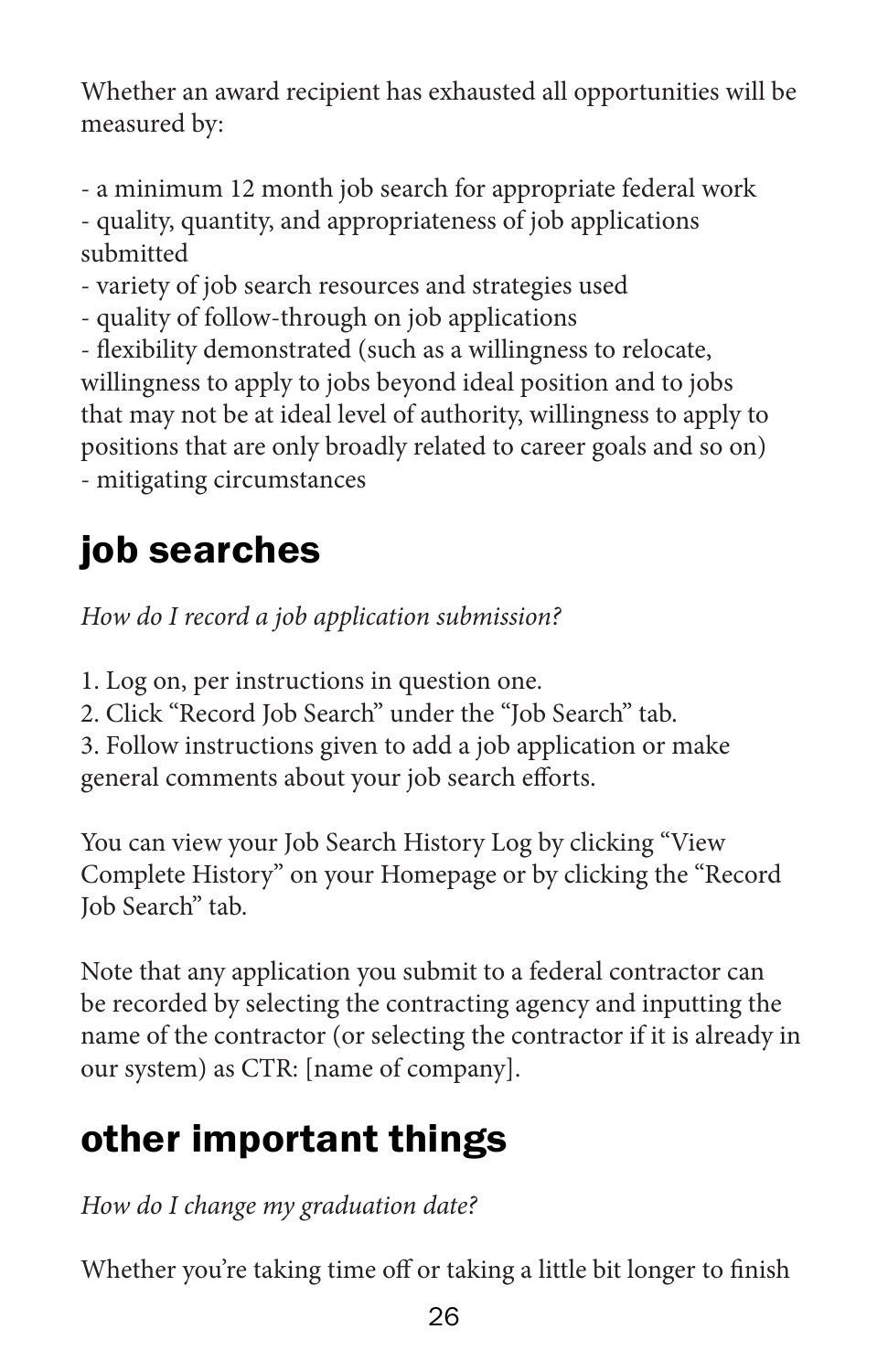your degree program, for a graduation date change, you must first send in a SAR and documentation of the new (anticipated) graduation date. Verification can take the form of a letter or email from the award recipient's advisor or registrar, a transcript, or any other document that explicitly indicates the updated graduation date. We will then update your service deadline on NSEPnet.

#### *What is a letter of certification?*

A letter of certification is your proof that you had a Boren award and have hiring authorities available. You can request a letter of certification to prove in an application that you have the hiring authorities that you say you do, or to verify your excepted service eligibility if a hiring official or a human resources representative requests proof.

#### *How do I get a letter of certification?*

Once logged into NSEPnet, click the "Certification Letter" button in the top menu bar to request a certification. When requesting a Letter of Certification, you must provide the following information:

- The name of the department/agency/office to which you are applying

- The name of the contact at that office (to whom the letter should be addressed)

- The mailing address to which the letter could be sent (include a street and street number)

- The announcement closing date

- Where the award recipient found out about the job.

NSEP will send you the letter by email to upload with your application or to forward to your point of contact. Generally, Letters of Certification should be completed within three business days.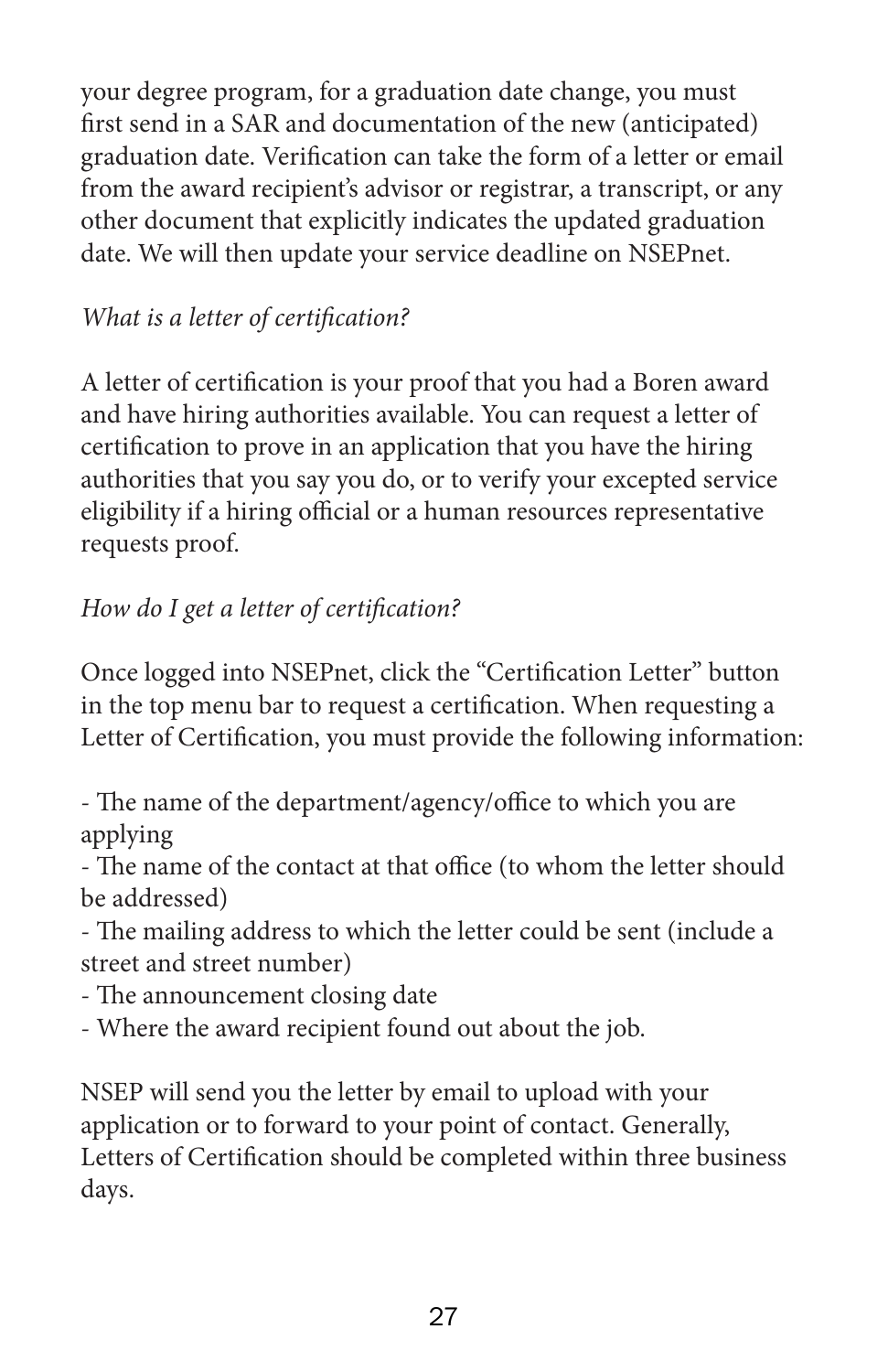### how to find a federal job

All that is good and nice, but how are you supposed to find a job, anyway? Your success in a national competition will serve as an asset in scoring a federal job, but the responsibility is yours to find qualifying employment. When applying for jobs, make sure to be professional and concise. Every email or letter that you send should be spell checked and re-read. Your potential employer will meet, talk to, or receive emails from many applicants. If your responses are misspelled or unfocused, the potential employer will move on, and your opportunity will be lost. The first impression you create, whether in writing or on the telephone, should make them want to follow up with you.

While NSEP can't set you up with a job, we do provide career advice and resources that can help you in your search. Here are a few tips to help you direct your applications to the right places in the right way.

#### what kinds of jobs should I apply for?

You can refer to Section One to determine what kinds of jobs will fulfill your service requirement. As for a job search in the federal government, you should:

1) Know your GS level(s). This is the standard payscale of the federal government, and it is determined by your previous experience. Each agency classifies, appoints, and pays its employees based on this system.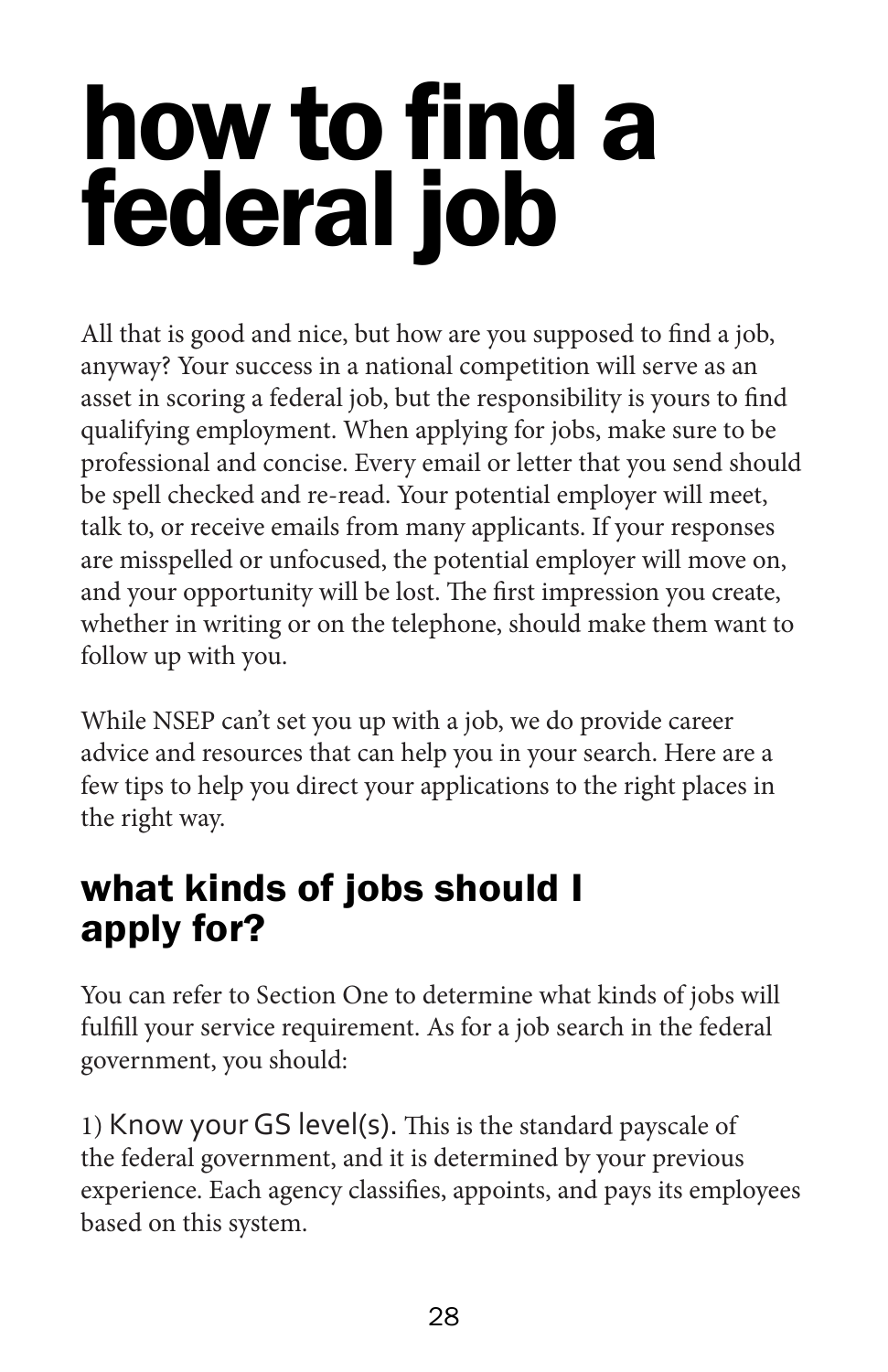Most graduates with a bachelor's degree will be hired at a GS-07 level. The table below shows how you can qualify for different job levels, either through education or through experience. For instance, you qualify as a GS-11 if you have completed a master's degree or if you have worked in a GS-09 equivalent position for at least one year.

When applying to jobs, make sure to note the GS levels that the agency is hiring for. Get comfortable with what is required of each level so that you're applying for jobs that are within your reach.

| <b>Grade</b>            | <b>Education</b>                                                                                                                                                                                | <b>Experience</b>                                          |
|-------------------------|-------------------------------------------------------------------------------------------------------------------------------------------------------------------------------------------------|------------------------------------------------------------|
| $GS-5$                  | 4-year course of study leading to a<br>bachelor's degree                                                                                                                                        | None                                                       |
| $GS-7$                  | 4-year course of study leading to a<br>bachelor's degree                                                                                                                                        | 1 year equivalent<br>to at least GS-5                      |
| $GS-9$                  | 1 full year of graduate level education<br>or<br>superior academic achievement                                                                                                                  | 1 year equivalent<br>to at least GS-7                      |
| $GS-11$                 | master's or equivalent graduate degree<br>$\alpha r$<br>2 full years of progressively higher level<br>graduate education leading to such a<br>degree<br>$\alpha r$<br>LL.B. or J.D., if related | 1 year equivalent<br>to at least GS-9                      |
| $GS-12$<br>and<br>above | Ph.D. or equivalent doctoral degree<br>or<br>3 full years of progressively higher level<br>graduate education leading to such a<br>degree<br>or<br>LL.M., if related                            | 1 year equivalent<br>to at least next<br>lower grade level |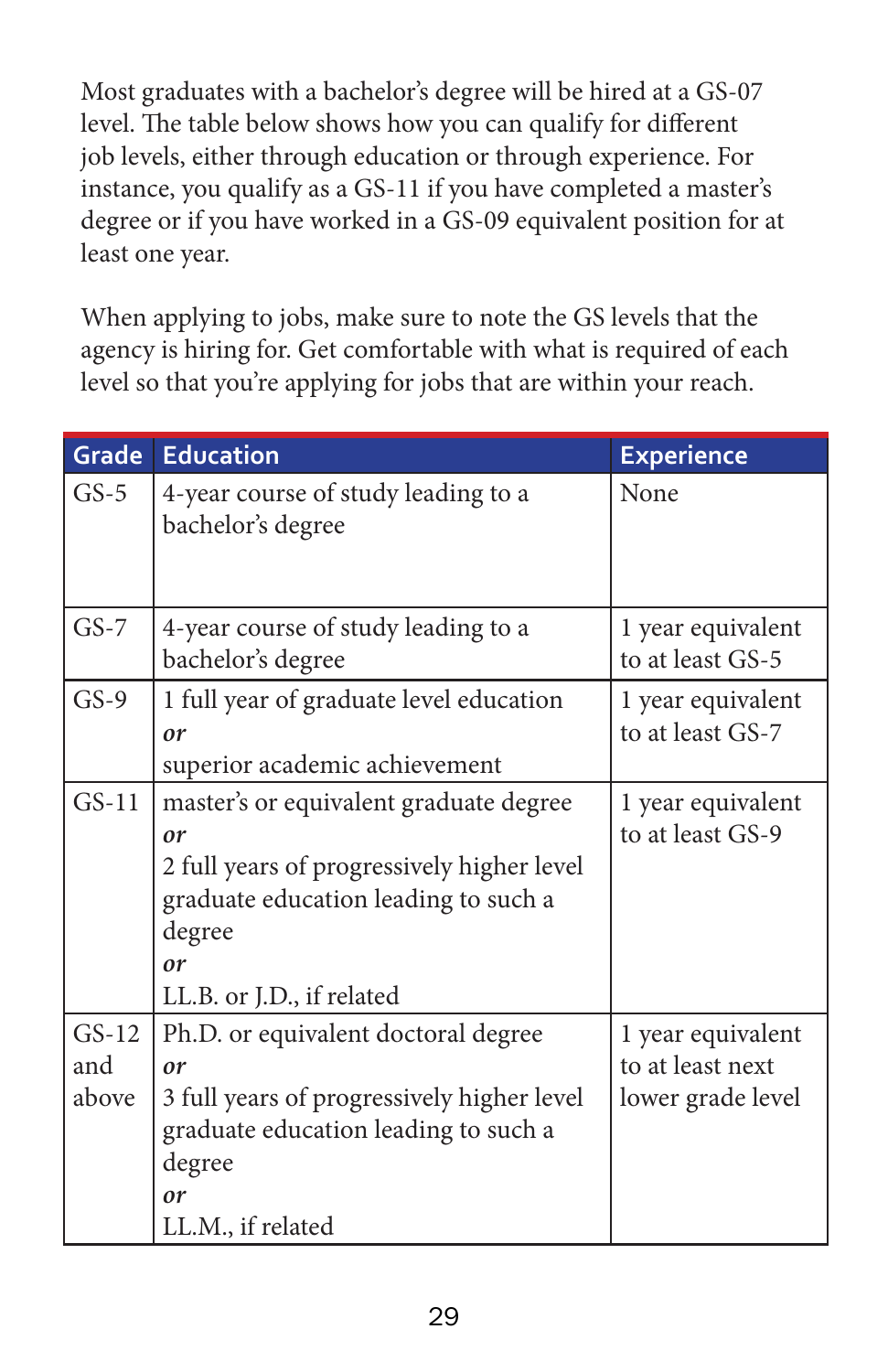2) Know your occupational series. You can search USAJobs for the specific types of positions you are interested in by narrowing your search by classification codes. For instance, every Intelligence Specialist position listed on USAJobs will be given the occuaptional series code of 0132, and you can do an advanced search in USAJobs for this number to find all jobs currently available in intelligence. For more information on occupational series, check out https:// www.opm.gov/policy-data-oversight/classification-qualifications/ classifying-general-schedule-positions/occupationalhandbook. pdf. Skip to page 122 for a list of all white-collar occupational series codes.

3) Consider applying for positions through the Pathways Program. The Pathways Program includes Internships, the Recent Graduates Program and the Presential Management Fellows Program (PMF). These are exclusively available for individuals who are currently enrolled in a degree-seeking program or who have recently graduated from one. Click to view current opportunities: https://www.usajobs.gov/StudentsAndGrads.

In particular, Recent Graduates positions offer a good opportunity to begin working in the federal government. The program lasts for one to two years, and can result noncompetitive conversion to a permanent position or term appointment upon completion of the program—however, this is not guaranteed, but is based on your performance and on funding.

Note that some Recent Graduate jobs will allow you to apply before you graduate; look on the USAJobs announcement to verify the requirements for each Recent Graduates job.

Additionally, working as a Pathways intern while you are enrolled in a degree program (and after you complete your Boren) can benefit you in many ways. Some internships will require a security clearance, which is a great way to obtain a clearance and become more competitive in the federal job market. Your work in internships may also count towards your service requirement.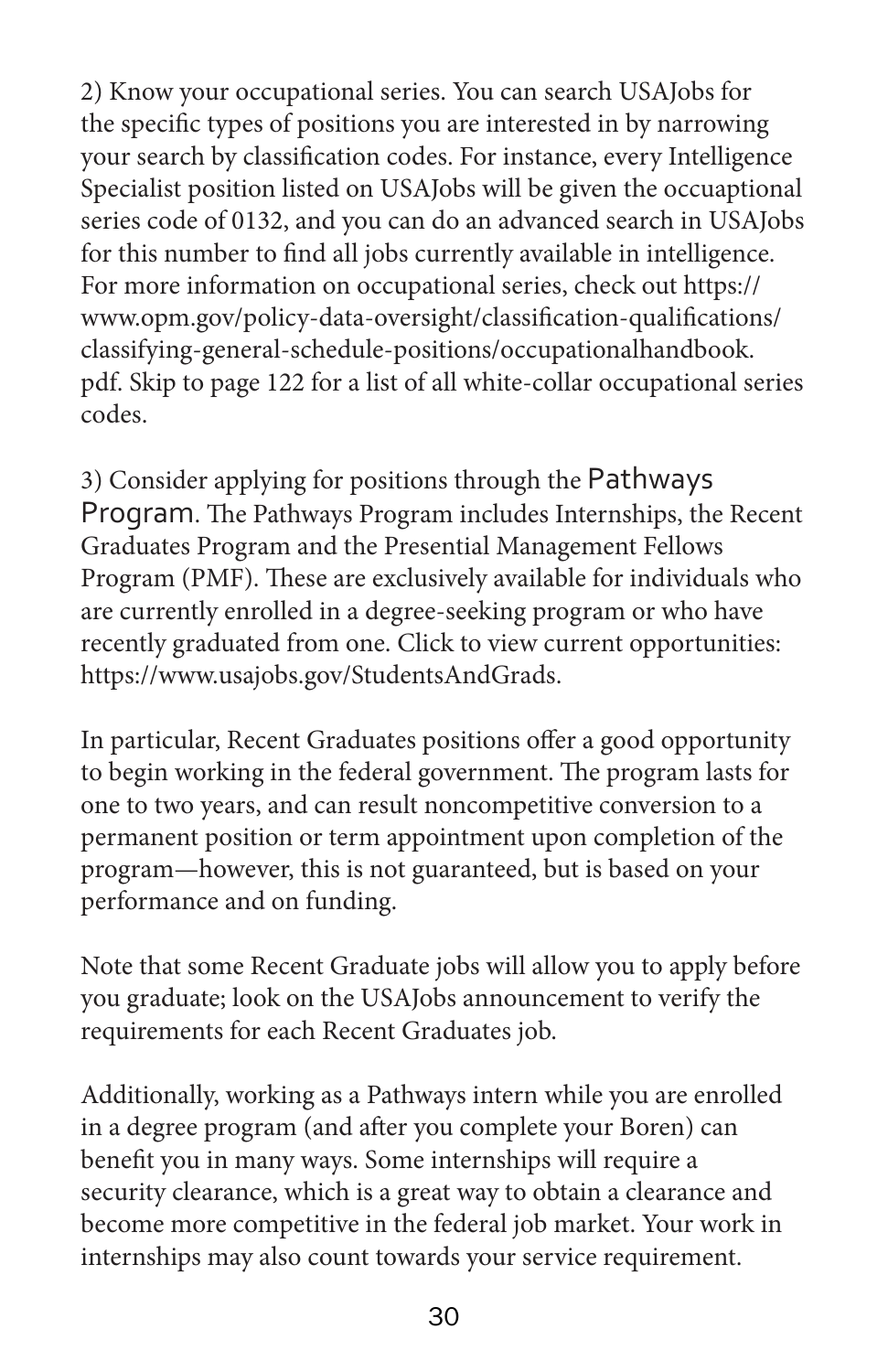4) If you are a Boren Fellow, take advantage of the Diplomacy Fellows Program. Boren Fellows are able to skip the written portion of the Foreign Service Exam with Department of State and go straight to the Oral Assessment. Check out this website (https:// careers.state.gov/work/fellowships/diplomacy-fellows) to find more information.

5) Are you a STEM student? Check out the SMART Scholarship Program through the Department of Defense. Through this program, you can receive a full scholarship for an undergraduate, graduate or doctoral degree in the sciences and receive guaranteed employment after graduation in a DoD qualifying agency of your selection. Find out more about the program at https://smart.asee. org/.

6) Apply to a variety of jobs! Aim high, but additionally try for some jobs you know you're qualified for. Also, try to apply for jobs in a variety of agencies. It doesn't take that long to fill out federal job applications, and you might find that you really like a job that you thought you wouldn't.

What if you are absolutely in love with one specific job path (say, Foreign Service Officer or Intelligence Specialist) and want to focus all of your energy on that job application? Well, you have a reasonable chance at success because you are smart and have international experience! But you should definitely apply to other jobs just to have a safety net, and to show your good-faith effort to NSEP if you end up wanting to use a position from a non-priority agency as your service.

#### I have no security clearance. how do I get one?

Only the government may issue you a security clearance, and generally, you may only get one if you have a federal job or are offered one. If you are offered a job that requires a clearance, you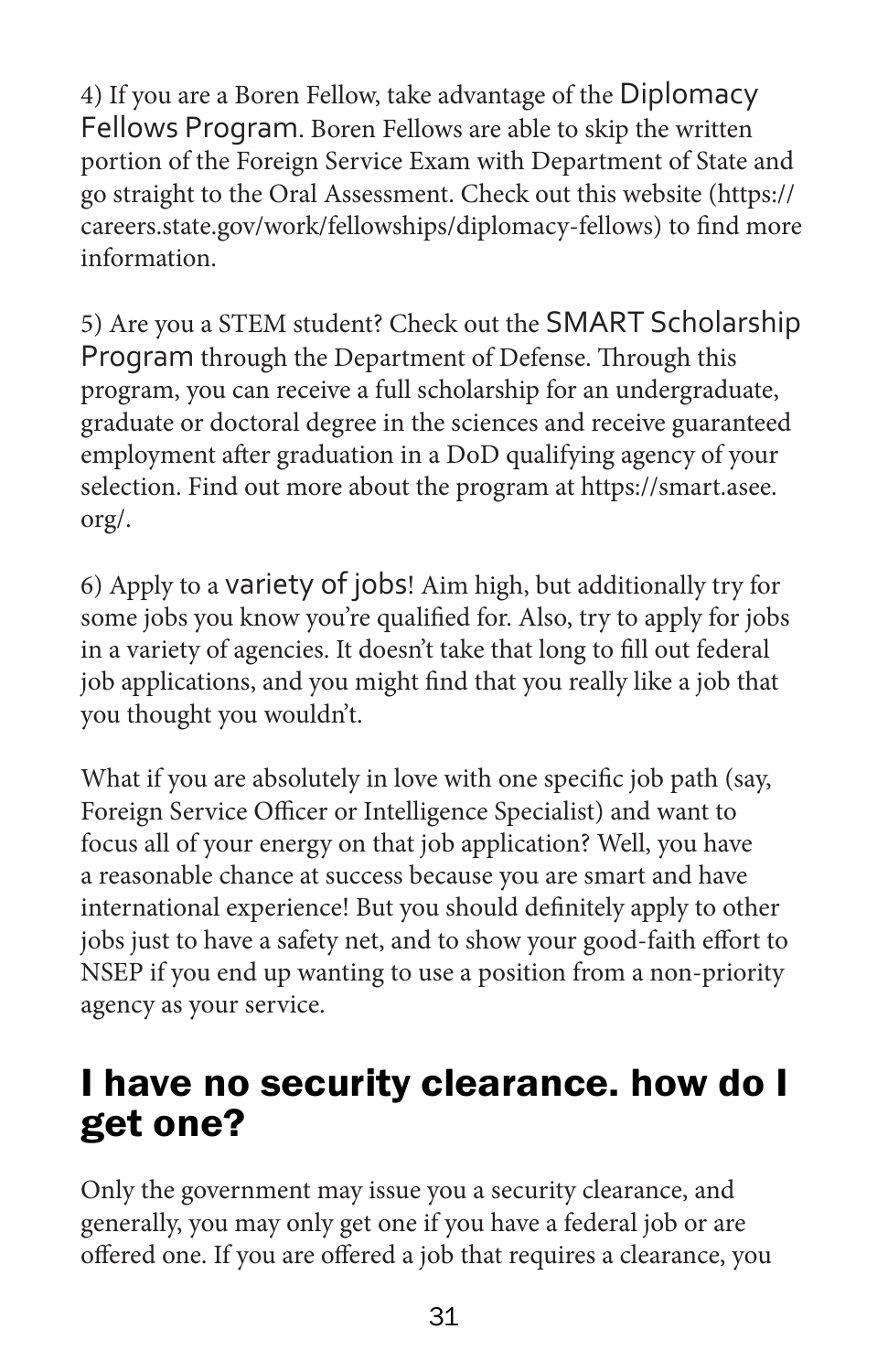will submit paperwork that lists your past residences and, in some cases, contains information about your personal history. While you are waiting for the clearance, you may be able to work on material and issues related to your job that do not require a clearance.

NSEP cannot help you obtain or expedite a security clearance.

#### when should I start applying?

We encourage you to begin looking for a position approximately one year before you plan to begin work. The federal hiring process can be time-consuming and bureaucratic, so be prepared to be patient and persistent. If you're interested in a position that requires a security clearance beyond Secret, it's a good idea to start even earlier, as those clearance processes can take longer than a year. Please be aware that in most cases you cannot undergo a clearance process while overseas; this particularly applies to the clearance process for positions in the intelligence community.

You may begin your job search while overseas, but use common sense about whom you contact. In most countries, for example, it's probably fine to contact the U.S. embassy—but, you should not contact intelligence agencies from overseas.

Also keep in mind that some federal agencies won't want to hire someone for a full-time job before they complete their degree. For example, if you apply to a GS-07 job and haven't yet finished your bachelor's degree, the hiring official might not consider your application. If you need more information about a certain position's requirements, try contacting the hiring official or point of contact listed in the job announcement.

#### where should i start looking?

Good news: you may fulfill the service requirement by working for the U.S. government in a position that deals with national security issues anywhere in the the world! While the variety of federal jobs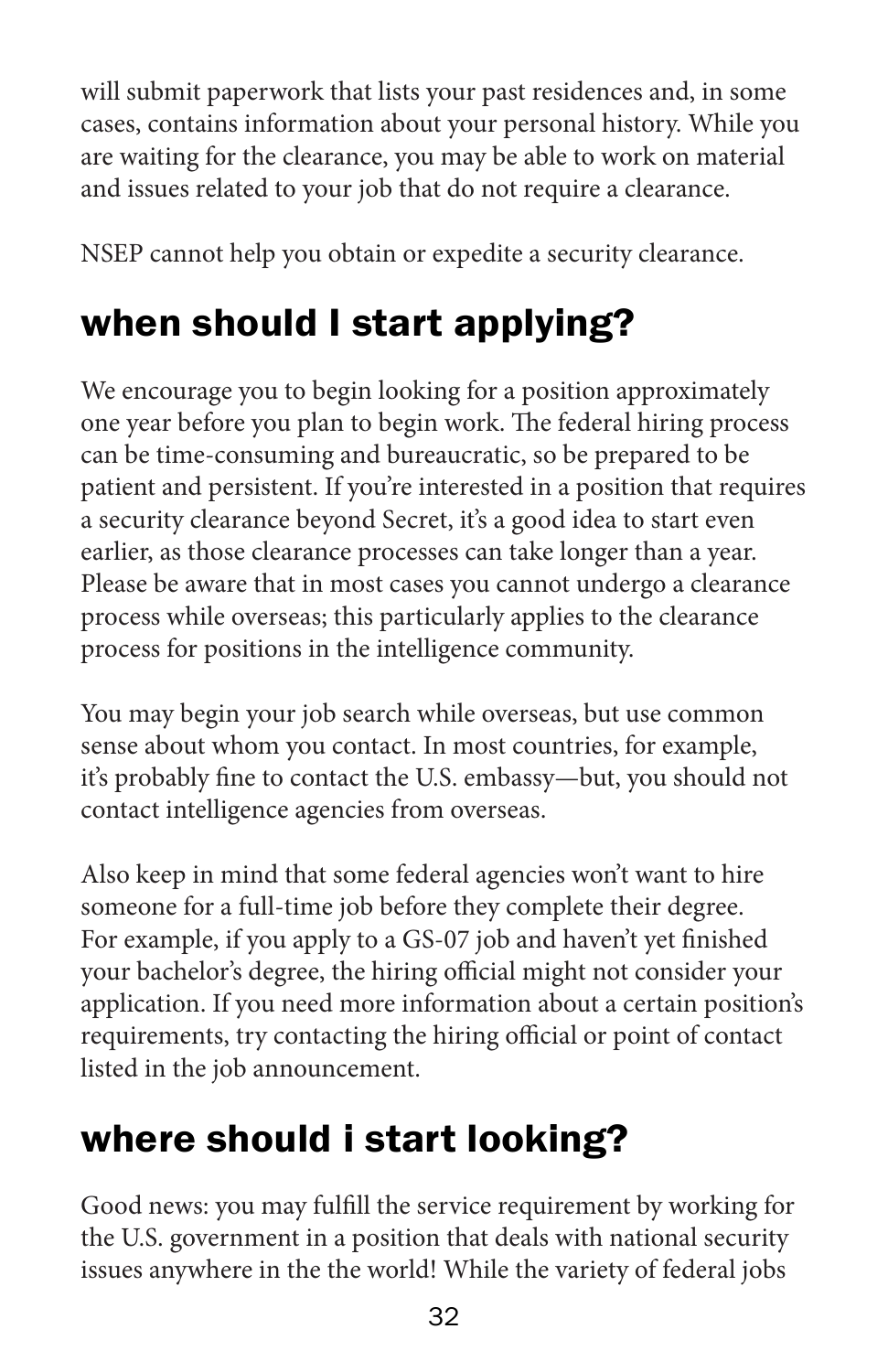in the DC area tends to be much wider than elsewhere, there are many options available internationally and nationwide. Here are some places to start:

1) NSEP Exclusive Jobs. Our office sends out jobs exclusive to Boren award recipients over email about once a week. These positions are ones we've set up with agencies in order to circumvent traditional hiring processes (using hiring authorities) and allow you all to get your foot in the door of the federal government faster. You'll be automatically enrolled in this listserv once you've returned from your Boren studies abroad. You can set up NSEPnet so that it only sends emails to your NSEPnet account, or also to a personal address that you've specified.

2) USAJobs. We encourage you to continue your job search at USAJobs, a searchable database that includes many open positions in the federal government. You can search for jobs by location, keywords, GS level, department/agency, and pretty much anything else.

Note: If a job on www.usajobs.gov requires "status," you cannot apply through the public announcement on the website. Instead, you should contact the hiring official as soon as possible to explain your eligibility for non-competitive hiring. "Status" means government tenure, so unless you are already a permanent federal employee, you are not eligible to apply for this job through normal procedures. However, you can contact the hiring official (who is different from the HR person) to explain your qualifications and special hiring authority. How it works in this case is that if they do choose to hire you, they can opt not to fill the public announcement and instead create a new announcement to be filled under NDAA'13 or Schedule A(r).

3) Partnership for Public Service. The federal hiring system can be overwhelming at first, so we also recommend that you check out the resources available from the Partnership for Public Service (www.gogovernment.org). Partnership is a non-profit focused on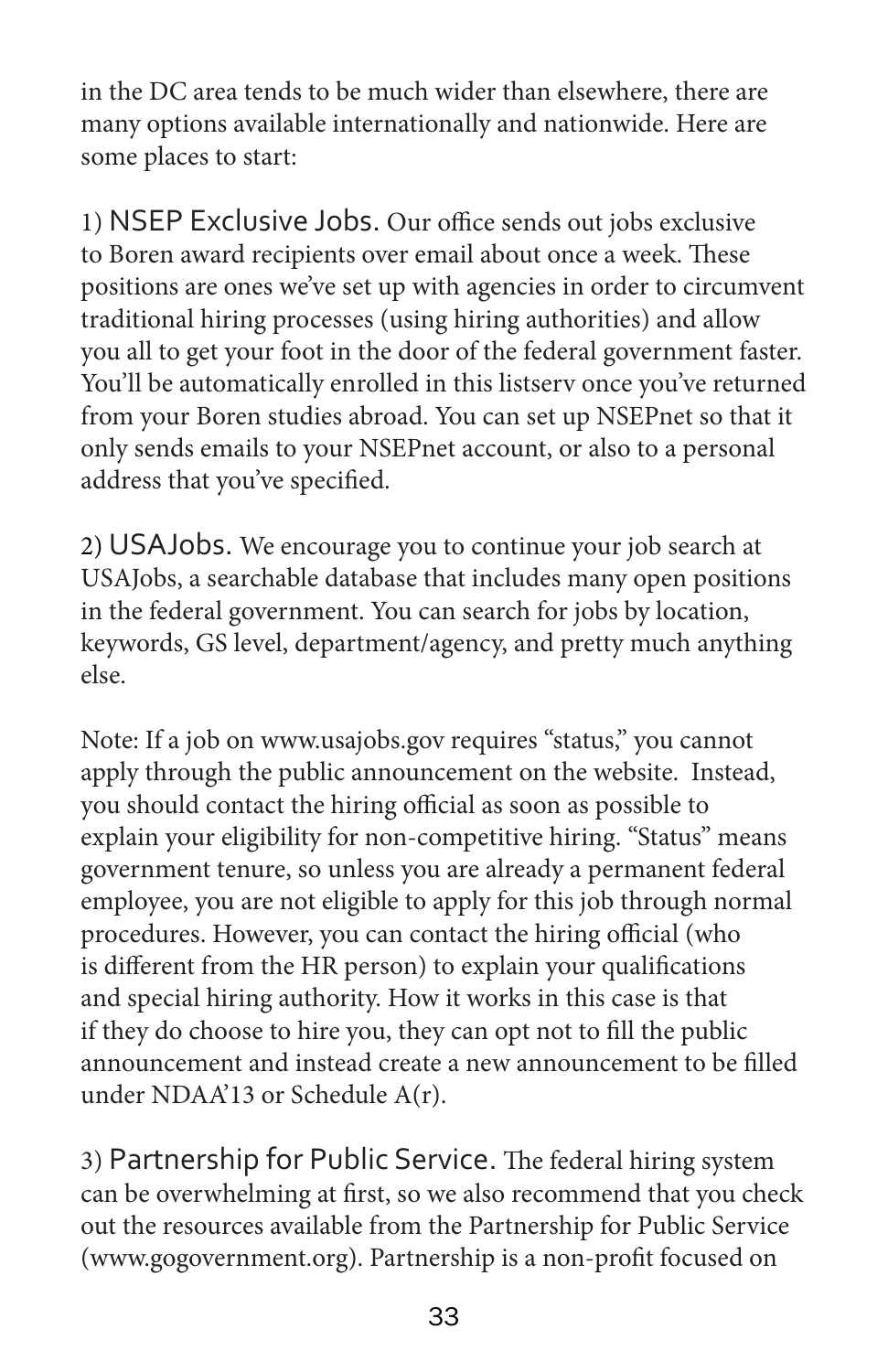making government service more accessible to outstanding young professionals, and their website has a lot of useful information on finding a job in the federal government. As you become more familiar with the job opportunities and federal agencies that you might be interested in, you can also go to agencies' websites directly to learn more about particular offices relevant to your background.

4) Want to work in intelligence? Intelligencecareers.gov. The intelligence community consists of 17 different organizations. These are listed on this site under "Federal Agencies." You can begin by looking for an intelligence job on USAJobs, but many intelligence positions may not be listed there. To find more positions, go to www.intelligencecareers.gov, where you can find links to the websites of individual intelligence organizations that currently have job openings.

5) Want to work in development? It might be a bit difficult at first—development jobs are in high demand and are frequently competitive. The U.S. Agency for International Development (USAID) hires very few people directly, so contractors can be a great place to start a career in development. Devex.org lists many development contractor opportunities. You can also ask your professors and advisors overseas if they're familiar with any organizations working on USAID projects in the countries you're interested in. Finally, USAID maintains a searchable database of private voluntary organizations that have worked with them in the past (http://idea.usaid.gov/ls/pvo-definitions), and you can use that database to search for agencies that have worked in a particular country or field. Be aware that an agency that has worked for USAID in the past may not be working for them currently, and that private organizations may be working on projects for both federal and non-federal clients.

6) Finally, network! Talk to your peers, professors, and former supervisors, and above all take advantage of your connection with other alumni by joining the Boren Forum (www.borenforum.org), where you can exchange tips with and learn about interesting jobs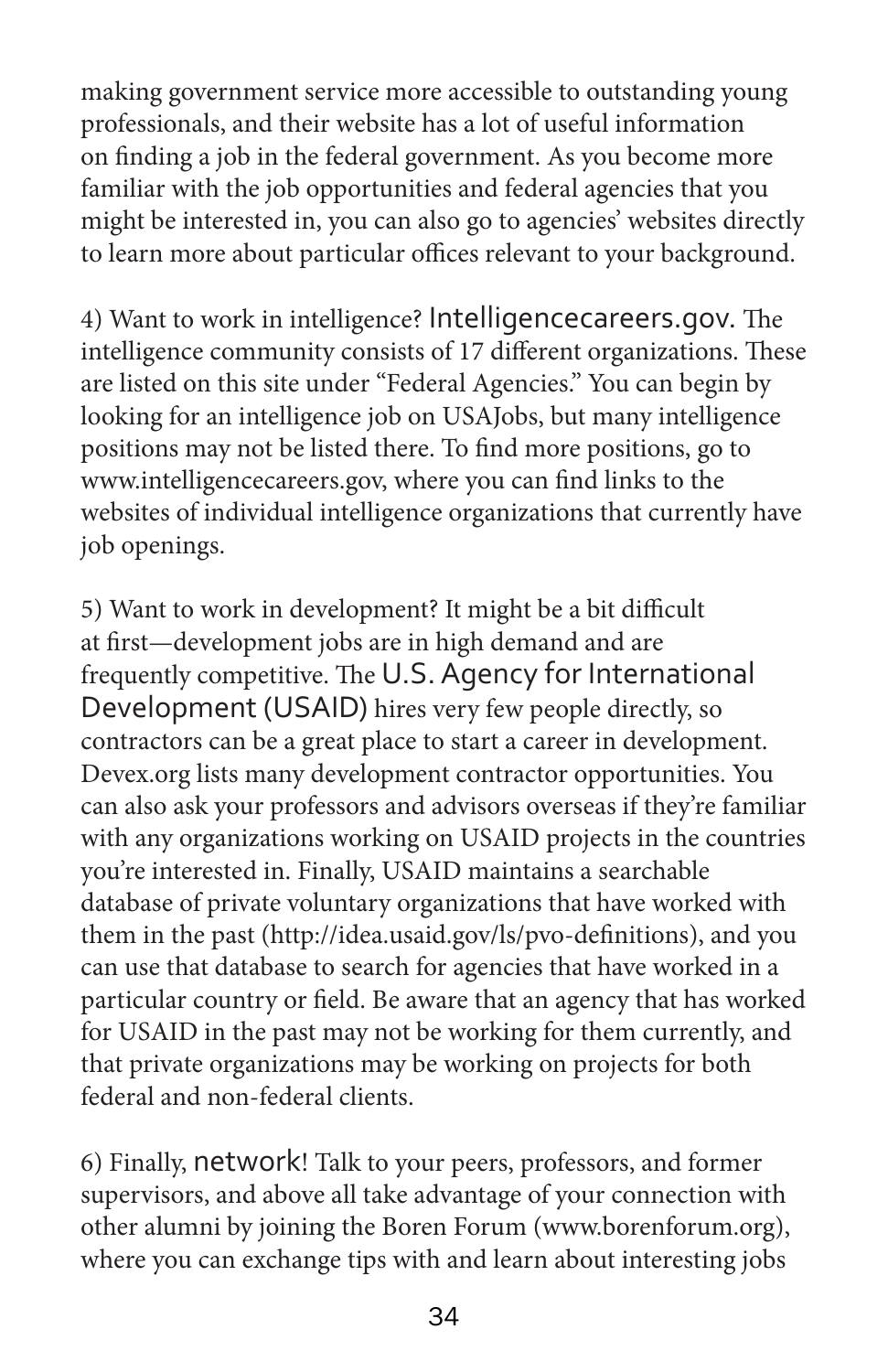from other NSEP awardees. Once people within the government find out that you can be non-competitively hired, they may contact you if positions come up within their offices that you'd be qualified for.

How to network, you ask? First, know what your goals are. Think about and consciously choose how you wish to use the network. Then identify some relevant people. Contact these people individually. Make sure you include full contact information including your mailing address, phone number, e-mail address. Try to meet each person face-to-face at a professional meeting. If you're not able to travel, write thoughtful emails or plan phone conversations. Exchange information about your goals and your career search. Remember to follow up with your contacts.

Keep a detailed address book, with back-up copies if you're using a computer. For each person you meet who might be of value to you as a network resource, write a few sentences about who they are, where you met them, who introduced you, what they talked about, your impression of their knowledge, etc. Memory is fleeting, and you will be happy you made these notes. This is a lifetime database. Keep your list updated through frequent follow-ups with your contacts, and keep the list in a safe place.

#### I haven't heard back about my usajobs application. what should I do?

First, don't be discouraged. You still rock. Each position advertised on USAJobs typically attracts a number of well-qualified candidates. Many applications receive no response. If you don't hear back, it isn't necessarily a reflection on your skills or qualifications, but rather on the sheer volume of applications received. Finding a job in the federal government can be a long process, and it requires a lot of initiative on your part. Be persistent and be prepared to submit applications for a variety of positions. If there's a job that you're particularly interested in, it might also help to follow up. Contact the organization where the job is located. You may be able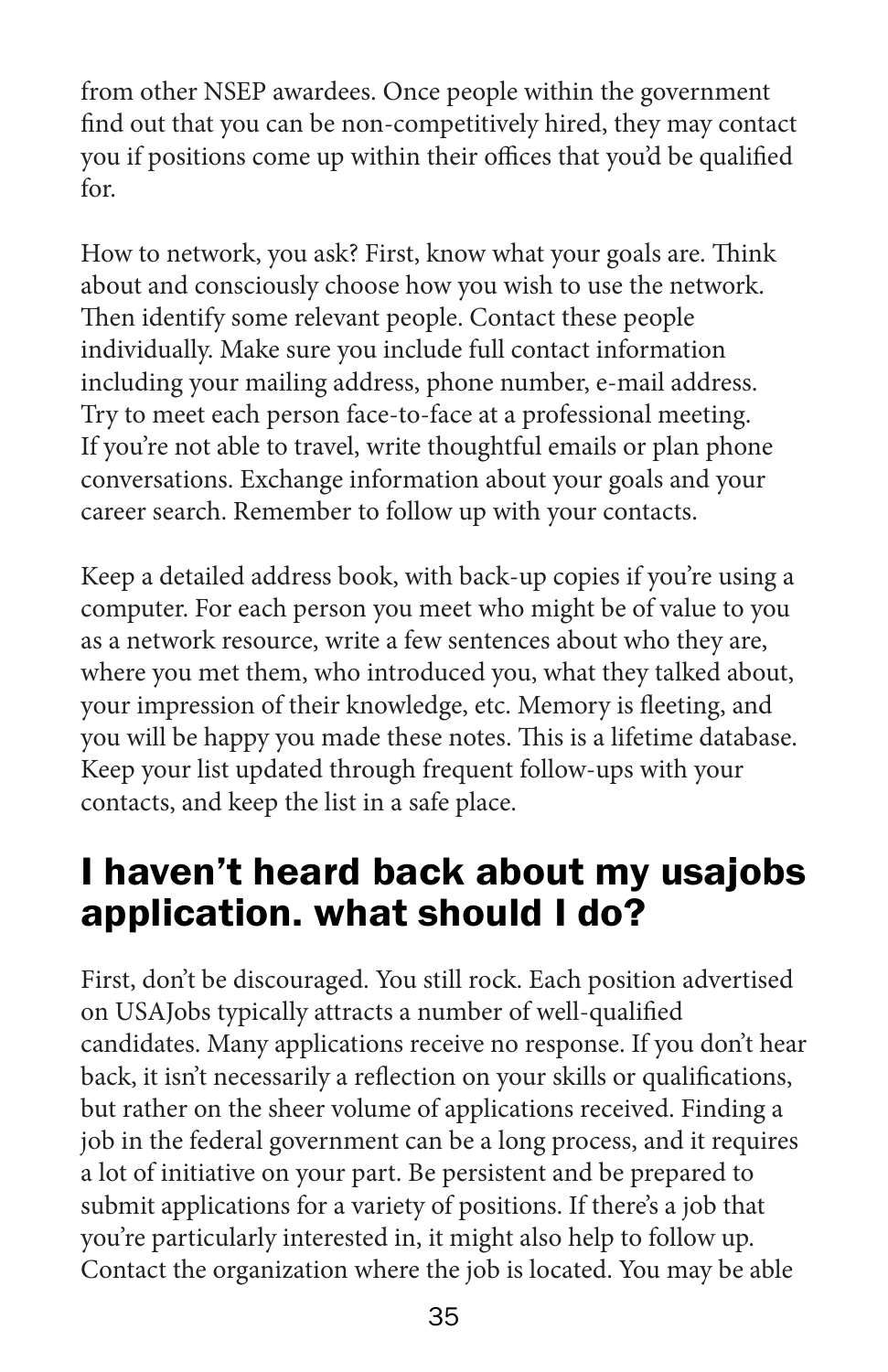to talk to the Human Resources department and ask about the status of your application. Make sure that you keep the vacancy announcement number and the date that you filed your application. And don't forget to record your job search activities on the Job Search History Log.

If you don't get a certain job, it can also be a good idea to follow up with hiring officials about why you weren't selected and how you can improve for the future.

#### how can I write a good federal resume?

For applications on USAJobs, you shouldn't use the same resume for federal jobs that you do for the private sector. When applying for NSEP exclusive jobs, you can submit a federal or private sector resume. Here are some important points to remember when writing a federal resume:

#### - Tailor each resume for the specific position you're applying for. Your resume should change based on the skills and qualifications listed in the position description.

- have all relevant documents handy if you are asked for an interview so that you can remember how you answered the questionnaire and what you put on your resume. A good way to keep track of all of your different resumes and applications is to create a folder on your computer for each job application. You can keep a copy of your resume, the job announcement, and the occupational questionnaire (if you had to fill one out) in each folder, and you can use similar resumes for similar applications.

- there is no page limit on federal resumes, but you should also be mindful to only include relevant information. If possible, try to limit your resume to no more than two pages, especially for NSEP Exclusive Jobs. Hiring officials are not likely to read verbose resumes. On the other hand, because USAJobs resumes are usually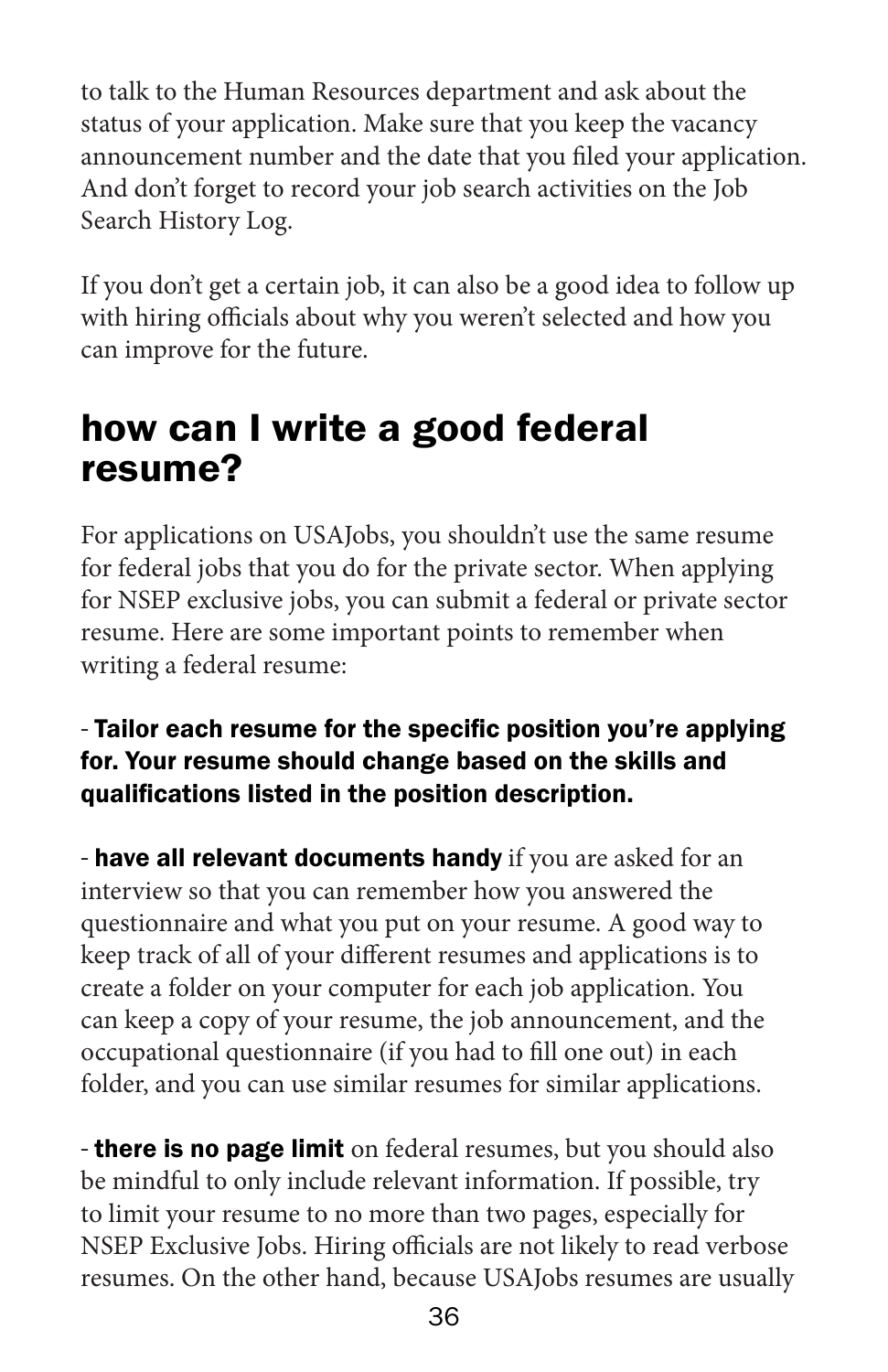scanned to determine the most qualified applicants, so you should include as many key words as you can in your resumes for these applications.

- **use precise language**—include numbers, percentages, and the impact of your past work, if possible.

- include months and years for all positions you list.

- **demonstrate work experience** by describing the jobs that you have had, emphasizing skills that the job that you're applying for requires. Federal employers will often not look at the skills you list at the beginning of your resume, but want you to show how you developed and used skills within past positions.

- you can **include volunteer work** in your past job experience.

- you should also include your language skills and note your Boren award on your resume.

- make sure to include the following line (or some variation thereof) in your resume: "Eligible for exempted service appointment under Schedule A (r) and non-competitive conversion to career status under NDAA FY 13."

This line can go anywhere in your resume. However, try to put it somewhere near the top, or under a section in which you mention your NSEP award.

- make sure there are **no typos** and that you use standard formatting (Times New Roman, size 11-13).

#### what do I do at a job fair?

Job fairs can be a great way to gain exposure to federal agencies and contractors, as well as to network with current employees of those organizations.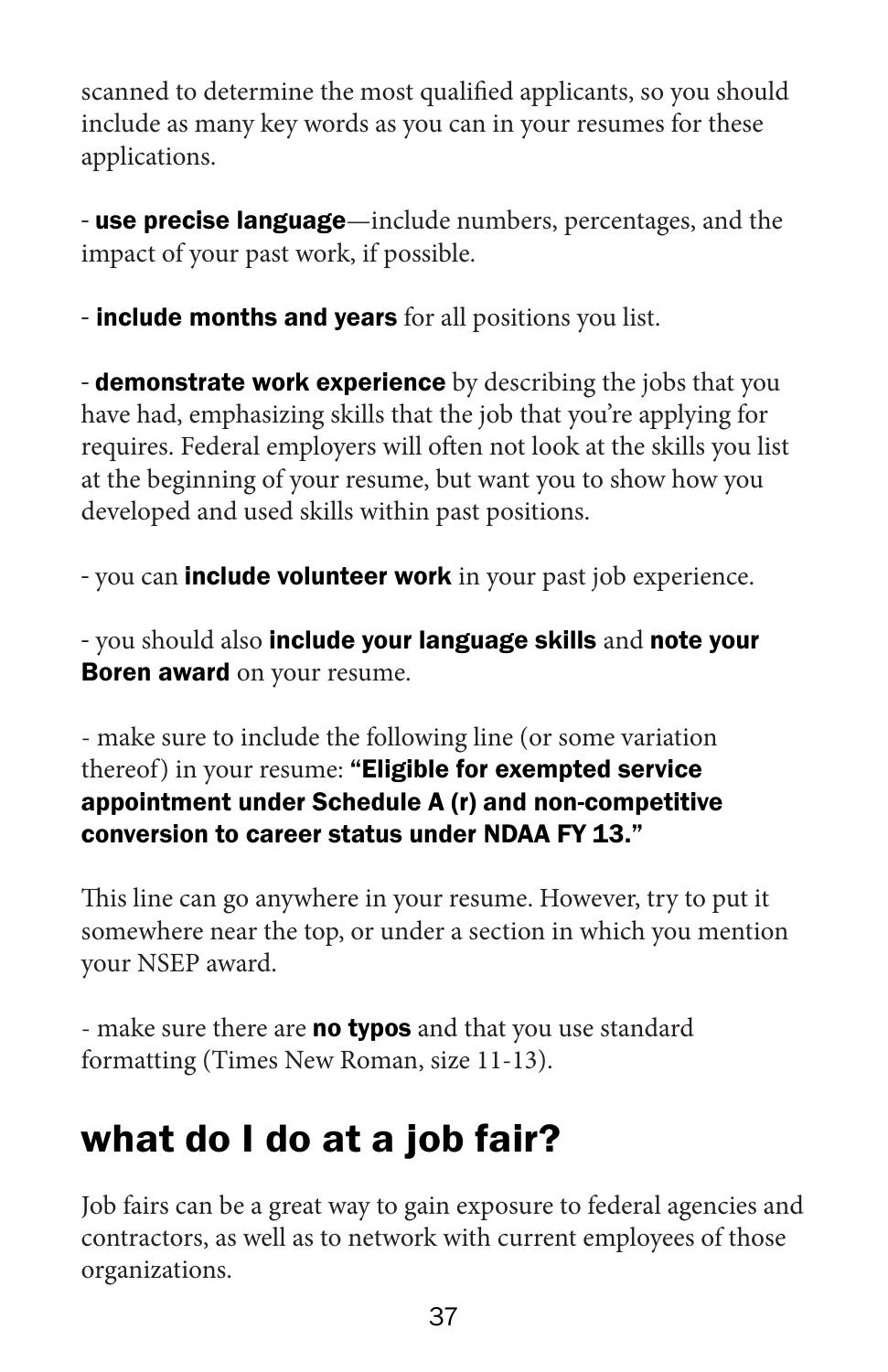Before you go, you should understand that representatives of federal agencies at job fairs most likely can't get you an interview for a job that is posted on USAJobs. While private sector organizations (such as contractors) could ask you for an interview if they meet you and like you at a job fair, hiring representatives using USAJobs can only arrange interviews with the applicants who are identified as the most qualified by the system.

However, if you are interested in an NSEP Exclusive position or for working with a contractor, hiring officials have a lot more flexibility in inviting you for an interview or looking at your resume.

Use this opportunity to get information. Ask hiring officials what they look for in good applicants - what skills you should be working on, application tips, and anything else you are curious about. Also ask when they will be hiring and for what kinds of positions. That way, you can be prepared for when positions do open up.

Finally, don't just give your resume and ask what the hiring official can do for you. Try to be unique and make sure to ask the person about their job and what they do - this will help you to stand out from the crowd and will make them more likely to remember you. Above all, be respectful and mindful of the official's time.

#### help, I have an interview.

You should check out the resources at http://gogovernment.org/ for tips on interviewing with the government. You can also schedule a mock interview with NSEP, if you'd like, to shake those nerves off. Try talking with friends and colleagues, too, who know you well and can help you prepare answers to questions like "what are your best traits?" Think about what kinds of questions you might be asked and have some ideas ready. Minimize vocal fillers like "um" and "like," and go forth with the confidence that this place actually needs the skills that you have. Although it can be hard to feel like you're bragging, realize that you have to talk yourself up to show how valuable you are!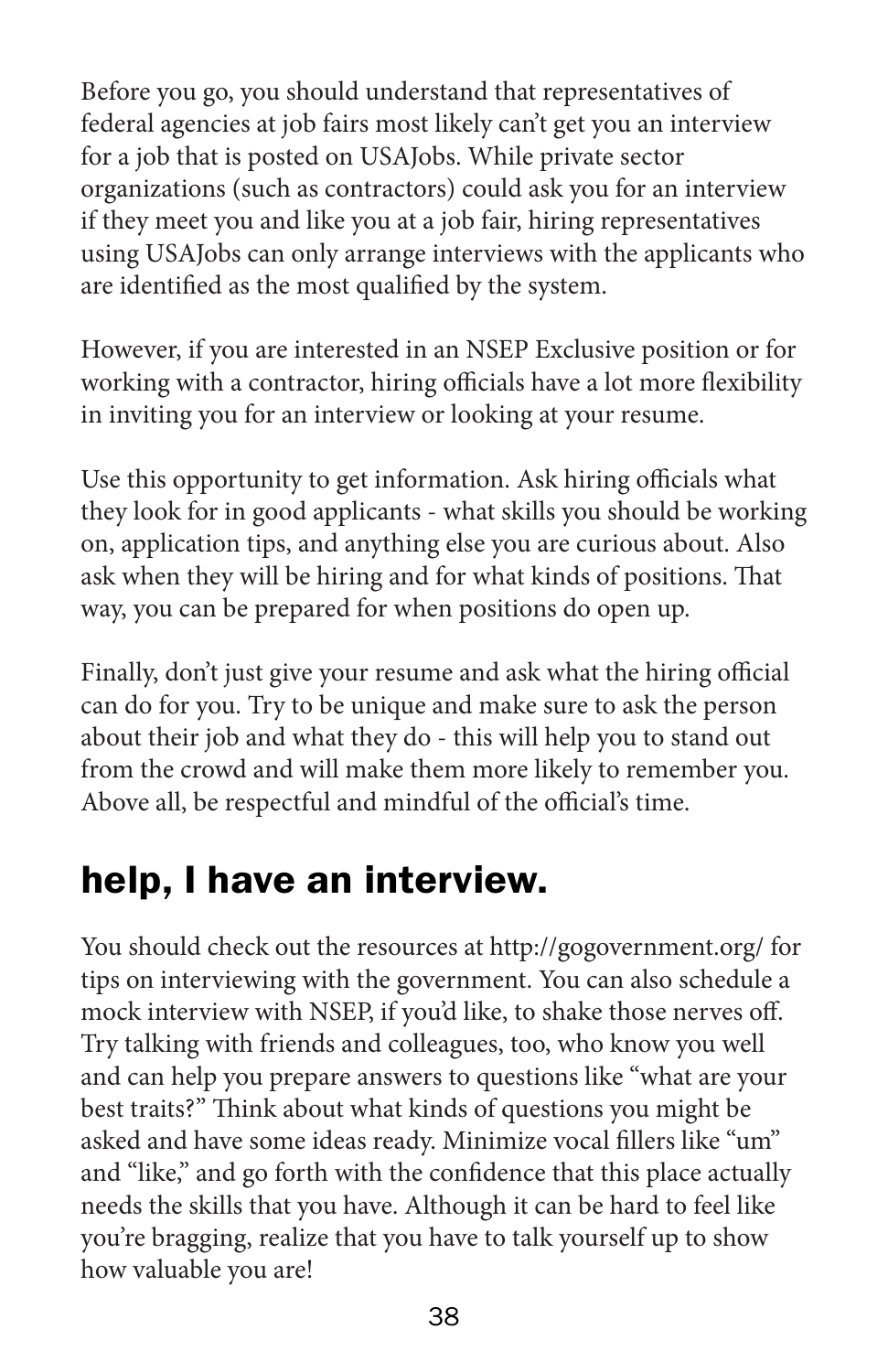It's also important to give at least 2-3 examples of experiences you have had for every question you are asked in an interview. Even if you don't have extensive experience in a specific responsibility of the position you are interviewing for, talk about some examples of similar experiences to show that you are qualified. Never admit that you don't have any experience in a certain responsibility, but show your potential through similar responsibilities.

And…last but not least, don't forget to dress to impress!

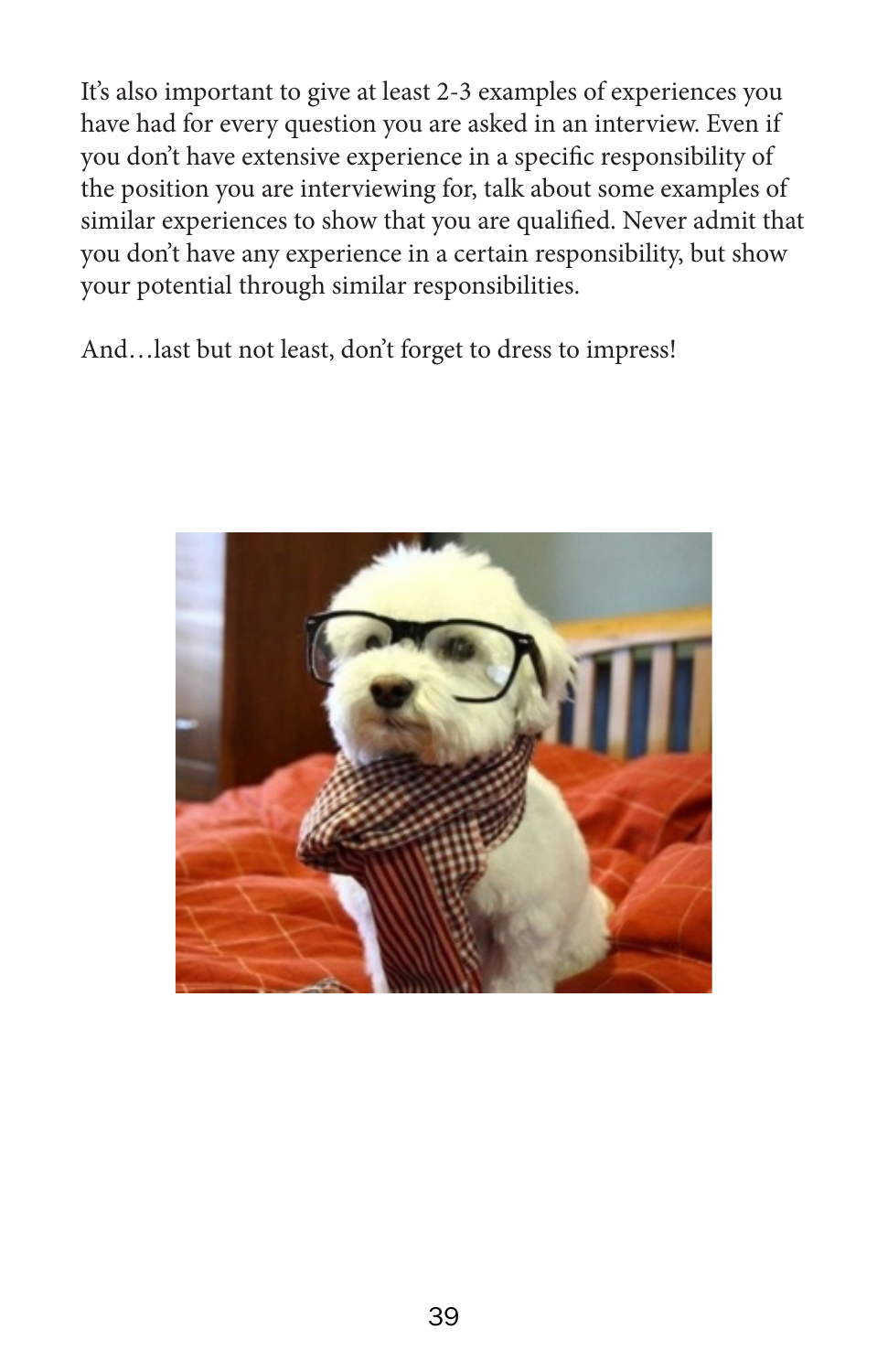### hiring authorities

Boren awardees are intelligent, high-achieving, culturally and linguistically capable individuals—all skills that government hiring officials find valuable. That's why the Boren legislation makes it easier for you to be hired by the federal government!

In digging through your memories of the Boren Convocation, you might remember that in beginning your job search after you finish studying abroad, you'll have two awesome hiring authorities available to you: NDAA FY 13 *and* Schedule A (r). You will have these hiring authorities until you finish the service requirement, but you lose them after completing your service. Both authorities allow hiring managers to non-competitively appoint NSEP awardees to excepted service positions. This means that you could potentially get jobs that aren't advertised to the public. You may also benefit from the hiring authorities in the following ways:

 - you may be a more competitive applicant for jobs that are available to the general public

- *NSEP exclusive jobs* are emailed out as hiring officials contact us with exclusive openings

- a federal organization can create a position for you or tell you about a position before advertising it to the general public

- the hiring process may be faster than it would be for an applicant who does not have hiring authorities

These advantages are all extremely useful in your job search, and you should advertise them as much as you can when you present yourself to hiring officials! Put it in your resume and cover letter. Request a *letter of certification* from the NSEP Service Team via NSEPnet. If application wizards ask you to indicate whether you have any special hiring authorities, answer "yes" to these if they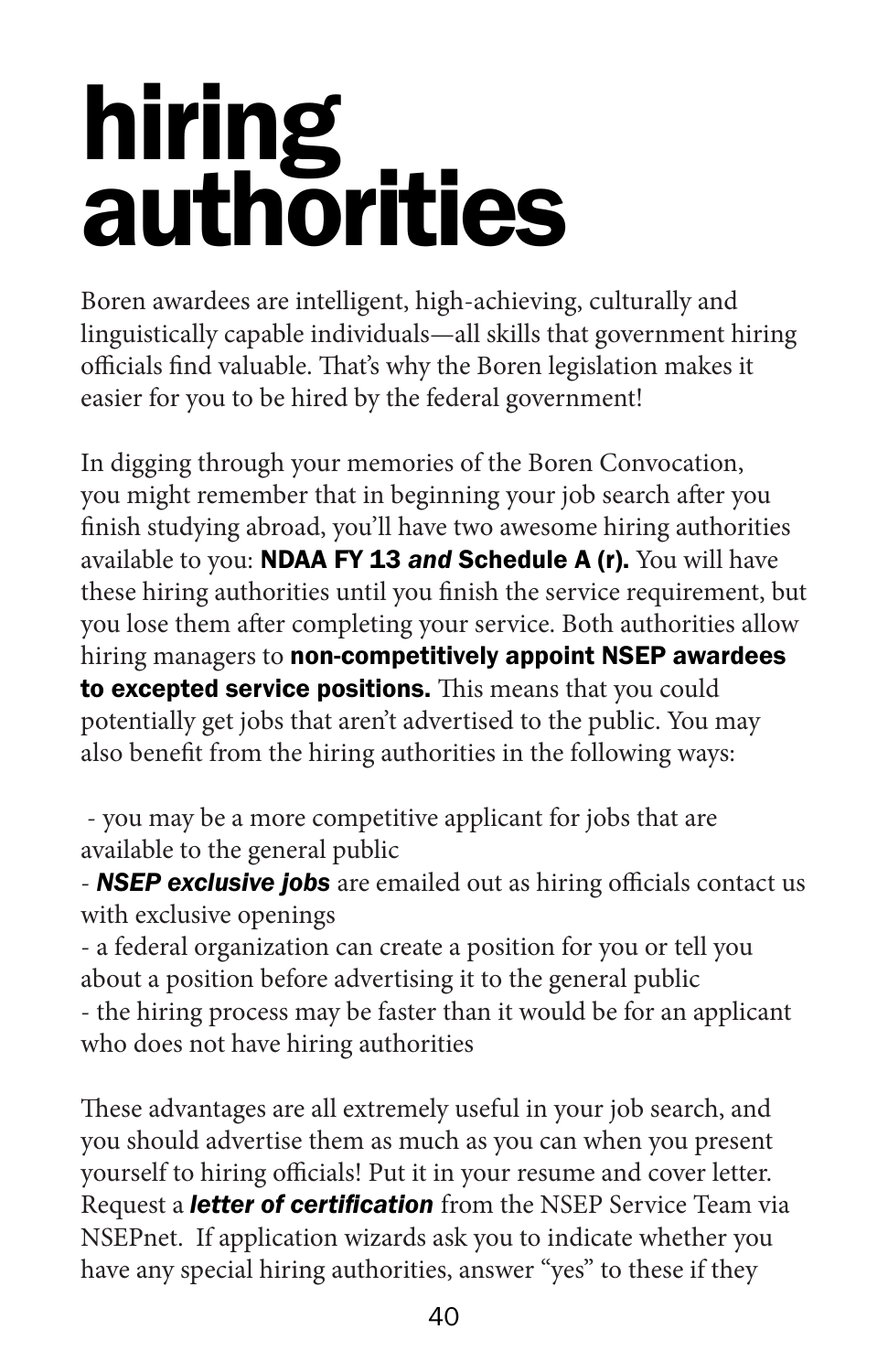mention Schedule A (r) or NDAA'13. Even on applications that do not specifically ask about your hiring authorities, you can (and should) attach a Letter of Certification to your application to make sure that hiring officials know you possess these superpowers! See the NSEPnet section of this guidebook for information on how to request a Letter of Certification.

#### Now, what exactly is the difference between these hiring authorities, anyway?

The next page can help you answer this question!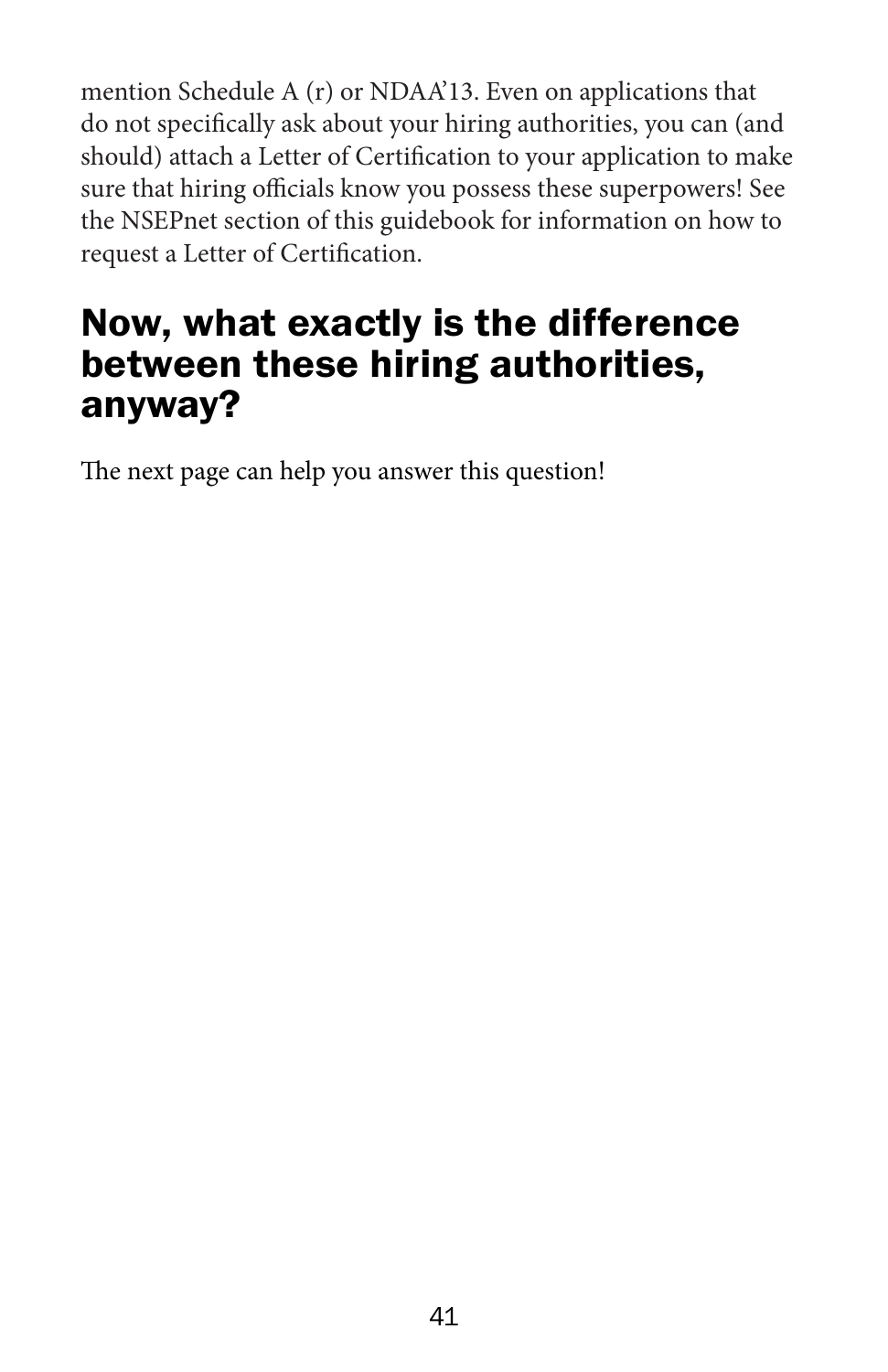### schedule a (r) versus ndaa '13



different

#### **NDAA '13**

- excepted service appointment. - after two years of continuous service the hiring manager can non-competitively convert you to career- or career-conditional status if they are satisfied with your work.

- in general, after having worked three years, you can become a permanent employee of the federal government and attain "status"

### SCHEDULE A (R)

- leads to a temporary/term appointment, not to exceed four years. - you are not a permanent employee; once your appointment comes to an end you are required to re-apply for your job through the competitive hiring process.

- can work to your advantage because federal agencies have a ceiling on the number of full-time equivalent employees they may hire, and most federal offices can hire you under Schedule A(r) without having to count you against this ceiling.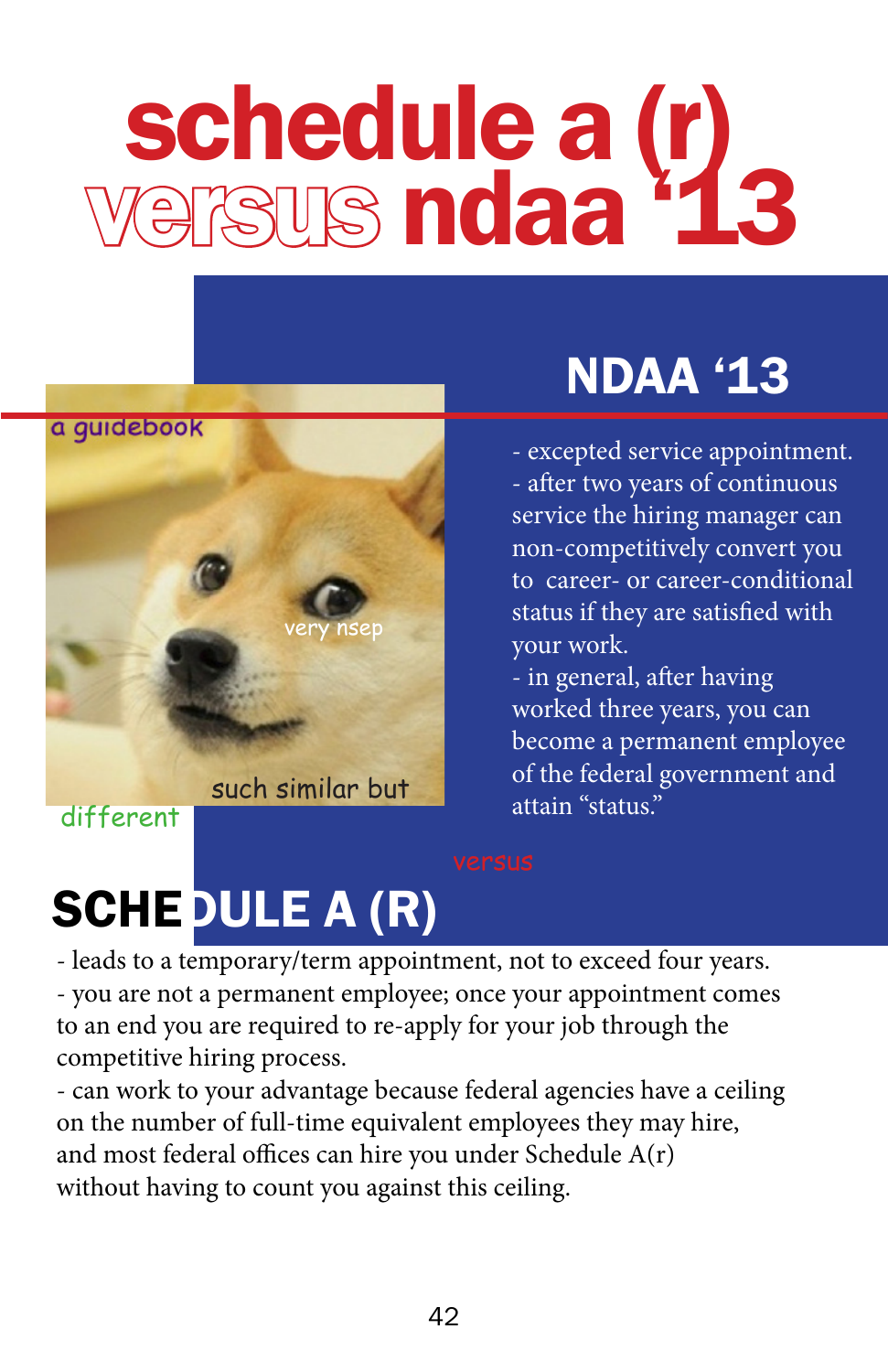As dogs can attest, both NDAA'13 and Schedule A (r) are useful for circumventing the bureaucracies of getting hired by the federal government. As for how the two hiring authorities differ, the main point is that *if you're hired under Schedule A(r) and your boss decides to keep you as a permanent employee, they can do so by using NDAA'13.* 

#### *Yay!*

NDAA' 13 also allows you to automatically transition into a permanent employee, while Schedule A (r) does not. For this reason, *we recommend that you ask to be appointed by NDAA'13* – however, only some agencies have the ability to hire someone directly through NDAA'13. The next page contains a list of which agencies can appoint directly through NDAA'13. If you are appointed to a government position which does not fall under this list, you can be appointed through Schedule A and ask to transition to NDAA'13 after two years of service.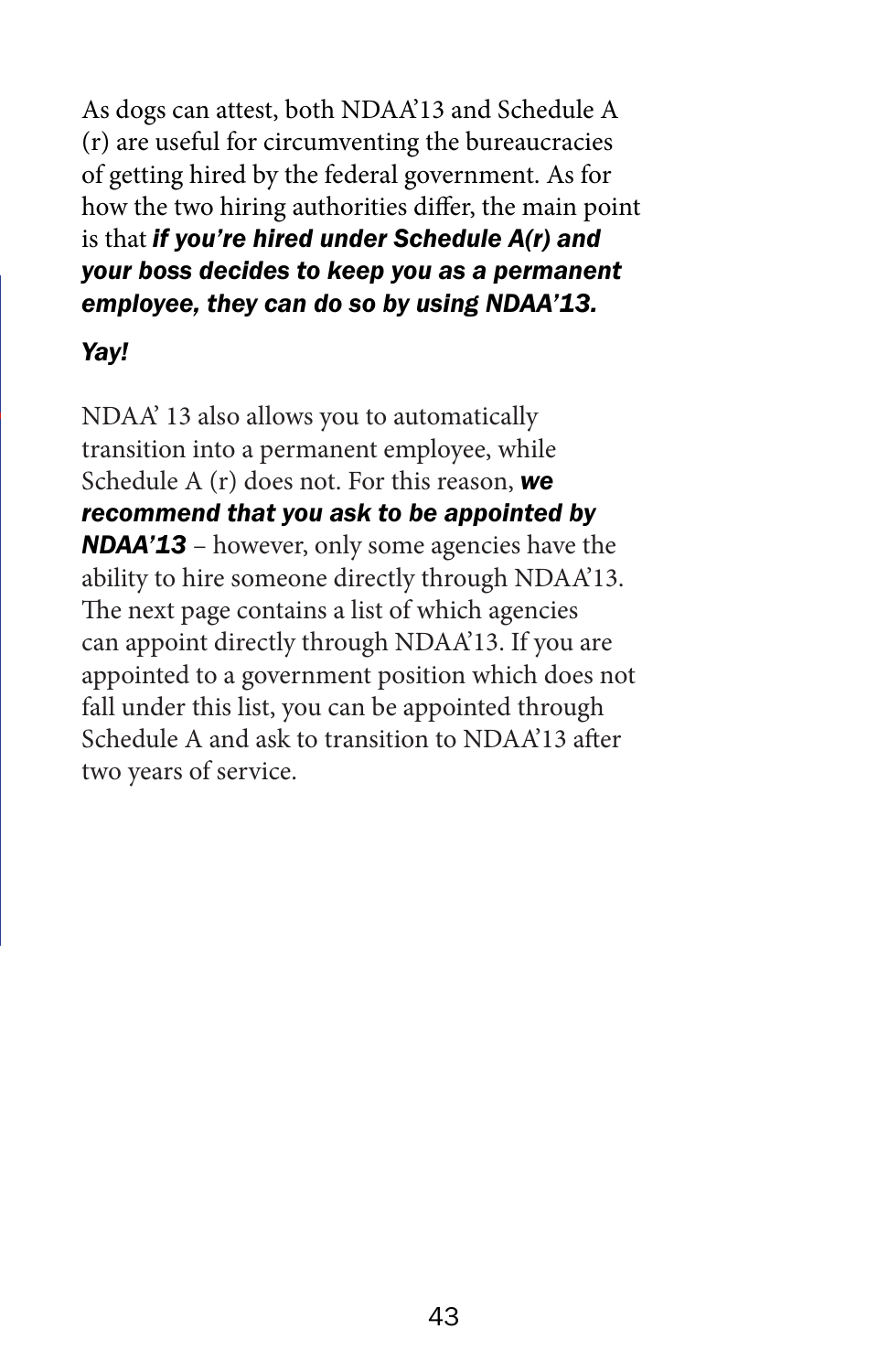Department of Defense: all departments, commands, agencies, and activites Intelligence Community: all agencies and offices Department of State: all agencies and offices, including foreign embassies, regional and functional bureaus, National Foreign Affairs Training, and the Bureau of Intelligence and Research Department of Homeland Security: all agencies and offices Department of Transportation: all agencies and offices Department of Veterans Affairs: all agencies and offices Department of Commerce: Bureau of Industry and Security International Trade Administration **Department of Energy:** National Nuclear and Se-



curity Administration, Office of Nuclear Energy, Science and Technology, Office of Policy and International Affairs, National Laboratories Department of Justice: Drug Enforcement Administration; Federal Bureau of Investigation; National Drug Intelligence Center; National Virtual Translation Center Department of the Treasury: Office of Foreign Assets Control; Office of International Affairs Independent Agencies: United States Agency for International Development (USAID); Export-Import Bank of the United States; Overseas Private In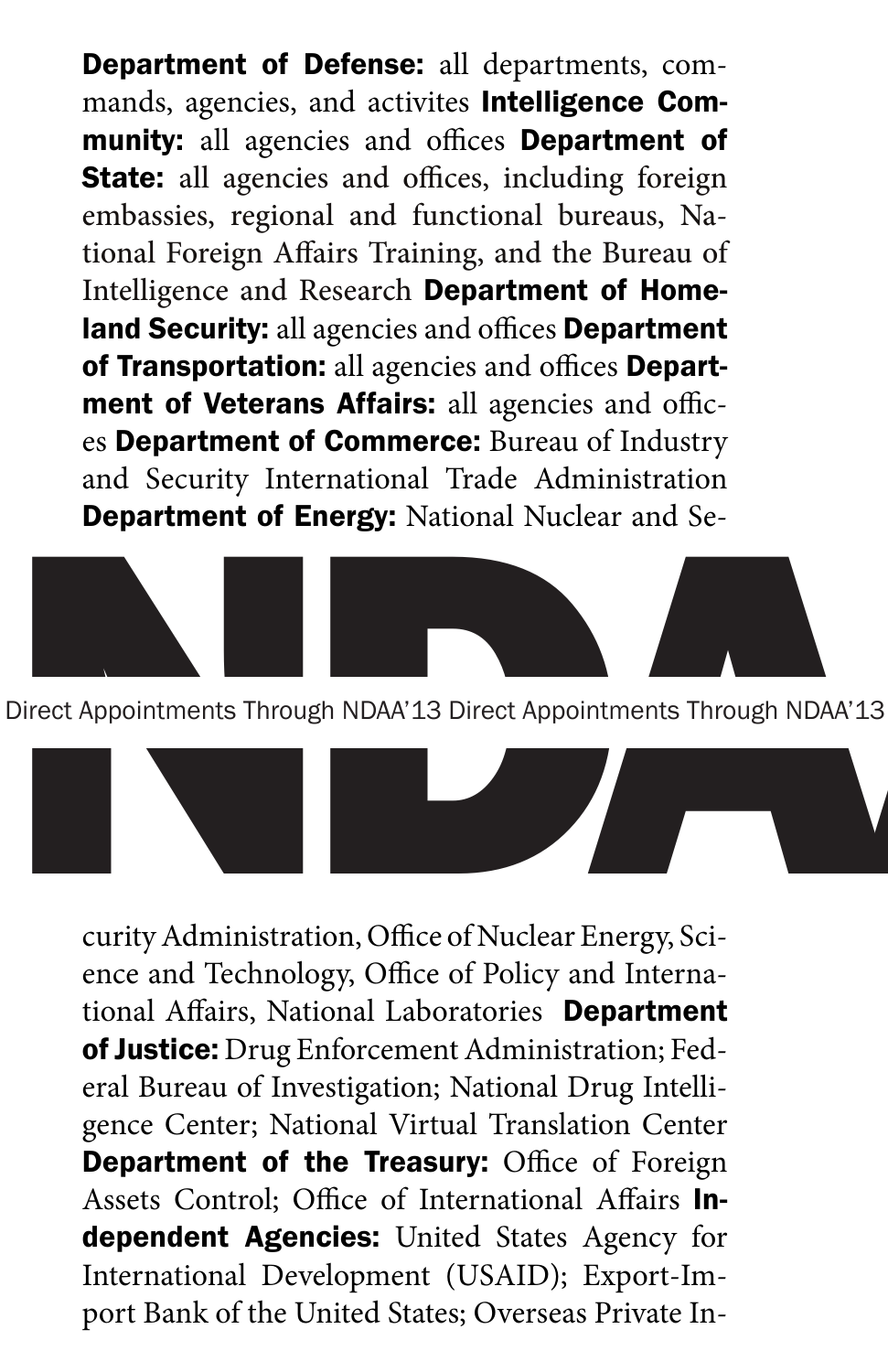vestment Corporation; United States International Trade Commission; Peace Corps; Millennium Challenge Corporation Executive Office of the President: National Security Council Staff; Office of Management and Budget: National Security and International Affairs Division; Office of National Drug Control Policy; Office of Science and Technology Policy; Office of the U.S. Trade Representative United States Congress: Congressional Budget Office, Defense and International Affairs; Congressional Research Service; United States Congressional Committees **Senate:** Appropriations; Armed Services;



Direct Appointments Through NDAA'13 Direct Appointments Through NDAA'13

Commerce, Science, and Transportation; Energy and Natural Resources; Finance; Foreign Relations; Homeland Security and Governmental Affairs; Judiciary; Select Committee on Intelligence House of Representatives: Appropriations; Banking and Financial Services; Budget; Commerce; Foreign Affairs; National Security; Resources; Science; Transportation and Infrastructure; Ways and Means; Permanent Select Committee on Intelligence; Select Committee on Homeland Security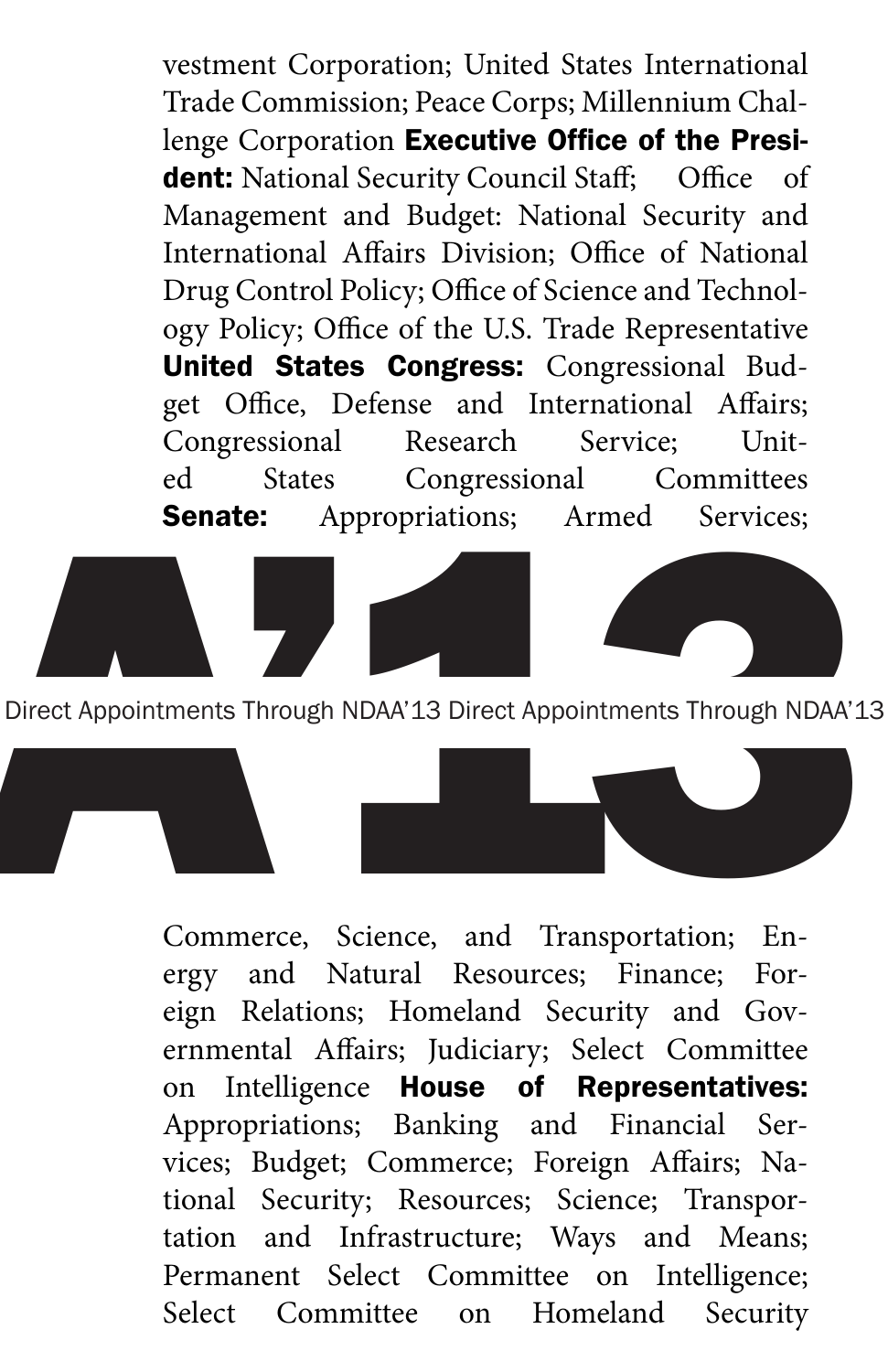### MAIN TAKE- AWAYS ndaa'13 = probz wa to go

- For non-competitive appointments, you should try to use NDAA'13 to become a permanent employee (FTE). If not, you can use Schedule A and ask to be converted to an FTE position after two years of service.

- You should request a Letter of Certification from NSEPnet for every federal application you submit to advertise these authorities.

- After finishing your service, you will no longer have your hiring authorities.

So, now that you know how to use your hiring authorities, you can start pumping out those applications!

You might now be asking, "But how can I find a job that I love? Where do I start? There are just so many jobs!"

Go on to the next section, my friend!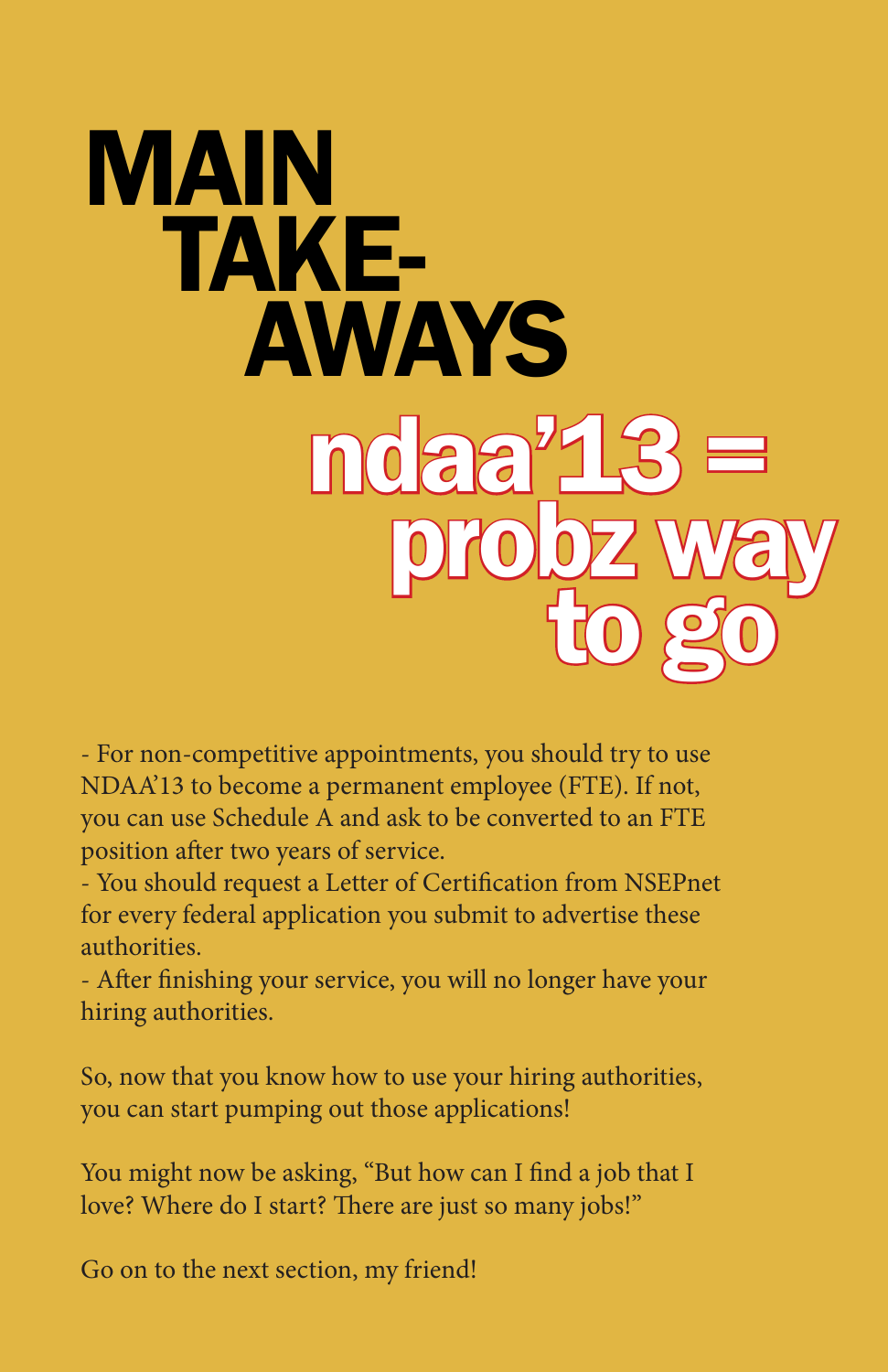## what to do after receiving an offer

You got a federal job, yay! We knew you would, you prodigy. What's next?

First, you will usually receive a conditional offer from your agency, which is contingent upon the completion of your security clearance. You will then have to fill out the necessary paperwork for your clearance (make sure you turn these documents in on time!) and after that…you wait.

The amount of time that it takes for a security clearance to process can vary depending on the person and the level of the clearance. Be patient, and be aware of the possibility that something might go wrong in your clearance. You can still apply for other jobs, and you may accept more than one conditional job offer at a time. Proceed carefully when you're trying to decide whether this is appropriate or not. There have been cases before when an awardee accepted more than one conditional offer, which resulted in confusion on the government's side and slowed down the process.

Fill out all forms for your security clearance in a precise and timely manner in order to minimize complications with your clearance. The most common reason security clearances are delayed is incomplete information on the security forms. Make sure you fill in all blanks, and enter N/A if you don't have an answer.

If you keep records of your foreign travel, where you lived while abroad, and the name and contact information of your landlord, that will expedite the security clearance process. Also, if you meet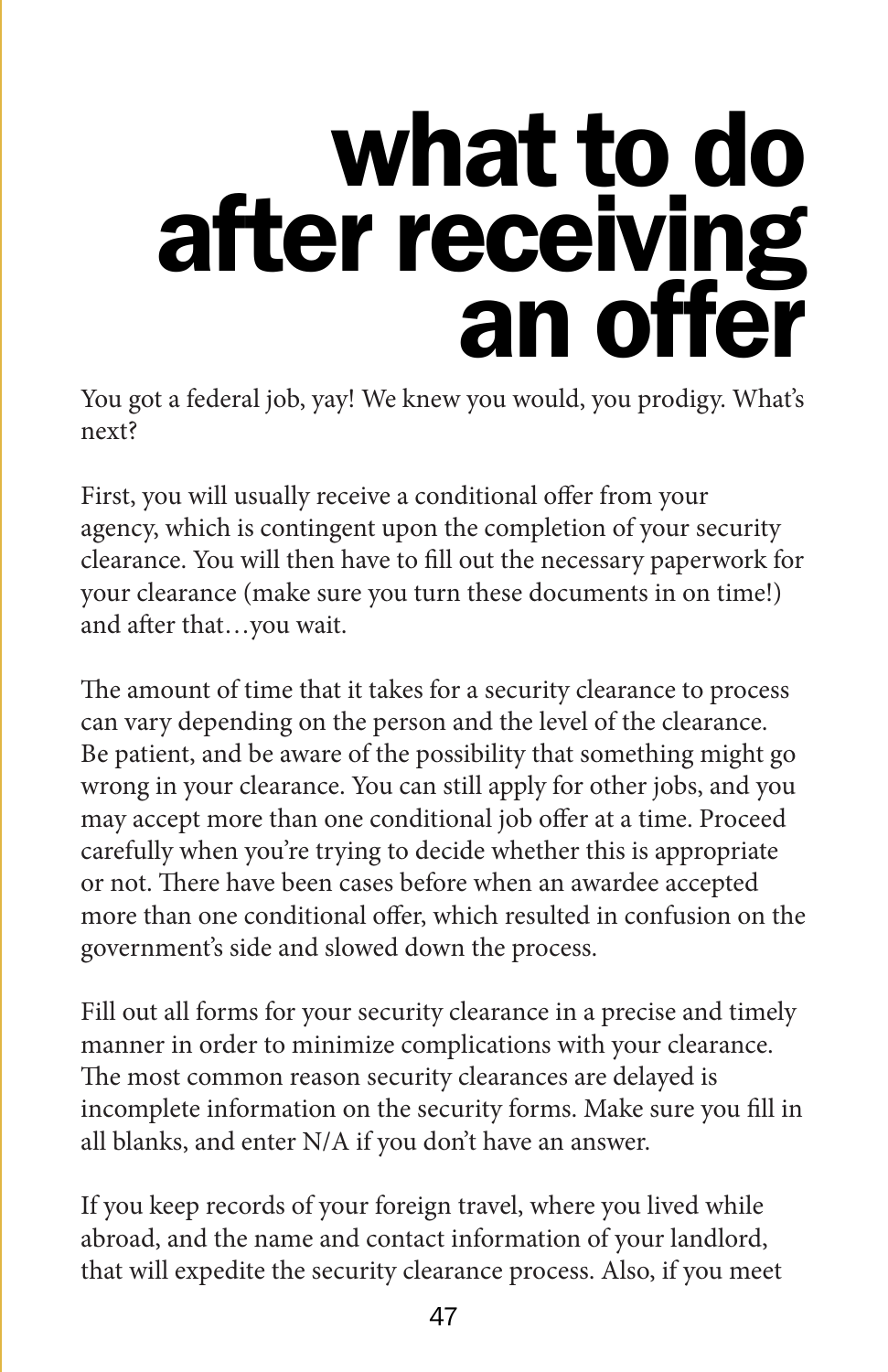American citizens who are returning to the United States, take their contact information. The security investigators will contact them to ascertain that you actually were where you said you were, doing what you said you were doing. Whichever country you visit, if your visit is longer than a week or so, register with the American Embassy or consulate. Tell them where you are living and that you are an NSEP-funded Boren Scholar or Fellow. They will make a record, and you can tell the security people that you made such a report. Be able to document what you are doing during breaks in your program. Keep records of the people you visit throughout the host country. These records will be valuable when you apply for a security clearance.

You should also take a look at the resources at http://gogovernment. org to review everything you should know about negotiating your federal benefits, since the government can have some really snazzy benefits (hellooo, student loan repayment)! Although you usually won't be able to negotiate your salary in a federal position, you do sometimes have flexibility to negotiate the step within your grade level. Please note that you may negotiate your salary, benefits, and other incentives for a contracting position.

As for your status here at NSEP, you can submit a SAR for service after you've completed your requirement. There's no need to submit a SAR immediately after starting your job unless you are approaching your service deadline. If you have received a conditional offer and are approaching your service deadline, NSEP can give you an extension (regardless of the amount of extensions you've already gotten), given that you send us the necessary documentation.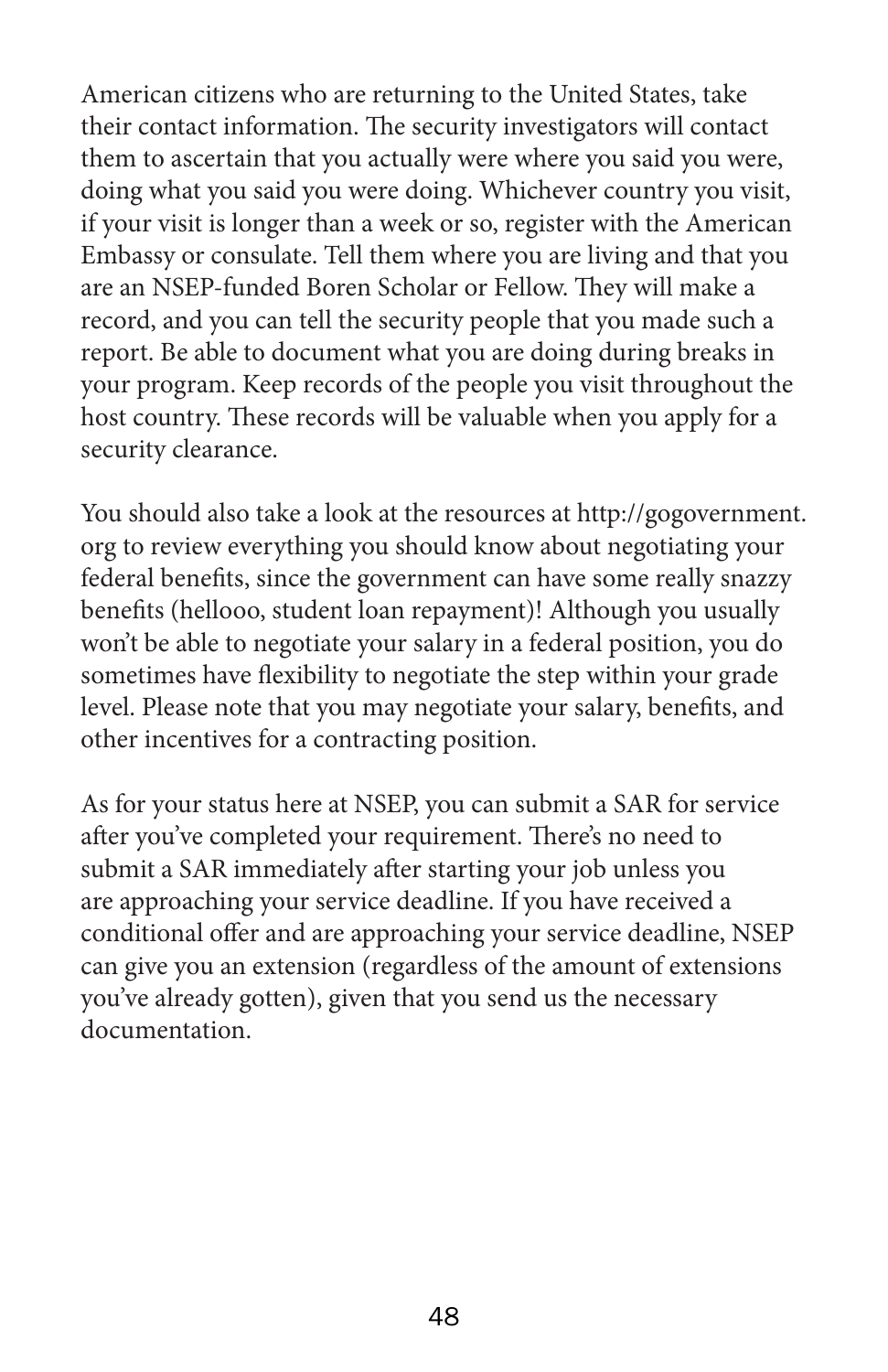# language<br>sustainment

After coming back from your Boren, it can be hard to keep up with your language skills. Whether or not you're able to find a position that incorporates your language skills, here are some ideas and resources that can help you keep up your skillz. Note: we do not endorse any of these organizations, they're just here for your reference.

Commercial language websites and apps: these usually focus on vocabulary and grammar, but might not be so helpful for advanced speakers.

National Language Service Corps: a group of serviceminded individuals who make themselves available when there is a sudden, short-term need for language skills in support of any US government agency. The NLSC welcomes speakers of all languages. Once enrolled, participants have access to professional-level language sustainment materials. This is a volunteer program, but participants who work on assignments are paid. Learn more about the program and apply at www.nlscorps.org.

The Online Diagnostic Assessment (ODA): a tool developed by the Defense Language Institute, Foreign Language Center to help foreign language learners evaluate and manage their learning. The ODA identifies a learner's strengths and needs in a foreign language and provides the learner with individualized, relevant feedback. All Assessment texts are selected or adapted from authentic sources in accordance with the ILR level descriptions. http://oda.lingnet.org/

Joint Language University: an online language training center available to the general public, with enhanced resources for government employees who register with a .mil or .gov account.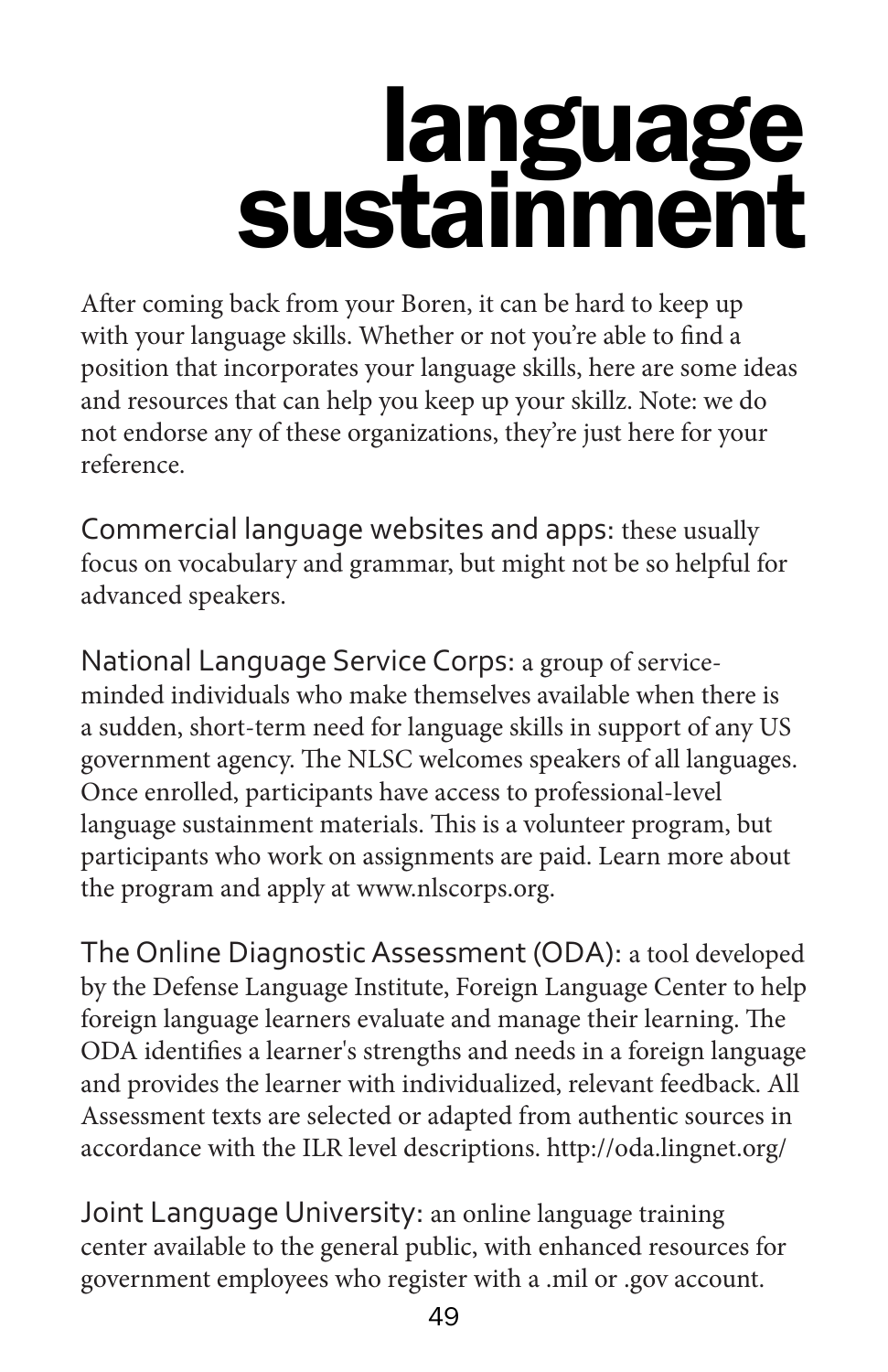Some benefits for the latter include one-click access (no login required) to licensed resources, such as Rosetta Stone, SCOLA, and Transparent Language.

Language Roadmaps: Check out these guides to online resources for specific languages and dialects. There are specific recommendations for different proficiency levels, based on ILR scores. http://govtilr.org/Roadmaps/index.htm

Language exchanges: Look at local community groups to see if there are any language exchanges in your area. You can also sign up for Skype exchanges with native speakers who want to learn your native language. http://www.language-exchanges.org/

Ask around! See if your current employer or university offers language courses or sustainment. You can also Google search for the specific materials you are looking for; for example, Youtube and Netflix often offer videos and movies in foreign languages. Finally, you can ask friends and colleagues if they know anyone who speaks the language at a high level whom they could introduce you to.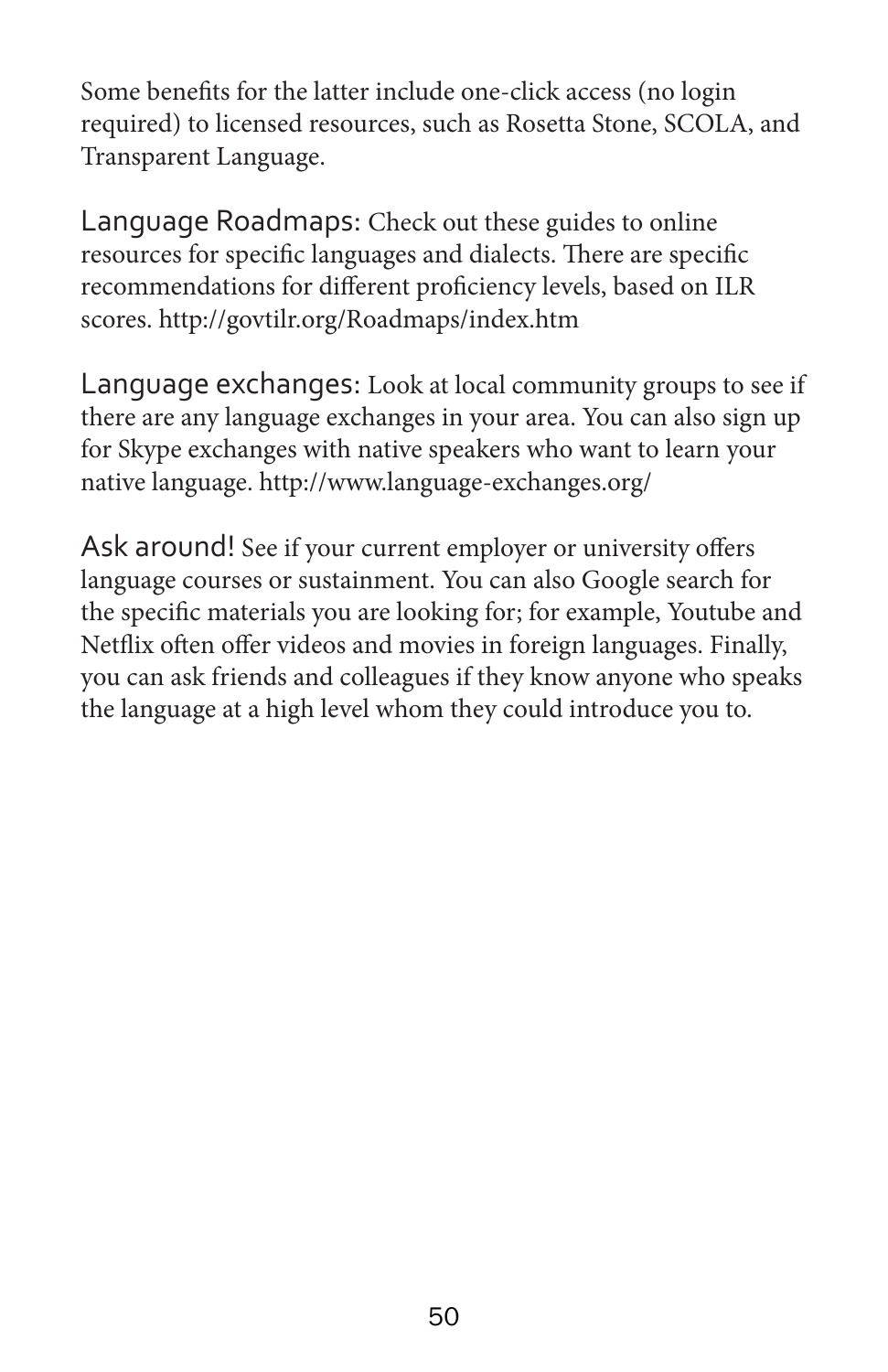### appendix **NSEP VOCABULARY**

SAR: Service Agreement Report. Fill out one of these to report to NSEP on the status of your award.

No service: Choose this option on your SAR if you have not passed your service deadline but are not currently engaged in service that will fulfill your service requirement.

Deferral: Choose this option on your SAR if you are furthering your education in an accredited degree program and are enrolled at half-time status or higher (e.g., graduate school, doctoral degree).

Extension: Choose this option on your SAR if you are past your service deadline. All awardees are eligible for two 12-month extensions of their deadlines, but must first petition the NSEP office to receive them. Your request must be approved by the Service Committee, and will only be approved for one year at a time. Awardees on extensions must submit SARs biannually.

Service: Choose this option on your SAR if you are currently engaged in service which you believe could count towards your service requirement.

Service Committee: Group of NSEP officials who decide whether SARs should be approved or denied.

Service Committee Meeting: Monthly meeting in which the Service Committee gets together to review SARs.

Repayment: At any point, you can elect to repay your award in lieu of fulfilling your service requirement. To do so, you can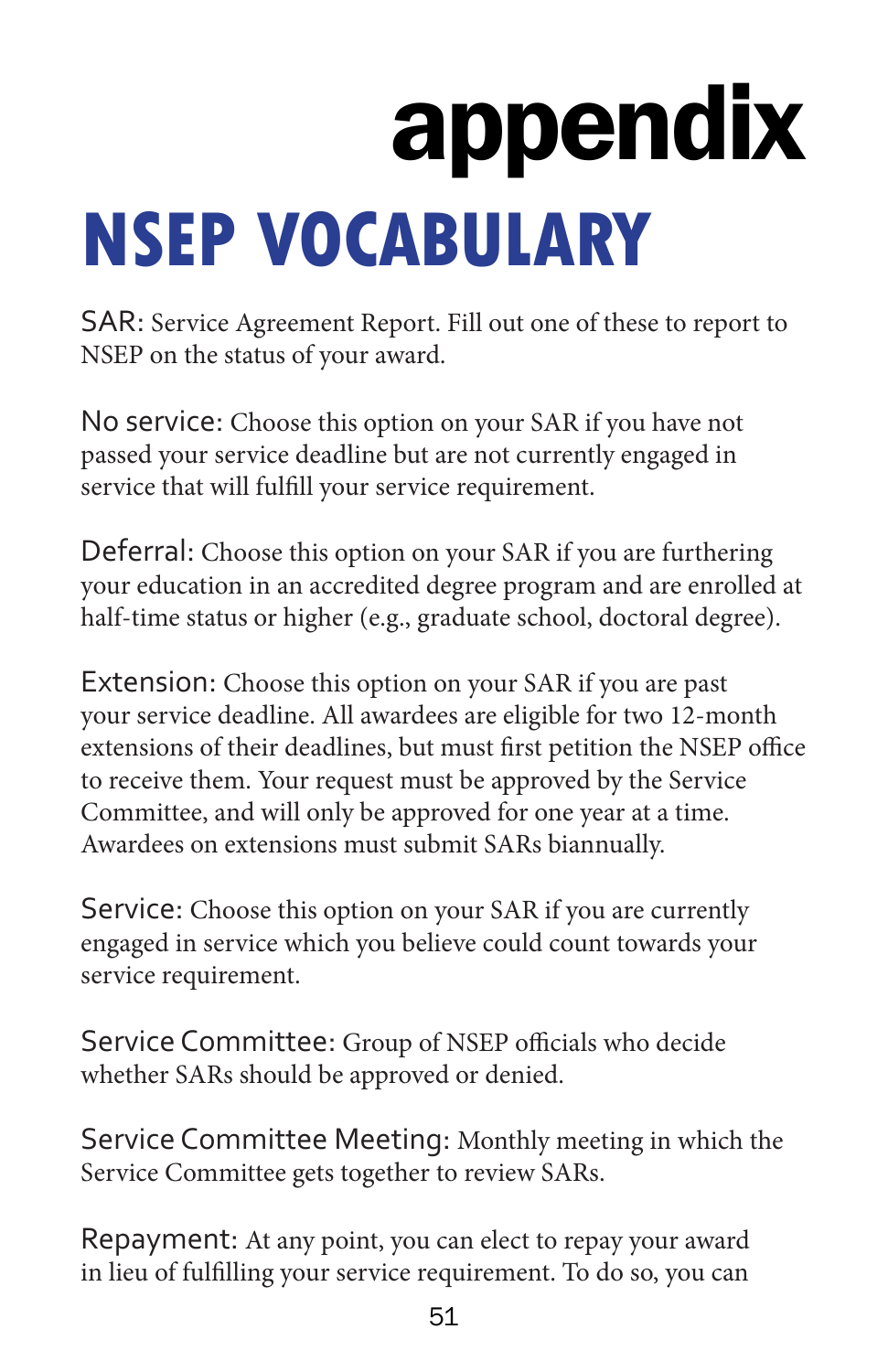contact the NSEP staff at nsep@nsep.gov to begin the repayment process. Interest is charged one time (when the individual begins repayment) at a rate of 1%. Therefore, if an awardee decided to repay their award of \$20,000, their total repayment amount would be \$20,200.

### **GOV'T VOCABULARY**

Career and career-conditional employee: Permanent federal career status is automatically gained upon completion of the mandatory three-year career-conditional period. Career tenure employees have a better shot at surviving downsizing and often have an edge when applying for other federal jobs.

Competitive civil service: Most federal government civil service jobs fall under this category. Positions are filled through a fair, open and merit-based process, unless excepted by statue, Executive Order or OPM action.

Declaration for Federal Employment: This form—provided during the application process or before employment begins documents a candidate's fulfillment of the two requirements for federal employment: US citizenship and, for men born after December 31, 1959, compliance with US Selective Service registration.

Excepted service: Positions not covered by certain competitive civil service personnel rules and regulations. For example, employees who serve at the discretion of the current presidential administration—commonly referred to as "Schedule C" employees—are excepted because they have policy-determining responsibilities or serve as key administration officials. Some NSEP awardees may be hired as excepted service employees if they are brought on under Schedule A(r) or NDAA '13, which allows them to be hired without a competitive application process.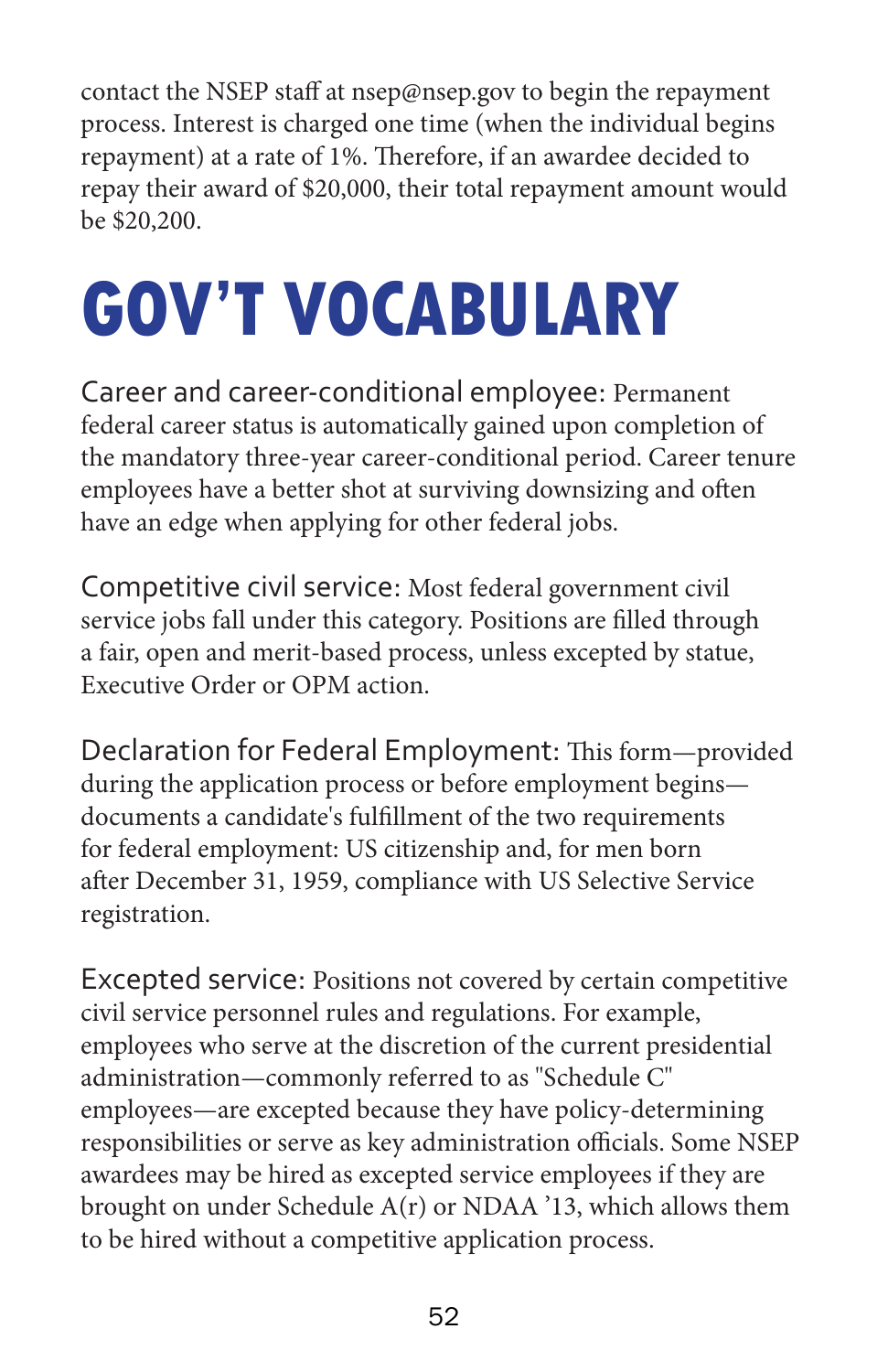Federal resume: There is no mandated form, although some vacancy postings will refer to it. It is simply a resume that contains all the information required to apply for a federal job, including personal information, education, work experience, and job-related skills and training.

General Schedule (GS) pay: The general pay scale system for many white-collar jobs in the federal government. Positions are identified by GS level, from GS-1 to GS-15. Higher GS levels mean higher levels of pay and responsibility. New hires are assigned to a GS level based on past professional and academic experience. Within each GS level, you may be placed into one of ten steps, each of which corresponds to a different salary level within the GS level. You may move up to a higher step after you have completed some federal service, or you may be hired at a higher step if the government wants to match your pay from a previous job or offer you other incentives.

Occupational questionnaire: Included in some applications, it assesses a candidate's qualifications through detailed multiple choice or yes-or-no questions.

Optional Application for Federal Employment (OF 612): This OPM form is the closest thing to a federal resume and can be used as part of your application for virtually any federal job.

Public trust designation: A position that requires an applicant to undergo a background check.

Questionnaire for National Security Positions (SF-86): Used for background checks of applicants for national security positions requiring a security clearance, this form includes questions about educational background, past and current employers, police records, financial situation, and drug and alcohol usage.

Superior academic achievement: Graduation from an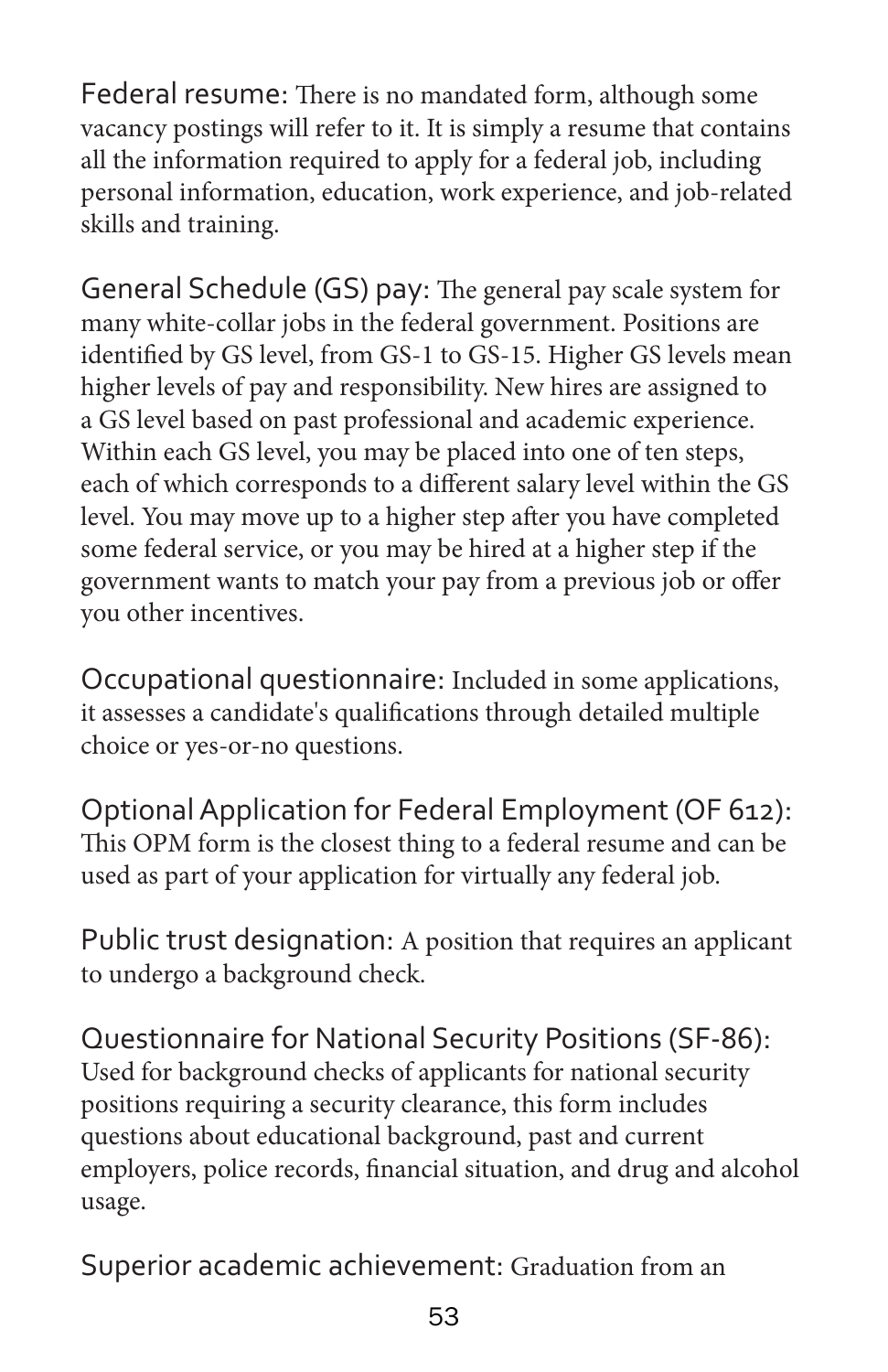accredited four-year college or university will qualify an individual for a GS-5 level position in many occupations. Superior academic achievement, defined as graduation in the upper third of one's college class, a GPA of B or higher or membership in a nationally recognized honor society, like Phi Beta Kappa, will qualify for a GS-7 level position.

Status candidates: Job applicants who currently work for the federal government and certain former federal employees. Boren awards do not grant a person "status," so be wary when applying for jobs that consider only status candidates. It is best in this case to contact the hiring official specific to an application and inquire about who their agency is looking to hire.

Temporary or term position: Appointments used to fill nonpermanent positions. Temporary positions are filled for one year or less; employees do not receive benefits. Term employment may last from one to four years, and employees generally have the same benefits as permanent employees. All Schedule A(r) hires are brought into temporary or term positions.

Upward Mobility Program: Agencies can use this program to groom talent by creating or restructuring positions to be filled by promising entry-level applicants who will then be offered training and other career-development opportunities.

Veterans' preference: In the competitive process, veterans receive preferential consideration, typically by having five or ten points added to their scores during the examination process.